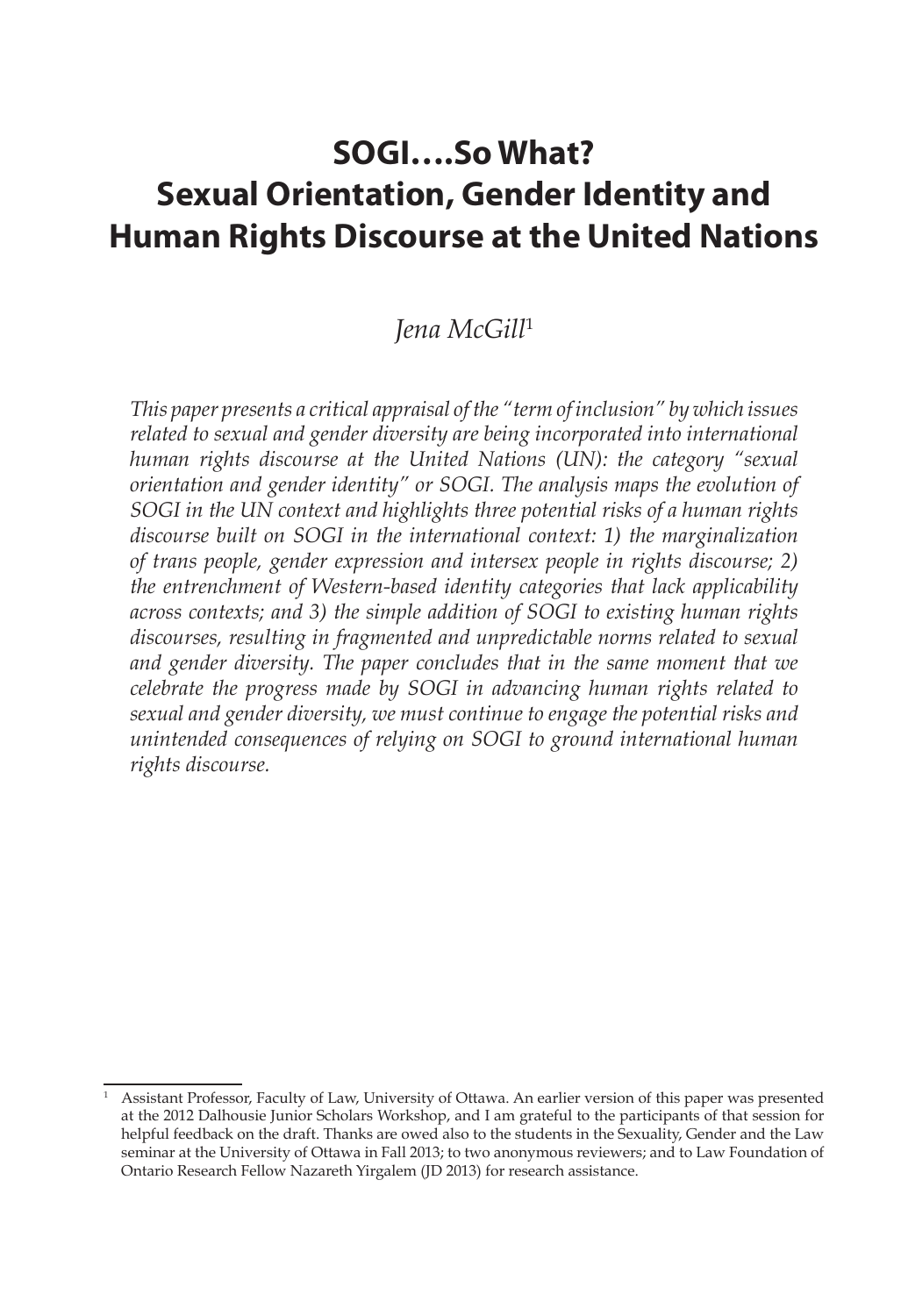#### **2** <sup>n</sup> **Canadian Journal of Human Rights (2014) 3:1 Can J Hum Rts**

*Cet article présente une évaluation critique de la catégorie « orientation sexuelle et identité sexuelle » (OSIS), terme d'inclusion par lequel les questions liées à la diversité sexuelle et de genre sont incorporées dans le discours international sur les droits de la personne aux Nations Unies (ONU). L'analyse retrace l'évolution de la catégorie OSIS dans le contexte de l'ONU et met en évidence trois risques potentiels d'un discours sur les droits de la personne construit sur cette catégorie dans le contexte international : 1) la marginalisation des personnes transgenres, intersexuées et d'expression de genre différent dans le discours sur les droits; 2) l'ancrage de catégories d'identité reposant sur une vision occidentale qui ne sont pas applicables à tous les contextes; et 3) le simple ajout de la catégorie OSIS aux discours existants sur les droits de la personne, lequel donne lieu à des normes fragmentées et imprévisibles en matière de diversité sexuelle et de genre. L'auteur conclut qu'au moment même où nous nous réjouissons du progrès réalisé grâce à la catégorie OSIS pour faire avancer les droits de la personne*  liés à la diversité sexuelle et de genre, nous devons continuer de tenir compte *des risques potentiels et des conséquences involontaires d'avoir recours à cette catégorie pour asseoir le discours international sur les droits de la personne.*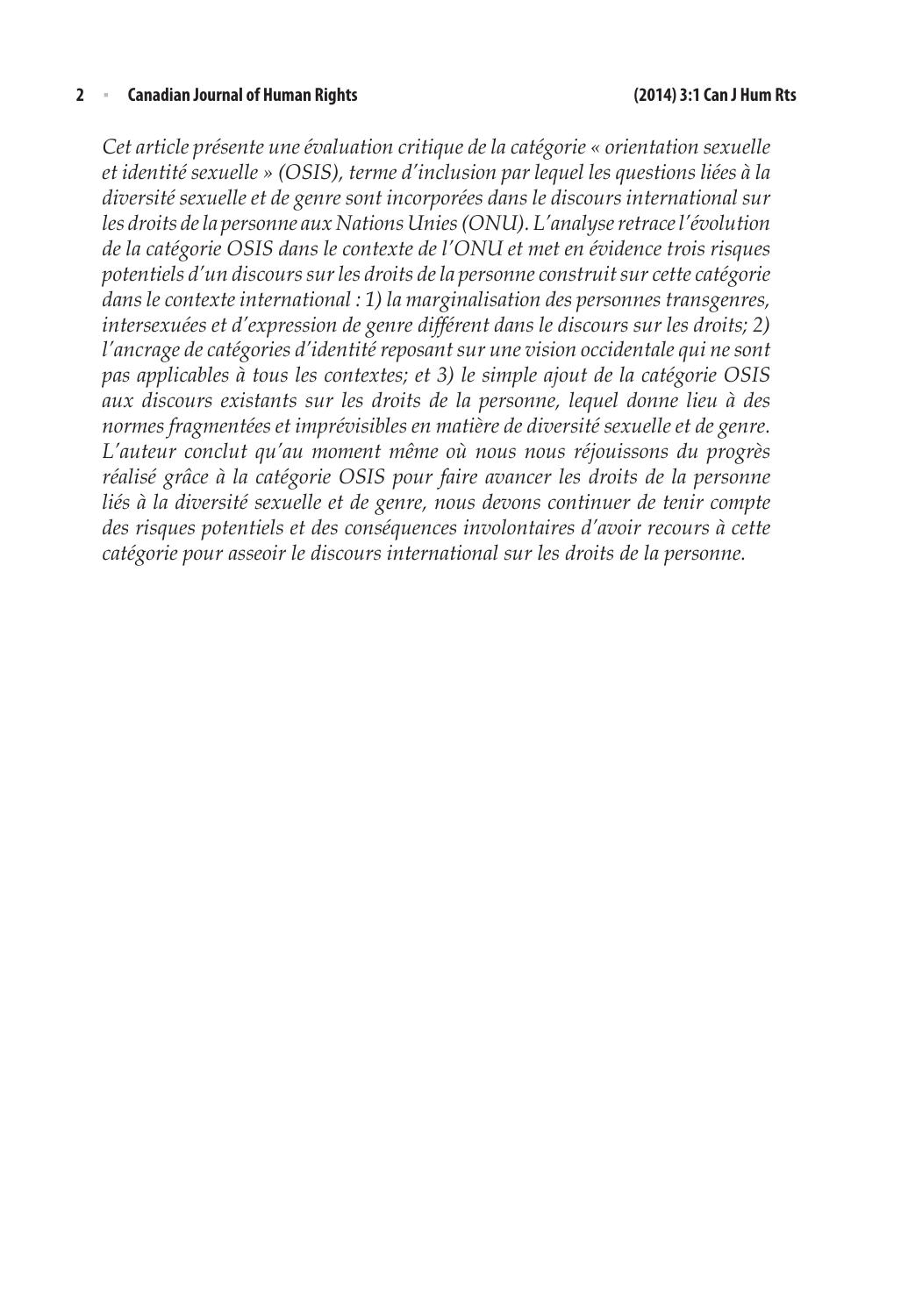### **I. Introduction**

Ver the last two decades, local and national struggles about sexual and<br>gender diversity have increasingly extended to international arenas.<br>As a result, the United Nations (UN) is now the forum for a rising tide of<br>claims gender diversity have increasingly extended to international arenas. As a result, the United Nations (UN) is now the forum for a rising tide of claims-making and norms-development explicitly connecting issues of sexual and gender diversity with international human rights law and policy.<sup>2</sup> From the ground-breaking 1994 decision of the UN Human Rights Committee in Toonen v Australia,<sup>3</sup> concluding that Tasmanian laws criminalizing consensual sexual relations between men breached the right to privacy enshrined in the International Covenant on Civil and Political Rights (ICCPR),<sup>4</sup> to the 2011 tabling of the first ever UN report by the High Commissioner for Human Rights documenting global practices of discrimination and violence against people based on sexual orientation and gender identity, $5$  issues of sexual and gender diversity have clearly come to occupy a prominent, though contentious place on the UN agenda.<sup>6</sup> The international community is in the midst of an historical moment: the globalization of human rights related to sexual and gender diversity.<sup>7</sup> For the first time, gay, lesbian, bisexual and transgender

<sup>&</sup>lt;sup>2</sup> These debates are equally alive in other international organizations. For example, the Organization of American States has been active in identifying and condemning human rights violations based on sexual orientation and gender identity. See e.g. OAS, Committee on Political and Juridical Affairs, *Draft Resolution: Human Rights, Sexual Orientation and Gender Identity*, CP/CAJP-2951/11 rev. 4 corr. 1 (2008), online: OAS Committee on Juridical and Political Affairs <http://www.oas.org/consejo/cajp/ human%20rights.asp#Human%20Rights,%20Sexual%20Orientation,%20and%20Gender%20Identity>; the Council of Europe, online: <http://www.coe.int/t/dg4/lgbt/>; and the Inter-American Commission on Human Rights, online: <http://www.oas.org/en/iachr/lgtbi/>. The African Commission on Human and People's Rights is also engaged on this topic, see e.g. Sibongile Ndashe, "Seeking the Protection of LGBTI Rights at the African Commission on Human and Peoples' Rights" (2011) 15 Feminist Africa 17, online: <agi.ac.za/sites/agi.ac.za/files/2\_case\_study\_sibongile\_ndashe.pdf>.

<sup>3</sup> Human Rights Committee, *Toonen v Australia, Communication No 488/1992*, UNCCPROR, 50th Sess, UN Doc CCPR/C/50/D/488/1992, (1994), online: Office of the High Commissioner for Human Rights <http://www1.chr.up.ac.za/undp/other/docs/caselaw15.pdf > [Human Rights Committee, *Toonen*].

<sup>4</sup> *International Covenant on Civil and Political Rights*, 19 December 1966, 999 UNTS 171, Can TS 1976 No 47

<sup>(</sup>entered into force 23 March 1976) [*ICCPR*]. 5 Report of the UN High Commissioner for Human Rights, *Discriminatory Laws and Practices and Acts of Violence Against Individuals Based on their Sexual Orientation and Gender Identity*, UNGAOR, 2011, UN Doc A/HRC/19/41, online: Office of the High Commissioner for Human Rights <http://www.ohchr. org/Documents/HRBodies/HRCouncil/RegularSession/Session19/A-HRC-19-41\_en.pdf> [ High Commissioner's Report].

<sup>6</sup> See generally Doris Buss & Didi Herman, *Globalizing Family Values: The Christian Right in International Politics* (Minneapolis: University of Minnesota Press, 2003).<br><sup>7</sup> This topic has attracted increasing popular and scholarly attention in the past decade. See Kelly Kollman

<sup>&</sup>amp; Matthew Waites, "The Global Politics of Lesbian, Gay, Bisexual and Transgender Human Rights: An Introduction" (2009) 15 Contemporary Politics 1; Michael O'Flaherty & John Fisher, "Sexual Orientation, Gender Identity and International Human Rights Law: Contextualizing the Yogyakarta Principles" (2008) 8 Hum Rts L Rev 207; Carl F Stychin, "Same-Sex Sexualities and the Globalization of Human Rights Discourse" (2004) 49 McGill LJ 951; Ignacio Saiz, "Bracketing Sexuality: Human Rights and Sexual Orientation – A Decade of Development and Denial at the UN" (2004) 7:2 Health & Hum Rts 48; Neville Hoad, "Arrested Development or the Queerness of Savages: Resisting Evolutionary Narratives of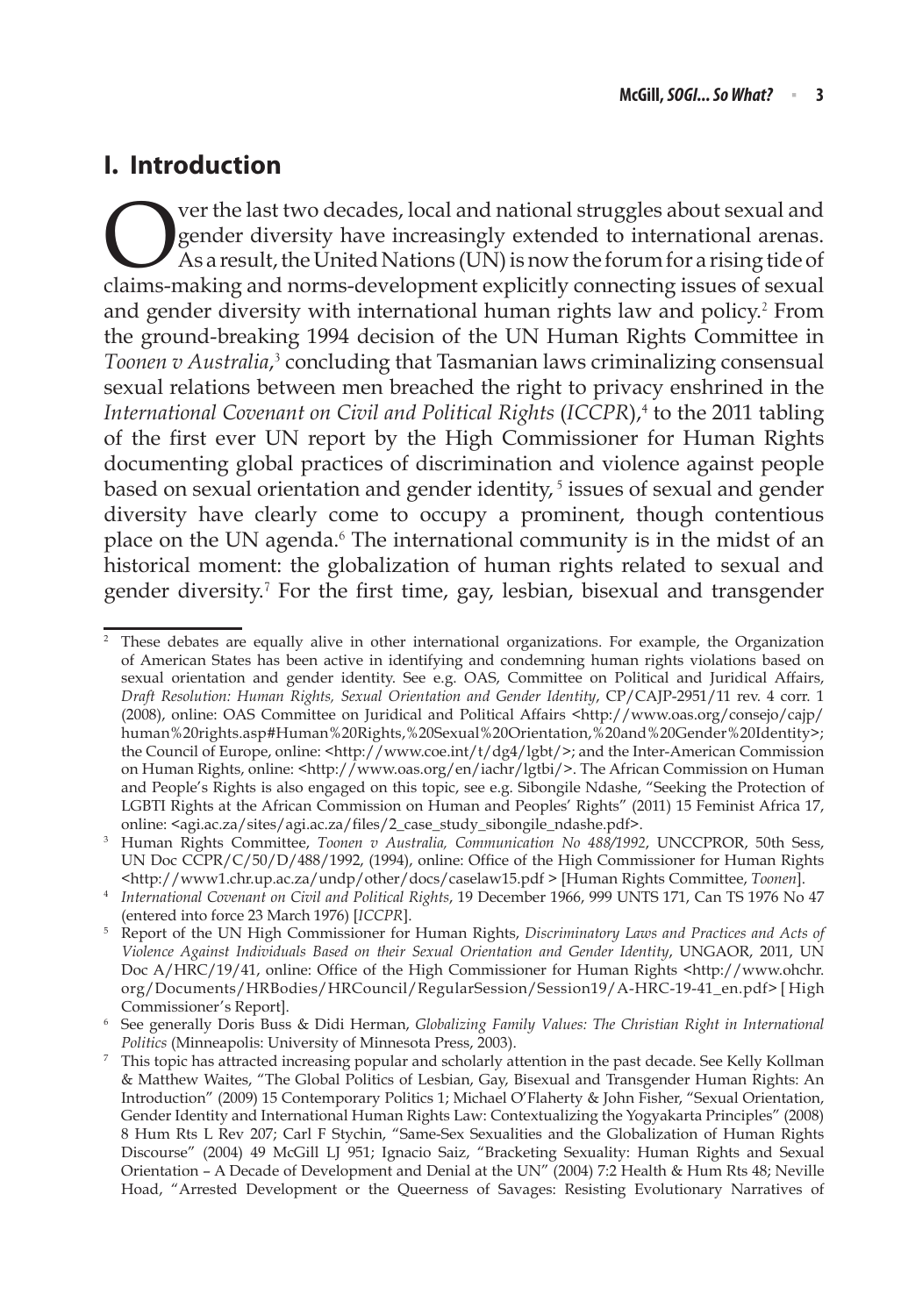and queer (GLBTQ) people are actors in and subjects of international law and policy, while same-sex conduct and non-conforming gender expression are relevant topics in the UN sphere.

That GLBTQ people are visible, and issues related to sexual and gender diversity are topics worthy of attention in the UN marks a major shift away from the willful blindness about these issues that has characterized most of UN history.<sup>8</sup> Yet, the raw fact of inclusion is not the end of the story. While there can be little doubt that issues of sexual and gender diversity have arrived on the international scene, rather less clear are the fundamental mechanisms, assumptions and understandings upon which sexual and gender diversity is being incorporated into the discourses of international human rights law and policy.

In her work on the ongoing exclusion of Third World women from much Western feminist theorizing, Uma Narayan argues that even where discourses and analyses appear to include the perspectives of a historically excluded group or community, the "terms in which such analyses are carried out might still be embedded in theoretical frameworks and conceptual assumptions that have problematic implications."9 Drawing on Narayan's insights to query the inclusion of sexuality in health and human rights frameworks, Alice Miller and Carole Vance emphasize the "need to examine the terms of inclusion in order to do accountable and self-reflective work" and for understanding and critiquing outcomes generated at the international level.10 Without careful attention to the terms of inclusion through which international human rights discourse meets issues of sexual and gender diversity, there remains "the possibility of generating ineffective responses to denials and violations of rights in the context of sexuality, or even worse, harmful interventions, practices, and programs."11

This contribution seeks to build upon and extend the insights of Narayan, Miller and Vance to critically appraise the "term of inclusion" by which sexual and gender diversity is being incorporated into the discourses of international

Difference" (2000) 3 Postcolonial Studies 133; Rosalind Petchesky, "Sexual Rights: Inventing a Concept, Mapping an International Practice" in Richard Parker, Peter Aggleton & Regina Maria Barbosa, eds, F*raming the Sexual Subject: The Politics of Gender, Sexuality and Power* (Berkeley: University of California Press, 2000) 81; Kevin Douglas Grant, "The Global Battle for Gay Rights" *Salon* (3 October 2011), online: Salon <http://www.salon.com/2011/10/03/global\_gay\_rights\_struggle>.

<sup>8</sup> Joke Swiebel, "Lesbian, Gay, Bisexual and Transgender Human Rights: The Search for an International Strategy" (2009) 15 Contemporary Politics 19 (seeking to explain why the international GLBTQ movement has had more success lobbying for human rights and civil liberties at the European Union than the UN,

and noting at 19-20 that as late as 2009 the UN was successfully denying that LGBT issues are UN issues). 9 Uma Narayan, *Dislocating Cultures: Identities, Traditions, and Third World Feminism* (New York: Routledge,

<sup>1997)</sup> at 45 [emphasis in original removed]. 10 Alice M Miller & Carole S Vance, "Sexuality, Human Rights and Health" (2004) 7:2 Health & Hum Rts 5 at 5-6, citing Uma Narayan, *Dislocating Cultures: Identities, Traditions, and Third World Feminisms* (New York and London: Routledge, 1997) at 45.

<sup>11</sup> Miller, *supra* note 10 at 6.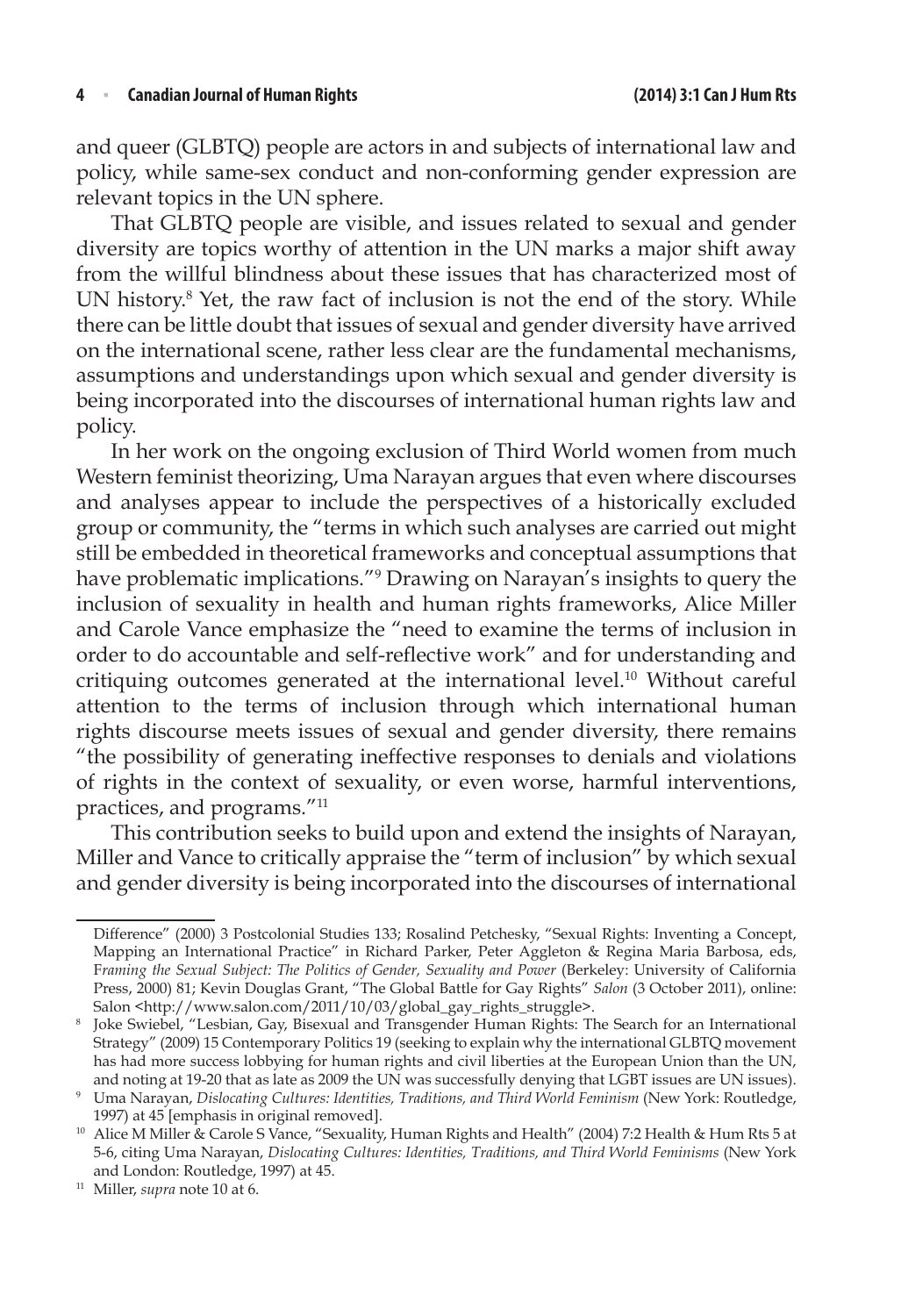human rights: the category "sexual orientation and gender identity," or SOGI, as it is commonly known in acronym-happy UN parlance.12 Drawing on the growing body of commentary and critique on the international movement for rights related to sexual and gender diversity,<sup>13</sup> I seek to complicate the "inclusion = progress" narrative by raising some critical questions about the possible risks and unintended consequences of relying on SOGI to ground the inclusion of sexual and gender diversity in international human rights discourses. Who risks exclusion when SOGI is the primary mode of inclusion and why? What assumptions about sexual and gender diversity inhere in the use of SOGI? How does SOGI shape ongoing struggles about whether and how to include sexual and gender diversity into human rights?

Motivated by these broad questions, the analysis proceeds in three parts. Part I begins with a necessarily partial account of the historically shifting relationship between sexual and gender diversity and international human rights at the UN, providing context for the emergence of SOGI as the touchstone of inclusion through which sexual and gender diversity is incorporated into human rights discourse. Part II identifies three critiques of SOGI as the "term of inclusion" in the international arena, focusing on ways in which the deployment of SOGI in existing human rights discourses risks excluding individuals, groups and communities from human rights protections and entitlements. Finally, in Part III I conclude that human rights discourse must continue to engage the potential risks and unintended consequences of relying on SOGI to ground international human rights discourse.

The starting point for this analysis is an understanding of human rights as "necessary but insufficient."14 That is, while I acknowledge "the problematic status of rights-based discourse, and the historical baggage of racism and liberal individualism it carries."<sup>15</sup> I find that:

[a] focus on rights – as necessary but insufficient and as linked to a politics of social justice – offers, at the moment, the best available conceptual architecture for furthering the struggle to build a world in which sexual [and gender] diversity and freedoms can be protected and expanded.<sup>16</sup>

<sup>&</sup>lt;sup>12</sup> Ali Miller, "Fighting Over the Figure of Gender" (2011) 31 Pace L Rev 837 at 843-44 [Miller, "Figure of Gender"], notes "[a]dvocates and scholars both bemoan the extent to which movements around gender and sexuality have become more known by their acronyms than their politics and principles" at 844.

<sup>&</sup>lt;sup>13</sup> See e.g. Mindy Jane Roseman & Alice M Miller, "Normalizing Sex and its Discontents: Establishing Sexual Rights in International Law" (2011) 34 Harv J L & Gender 313; Petchesky, *supra* note 7; Saiz, *supra* note 7; Geeta Rao Gupta, "Strengthening Alliances for Sexual Health and Rights" (1997) 2:3 Health & Hum Rts 55; Alice Miller, "Sexual Rights, Conceptual Advances: Tensions in Debate" (Work presented at the Sexual, Reproductive and Human Rights Seminar, Lima, Peru, November 2001), online: Choike <http://www. choike.org/documentos/alice\_miller.pdf>.

<sup>14</sup> Sonia Corrêa, Rosalind Petchesky & Richard Parker, *Sexuality, Health and Human Rights* (New York: Routledge, 2008) at 10.

<sup>15</sup> *Ibid*.

<sup>16</sup> *Ibid*. But see "What's Wrong with Rights?" in Dean Spade, *Normal Life: Administrative Violence, Critical Trans Politics, and the Limits of Law* (Brooklyn, NY: South End Press, 2011) for compelling arguments troubling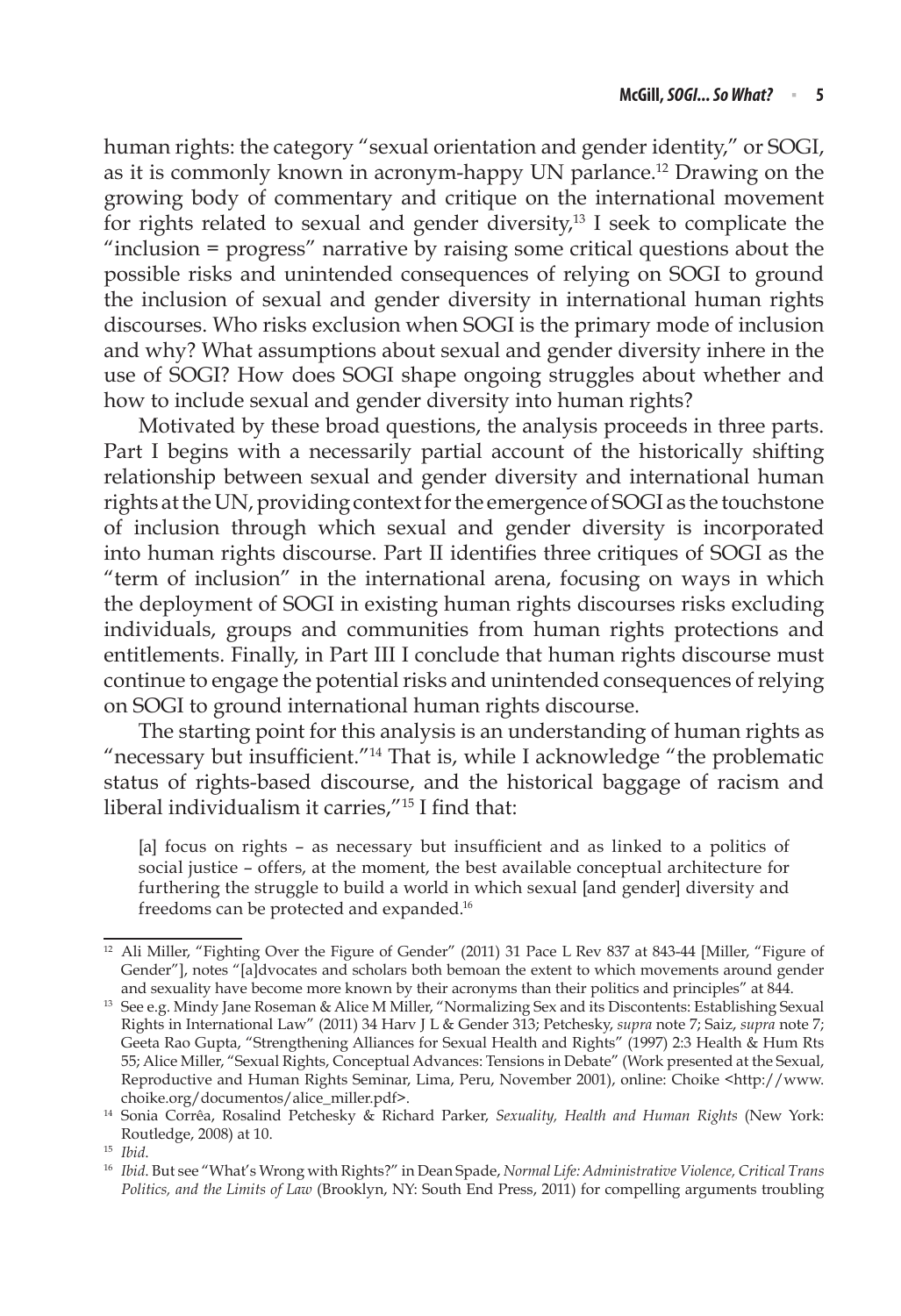#### **6** <sup>n</sup> **Canadian Journal of Human Rights (2014) 3:1 Can J Hum Rts**

Accordingly, in the same moment that I celebrate the remarkable gains achieved by the movement for sexual and gender diversity at the UN, part of improving the "conceptual architecture" of this discourse is to consider its possible limits and unintended consequences. This is the intention of the analysis here.<sup>17</sup> Recognizing human rights "as a discursive process…one that distinct social groups, operating out of particular situations and constraints, are constantly reinventing," I interrogate the discourse of sexual and gender diversity at the UN with an eye to revealing some of its inherent risks of exclusion, because doing so stands to contribute to the formulation of a more inclusive, complete discourse in the future.<sup>18</sup>

A word about language is warranted at the outset. In this analysis I use the phrase "sexual and gender diversity"<sup>19</sup> as an umbrella term intended to include the full spectrum of highly subjective, culturally specific, socially and historically-constituted acts and identities related to sex (including intersex status) and gender,<sup>20</sup> and sexual orientation, gender identity and gender expression.<sup>21</sup> While "sexual and gender diversity" is intended to capture a wide range of people and communities, like SOGI, LGBTQ and other

Sex refers to biological differences between humans by which they are categorized into male, female or combinations of both or neither – primarily differences in chromosomes or reproductive anatomy. Gender, by contrast, is a system of differentiated norms, expectations, assumptions, roles and treatments of people (e.g. "masculine", "feminine") that is socially constructed and associated to a person's sex, but without any objectively demonstrable basis inherent to it.

<sup>21</sup> *Yogyakarta Principles - Principles on the application of international human rights law in relation to sexual orientation and gender identity* (March 2007) online: <http://www.yogyakartaprinciples.org> at 8 [Yogyakarta Principles], created by an international group of experts on sexual and gender rights, and discussed further below, provides useful explanations of these latter terms in the Preamble:

Understanding "sexual orientation" to refer to each person's capacity for profound emotional, affectional and sexual attraction to, and intimate and sexual relations with, individuals of a different gender or the same gender or more than one gender;

Understanding "gender identity" to refer to each person's deeply felt internal and individual experience of gender, which may or may not correspond with the sex assigned at birth, including the personal sense of the body (which may involve, if freely chosen, modification of bodily appearance or function by medical, surgical or other means) and other expressions of gender, including dress, speech and mannerisms.

the general reliance of sexual and gender minority communities on human rights frameworks. Spade considers how the overwhelming focus of the GLBTQ movement in the United States on the passage of anti-discrimination and hate crime legislation actually has minimal impact on the lives of those in the GLBTQ community, especially the transgender community.

 $17$  In elaborating critiques of the sexual and gender rights agenda, I do not want to be misunderstood as proposing an extreme critique of human rights or of the UN advocates who have worked tirelessly to advance issues of sexual and gender diversity in the UN forum.

<sup>18</sup> Corrêa, Petchesky & Parker, *supra* note 14 at 162.

<sup>19</sup> See e.g. Ai Chaobang, *The Struggle to Establish Sexual Diversity on the United Nations Agenda* (M Sc Thesis, United Nations University, Sustainability, Development, & Peace, 2013) [unpublished], online: ILGA <ilga. org/ilga/static/uploads/files/2013/7/12/12095908.pdf>. Chaobang explains his use of the term sexual diversity as referring to "the variation between all human beings whereby every person is sexually unique and whereby any notion of sexual 'normality' is at best empirically meaningless, at worst normatively repressive" at 6.<br>*Ibid* at 5. Chaobang offers the following definitions: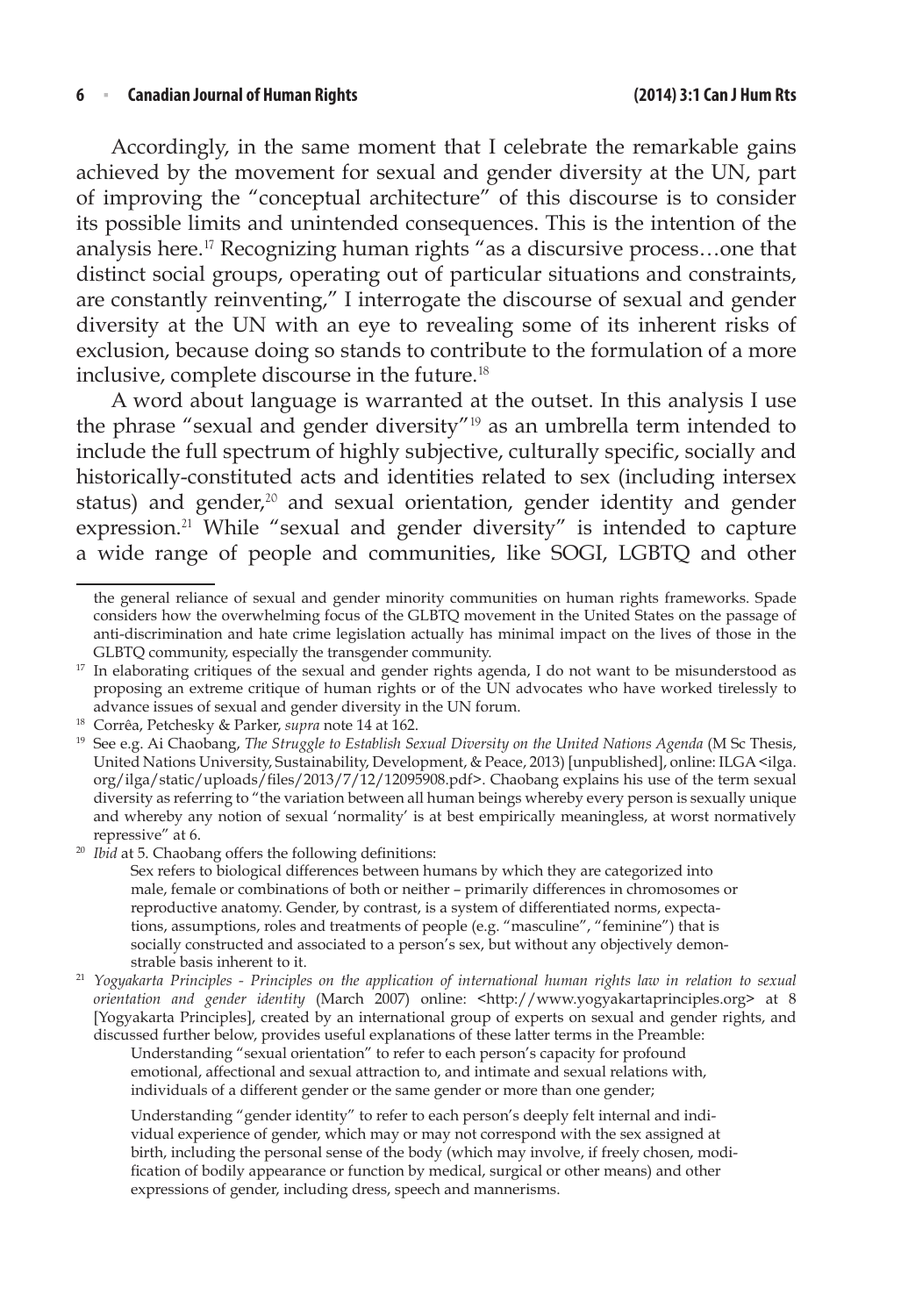descriptors prominent in discourses about sex, gender, sexual orientation and gender identity and expression, this terminology probably fails to do justice to the true variety of identities and experiences around the world.<sup>22</sup>

# **II. Mapping SOGI at the United Nations**

### **A. The UN Human Rights System**

In a world where same-sex intimacy is illegal in many countries and punishable by death in ten of them, it is evident that people cannot always rely on national governments and domestic legal and policy mechanisms to guarantee, enforce, and fulfill their basic human rights.<sup>23</sup> Human rights violations based on actual or perceived sexual orientation or gender identity or expression are prevalent, if not endemic, in virtually every country in the world and include physical, sexual and verbal abuse, criminal prosecution, denial of asylum, imprisonment and discrimination in employment, child custody, housing, access to health care and relationship recognition.<sup>24</sup> Because of inconsistent or non-existent domestic prohibitions against these kinds of human rights violations, increasing numbers of rights-based arguments concerned with sexual practices, identities and relationships are being contested in international arenas including the UN.25

The decision to focus this analysis on the UN stems from recognition that the UN human rights system is one of the foremost international venues for the creation of international norms and discourses and is thus a crucial forum to debate issues at the intersection of sexual and gender diversity and international

<sup>22</sup> See e.g. "Organization Proposes Replacing the 'Limiting' Term LGBT with 'More Inclusive' GSD" *PinkNews* (25 February 2013), online: PinkNews <http://www.pinknews.co.uk/2013/02/25/organisationproposes-replacing-the-limiting-term-lgbt-with-more-inclusive-gsd>, noting the limits of the LGBT acronym and proposing to mainstream the more inclusive "gender and sexual diversities".

<sup>&</sup>lt;sup>23</sup> Homosexuality and/or same-sex behavior is punishable by death in Iran, Mauritania, Pakistan, Saudi Arabia, Sudan, the United Arab Emirates, Yemen and certain regions of Nigeria, Somalia and Chechnya. In other countries, same-sex behavior is strictly criminalized and punishable by terms of imprisonment. See e.g. Tim Padgett, "The Most Homophobic Place on Earth?" *Time* (12 April 2006), online: Time <http:// www.time.com/time/world/article/0,8599,1182991,00.html> (Jamaica); Elias Biryabarema, "Uganda's anti-gay bill returns to parliament" *Reuters* (8 February 2012), online: Reuters <http://af.reuters.com/ article/topNews/idAFJOE81701A20120208> (Uganda). 24 See High Commissioner's Report, *supra* note 5. See also Amnesty International, *Sexual Orientation and* 

Gender Identity, online: Amnesty International <http://www.amnesty.org/en/sexual-orientation-andgender-identity>; International Gay and Lesbian Human Rights Commission (IGLHRC), *Our Issues*, online: IGLHRC <http://www.iglhrc.org/cgi-bin/iowa/content/globalissues/index.html>.

<sup>25</sup> Diane Richardson, *Rethinking Sexuality* (London: Sage Publications, 2000) at 114. See also Margaret E Keck & Kathryn Sikkink, *Activists Beyond Borders: Advocacy Networks in International Politics* (Ithaca and London: Cornell University Press, 1998) at 12-13, describing a "boomerang pattern" of transnational organizing, linking a rise in transnational organizing and lobbying international organizations and the blocking of access to domestic governments. When domestic avenues are not available, this "boomerang" can contribute to domestic changes that would not be possible through national politics alone.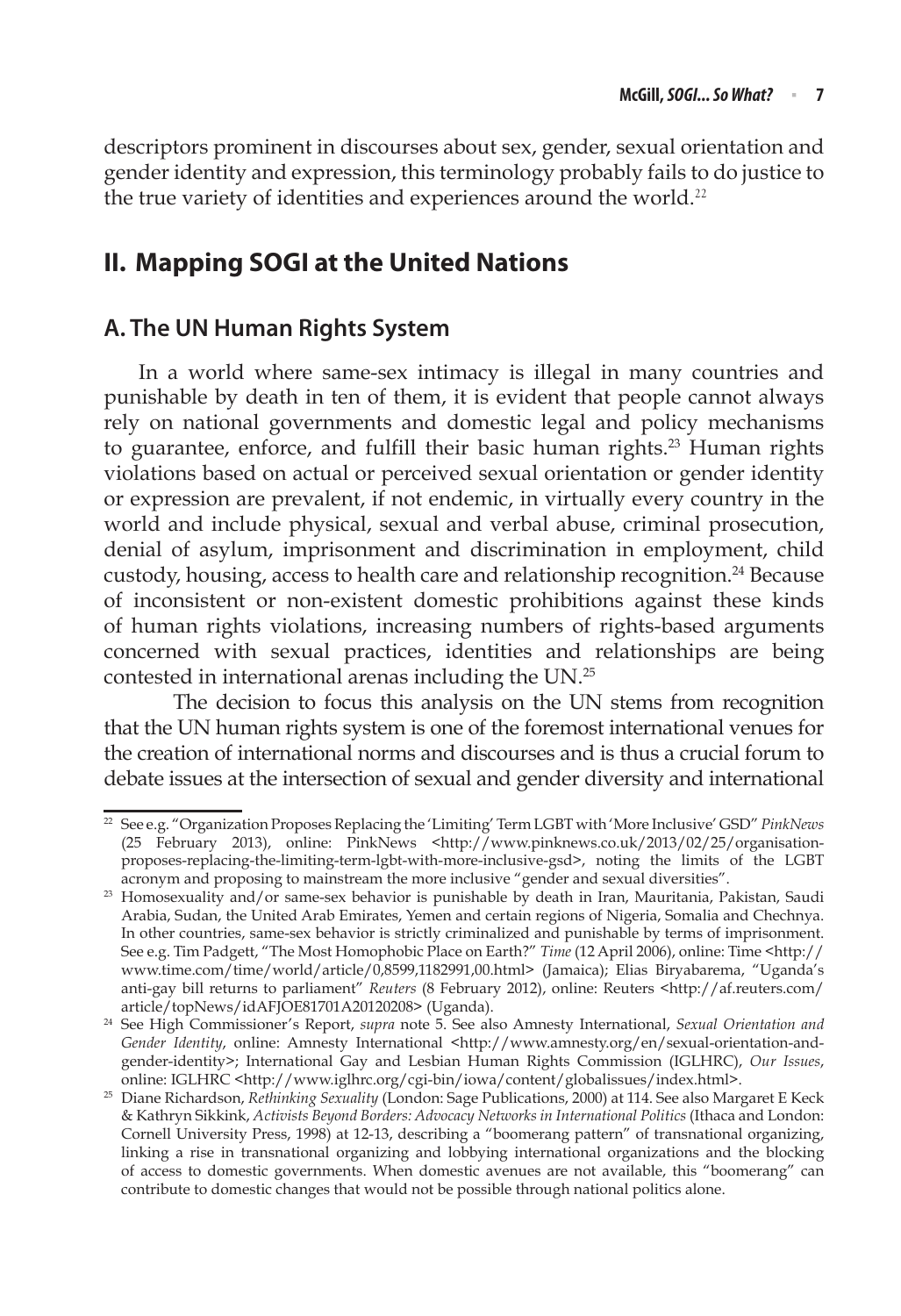#### **8** <sup>n</sup> **Canadian Journal of Human Rights (2014) 3:1 Can J Hum Rts**

law and policy.<sup>26</sup> Rosalind Petchesky concludes that the UN discourse on sexual and gender diversity "may be the most ambiguous and frustrating and simultaneously the most promising, showing how institutions are never monolithic but always terrains of political contestation."27 Indeed, the coexistence of staunchly conservative political forces opposing the inclusion of sexual and gender diversity in the UN agenda, like the Vatican and the Organization of Islamic Cooperation (OIC), with progressive calls from some states parties and non-governmental organizations (NGOs) for an alternative discourse focused on sexual and gender rights as human rights makes the UN a particularly rich and diverse discourse to study.28 Finally, the focus on UN discourse is important because the force of UN norms is significant under the Charter of the United Nations<sup>29</sup> and multilateral human rights treaties.<sup>30</sup>

While issues related to sexual and gender diversity are relevant to numerous UN policy agendas, many of the most significant debates and outcomes on the subject have taken place within the machinery of the UN human rights system.<sup>31</sup> The International Human Rights Project at the UN is founded on the 1948 *Universal Declaration of Human Rights* (*UDHR*), promulgated by the Commission on Human Rights<sup>32</sup> in response to the "disregard and contempt for human rights [that] resulted in barbarous acts which...outraged the conscience of mankind"<sup>33</sup> during World War II. While it "largely ignored issues of gender, let alone sexuality,"34 the *UDHR* established the broad intention of the UN and its member states to protect and promote human rights on an international scale.

In the ensuing decades, one of the key vehicles through which the human rights agenda has evolved is the creation of targeted agreements intended

<sup>&</sup>lt;sup>26</sup> Francoise Girard, "Negotiating Sexual Rights and Sexual Orientation at the UN" in Richard Parker, Rosalind Petchesky & Robert Sember, eds, *Sex Politics: Reports from the Frontlines* (Sexuality Policy Watch, 2007) 311 at 312 and 342, online: <http://www.sxpolitics.org/frontlines/book/pdf/capitulo9\_united\_ nations.pdf>. As noted, *supra* note 2, important work on sexual and gender diversity and human rights is

being done by other international and regional bodies and organizations.<br><sup>27</sup> Rosalind Petchesky, "Sexual Rights Policies across Countries and Cultures: Conceptual Frameworks and Minefields" in Richard Parker, Rosalind Petchesky & Robert Sember, eds, *SexPolitics: Reports from the Frontlines* (New York: Sexuality Policy Watch, 2007) online: <www.sxpolitics.org/frontlines/book/pdf/ sexpolitics.pdf> 9 at 19.

<sup>&</sup>lt;sup>28</sup> Ibid at 20.<br><sup>29</sup> Charter of the United Nations, 26 June 1945, Can TS 1945 No 7 [UN Charter].

<sup>&</sup>lt;sup>30</sup> Olivia Ball & Paul Gready, *The No-Nonsense Guide to Human Rights* (Oxford: Oxford New Internationalist, 2006) at 92.  $\frac{31}{10}$  For example, sex and gender have been conceptualized as important aspects of the UN agenda on

development. See e.g. Andrea Cornwall & Suzie Jolly, "Sexuality and the Development Industry" (2009) 52 Development 5.

 $32$  The Commission was replaced by the Human Rights Council in 2005. See "UN creates new human rights body" *BBC News* (15 March 2006) online: BBC News <http://news.bbc.co.uk/2/hi/europe/4810538. stm>.

<sup>33</sup> *Universal Declaration of Human Rights*, GA Res 217(III), UNGAOR, 3d Sess, Supp No 13, UN Doc A/810, (1948) 71 at Preamble [*UDHR*].

<sup>34</sup> Dennis Altman, *Global Sex* (Chicago: University of Chicago Press, 2001) at 122.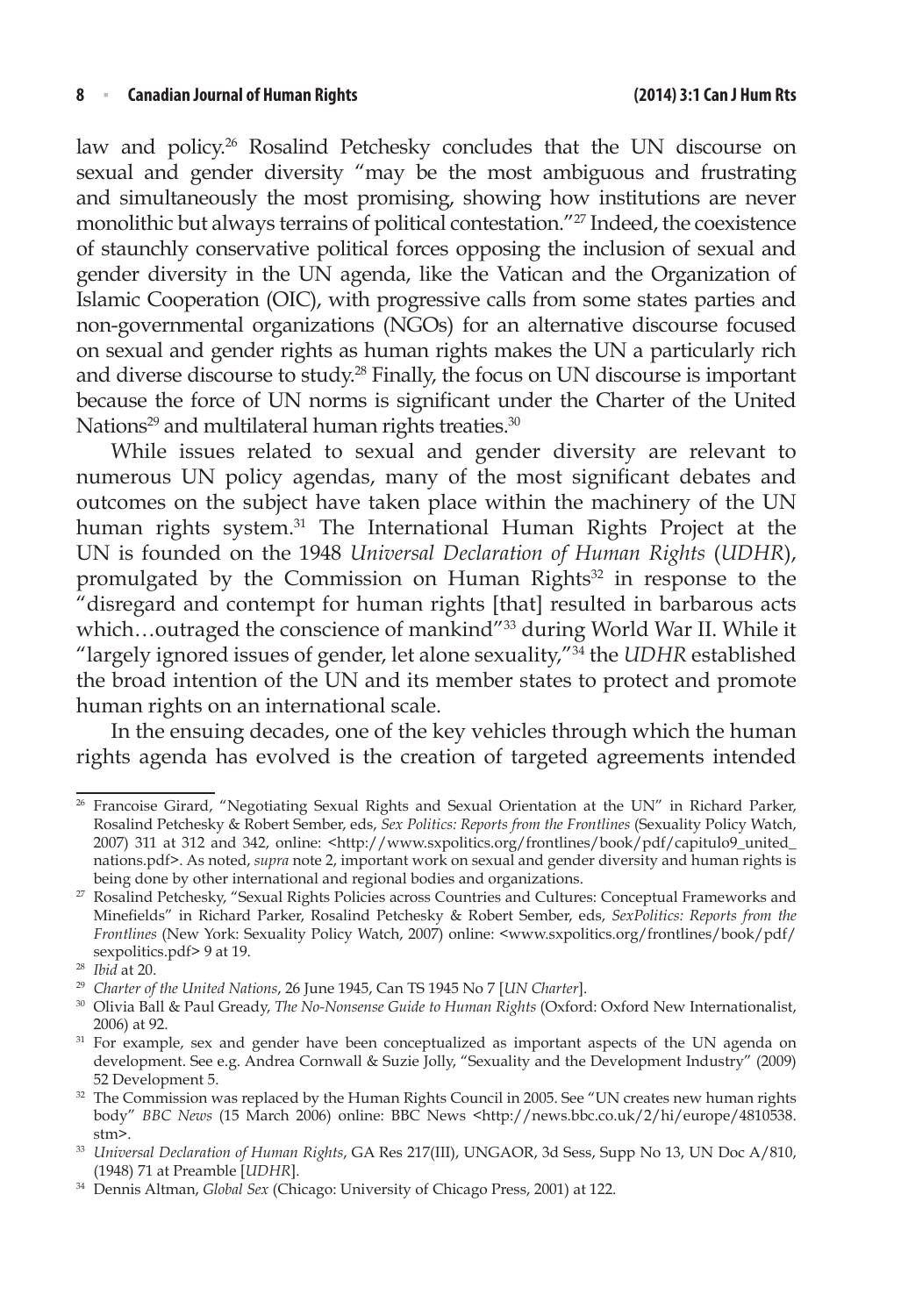to provide specific human rights protections to groups and communities made vulnerable because of some shared characteristic or social location. This strategy has resulted in a vast collection of targeted international human rights documents including the *Convention Relating to the Status of Refugees*, 35 the *Convention on the Elimination of All Forms of Discrimination against Women* (*CEDAW*),36 the *Convention on the Rights of the Child* (*CRC*)37 and, more recently, the *Convention on the Protection and Promotion of the Rights and Dignity of Persons with Disabilities* (*CRPD*).38 Jack Donnelly describes this path of human rights development as "a process of slowly, with immense difficulty, expanding the recognized subjects of human rights, group by despised group."39 Contemporary struggles over human rights related to sexual and gender diversity must then be understood not as novel intervention in the human rights field, but the latest in a long line of calls for formal recognition by a "despised group" consisting of those whose identities, expressions and conduct do not conform with the dominant, heteronormative norms of sexuality and gender.<sup>40</sup>

### **B. The Emergence of SOGI at the UN**

The UN has been a site of struggle about sexuality and gender since its inception, particularly around human rights treaties that address the role of family, questions of marriage and equality, and non-discrimination between the sexes.<sup>41</sup> These early debates were framed uniformly in the context of heterosexual marriage and reproduction. However, since the 1990's debates about sexuality and gender have intensified and their terms have recently shifted. Today, in nearly every body of the UN human rights system, there are substantive advocacy discussions and disputes related to sexuality and gender that are no longer shrouded in the language of marriage and family, and no

<sup>&</sup>lt;sup>35</sup> Convention Relating to the Status of Refugees, 28 July 1951, 189 UNTS 150, (entered into force 22 April 1954).<br><sup>36</sup> Convention on the Elimination of All Forms of Discrimination against Women, 18 December 1979, 1249 UN

<sup>193 [</sup>*CEDAW*].

<sup>37</sup> *Convention on the Rights of the Child*, 20 November 1989, 1577 UNTS 3 [*CRC*].

<sup>38</sup> *Convention on the Protection and Promotion of the Rights and Dignity of Persons with Disabilities*, 13 December 2006, 2515 UNTS 3.

<sup>&</sup>lt;sup>39</sup> Jack Donnelly, "Non-Discrimination and Sexual Orientation: Making a Place for Sexual Minorities in the Global Human Rights Regime" in Peter Baehr et al, eds, *Innovation and Inspiration: Fifty Years of the Universal Declaration of Human Rights* (Amsterdam: Royal Netherlands Academy of Arts and Sciences, 1999) 93 at 95.

<sup>40</sup> Heteronormativity is the collection of norms and assumptions based in heterosexuality that prescribe specific, complementary roles for men and women based on the presumed alignment between biological sex, social gender, sexual orientation and gender identity and expression. On heteronormativity, see generally Michael Warner, ed, *Fear of a Queer Planet: Queer Politics and Social Theory* (Minneapolis, MN: University of Minnesota Press, 1993).

<sup>&</sup>lt;sup>41</sup> See e.g. *International Covenant on Economic, Social and Cultural Rights*, 16 December 1966, 993 UNTS 3 (entered into force 3 January 1976) at art 10 [*ICESCR*].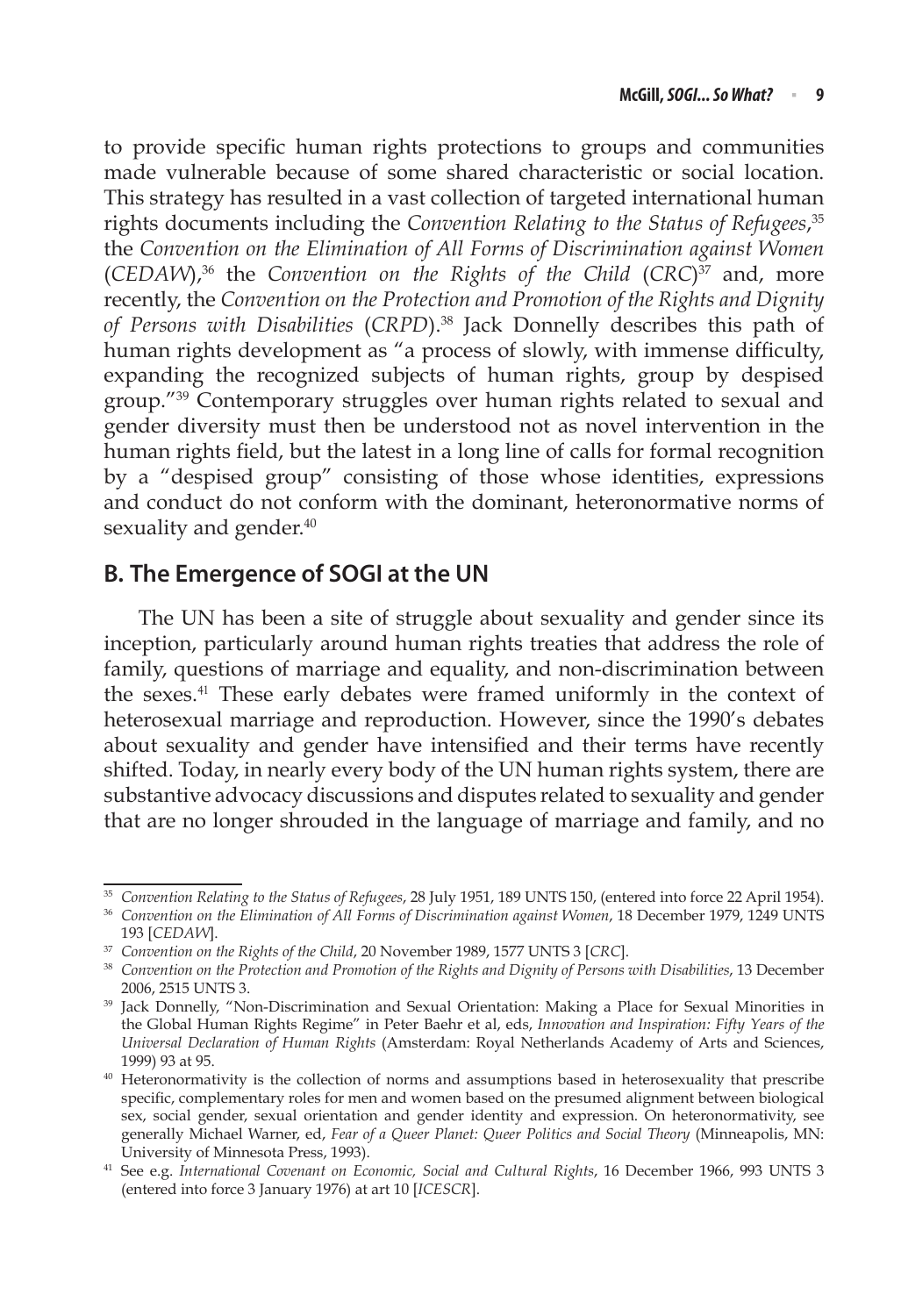longer limited to heterosexual identities, behaviours and relationships.<sup>42</sup>

Prior to 1993, the words "sexuality" or "sexual" had never appeared in an intergovernmental document at the international level, except for the *Convention on the Rights of the Child* [*CRC*],<sup>43</sup> which included provisions related to protection from sexual exploitation and sexual abuse.<sup>44</sup> However, during the early 1990s, human rights NGOs, including Amnesty International, were increasingly acknowledging the realities of human rights violations based on sexual and gender diversity and incorporating these issues into their mandates.<sup>45</sup> Soon thereafter in 1993, the Vienna Declaration and Program of Action emerging from the World Conference on Human Rights (the Vienna Conference) explicitly "initiated 'the sexual' into human rights language"<sup>46</sup> through references to "the importance of working toward the elimination of violence against women…[and] the elimination of all forms of sexual harassment."<sup>47</sup> The Vienna Conference also marked the first time that gay and lesbian NGOs were formally accredited to a UN conference, and a number of UN member states spoke in favour of rights related to sexual orientation in the context of the conference.<sup>48</sup> Nevertheless, when Canada proposed adding sexual orientation to a list of prohibited grounds of discrimination included in the draft of the Program of Action, it met deep opposition.<sup>49</sup> Eventually, the entire provision was changed to prohibit discrimination in general terms, without any list of prohibited grounds.<sup>50</sup>

Sexuality and gender made more significant appearances a year later at the 1994 UN Conference on Population and Development (the Cairo Conference). The resulting Platform for Action acknowledged both that reproductive health

<sup>42</sup> Kollman & Waites, *supra* note 7 at 8 notes "only since the early 1990s have rights related to sexuality, sexual orientation and gender identity become sustained themes in academic literature."

<sup>43</sup> Petchesky, *supra* note 7 at 82. Well before the uptake of sexual rights in the UN context, the first successful human rights cases based on questions of sexual orientation were taken under the *European Convention for the Protection of Human Rights and Fundamental Freedoms, as amended by Protocols Nos. 11 and 14*, 4 November 1950, 213 UNTS 221, Eur TS 5 at art 8, which guarantees respect for privacy and family life. See e.g. *Dudgeon v United Kingdom* (1982), 4 EHRR 149 which held that legislation passed in the nineteenth century to criminalize male homosexual acts in England, Wales and Ireland - in 1980, still in force in Northern Ireland - violated the Article 8 right to a private life in the European Convention on Human Rights. This case was significant as the first successful case before the ECHR on the criminalization of male homosexuality.<br><sup>44</sup> *CRC*, *supra* note 38 at arts 19 and 34.<br><sup>45</sup> Laurence R Helfer & Alice M Miller, "Sexual Orientation and Human Rights: Toward a United States and

Transnational Jurisprudence" (1996) 9 Harv Hum Rts J 61 at 90.

<sup>46</sup> Petchesky, *supra* note 7 at 84.

<sup>47</sup> *Vienna Declaration and Program of Action*, UNGAOR, UN Doc A/CONF.157/23, (1983) at para 38, online: Office of the United Nations High Commissioner for Human Rights, < http://www.un.org/ga/search/ view\_doc.asp?symbol=A/CONF.157/23> [*Vienna Declaration*].

<sup>48</sup> Douglas Sanders, "Human Rights and Sexual Orientation in International Law" (2002) 25 Int'l J Pub Admin 13 at 25 [Sanders, "Human Rights"]. See also Wayne Morgan & Kristen Walker, "Tolerance and

Homosex: A Policy of Control and Containment" (1995) 20 Melbourne UL Rev 202 at 214-15. 49 Douglas Sanders, "Getting Lesbian and Gay Issues on the International Human Rights Agenda" (1996) 18 Hum Rts Q 67 at 69.

<sup>50</sup> Sanders, "Human Rights", *supra* note 48 at 26.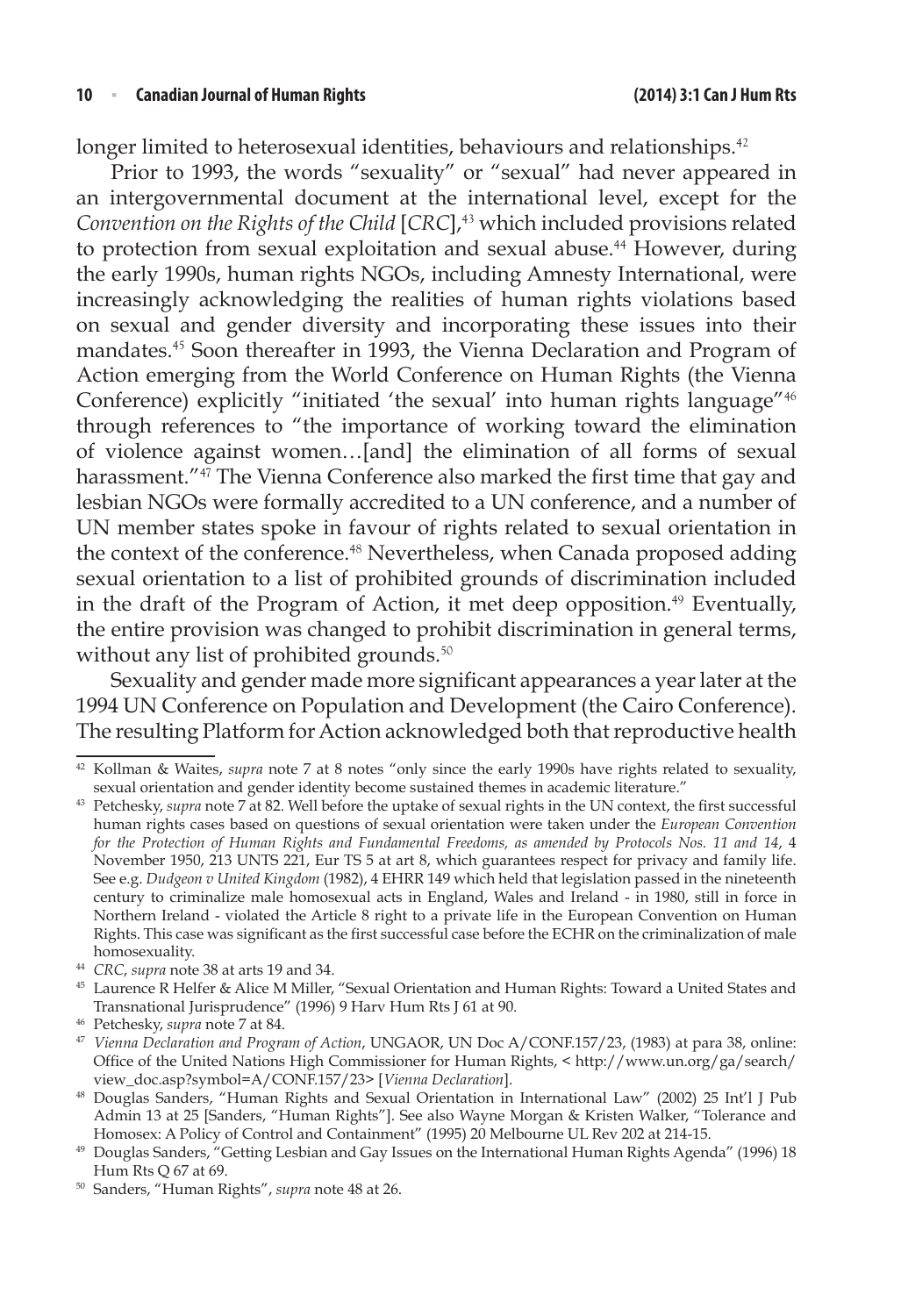"implies that people are able to have a satisfying and safe sex life,"<sup>51</sup> and the existence of and need to protect a "diversity of family forms."<sup>52</sup> Accordingly, the Cairo Platform "does not limit the principle of self-determination in sexual life to heterosexuals or married people."<sup>53</sup> Ignacio Saiz marks Cairo as the first time that "sexuality, previously on the UN agenda only as something to be circumscribed and regulated in the interest of public health, order or morality, was…implicitly recognized as a fundamental and positive aspect of human development."<sup>54</sup> Yet this was not a positive development for all UN member states; the reference to a diversity of family forms in the Cairo Platform was understood by some, including the observer state the Vatican, as amounting to "an endorsement of homosexuality."<sup>55</sup> The Vatican issued a number of reservations to the Cairo Platform and submitted a formal statement emphasizing the importance of defining "marriage as an equal partnership between husband and wife."<sup>56</sup>

Also in 1994, same-sex conduct formally debuted in the UN treaty body system with the decision of the UN Human Rights Committee (the

<sup>51</sup> UN, *Report of the International Conference on Population and Development, Cairo, 5-13 September 1994*, (New York: UN, 1994) at paras 7.2 and 5.1, online: United Nations Population Information Network <http:// www.un.org/popin/icpd/conference/offeng/poa.html> [*Cairo Platform*].

<sup>52</sup> *Ibid*.

<sup>53</sup> Elizabeth Kukura, "Sexual Orientation and Non-Discrimination" (2005) 17 Peace Review 181 at 183; see also Petchesky, *supra* note 7 at 84. 54 Saiz, *supra* note 7 at 50.

<sup>55</sup> Susan A Cohen & Corey L Richards, "The Cairo Consensus: Population, Development and Women" (1994) 26 Family Planning Perspectives 272 at 273. 56 *Cairo Platform*, *supra* note 51. Other member states issuing reservations on similar grounds included

Egypt, emphasizing that "all the questions dealt with by the Programme of Action in this regard relate to harmonious relations between couples united by the bond of marriage in the context of the concept of the family as the primary cell of society" at para 25; Iran, taking reservations to all "expressions that could be interpreted as applying to sexual relations outside the framework of marriage… [which are] totally unacceptable" at para 2; and Guatemala, stating, "although the family may exist in various forms, under no circumstances can its essential nature, which is the union between a man and a woman from which love and life stem, be changed" at para 7.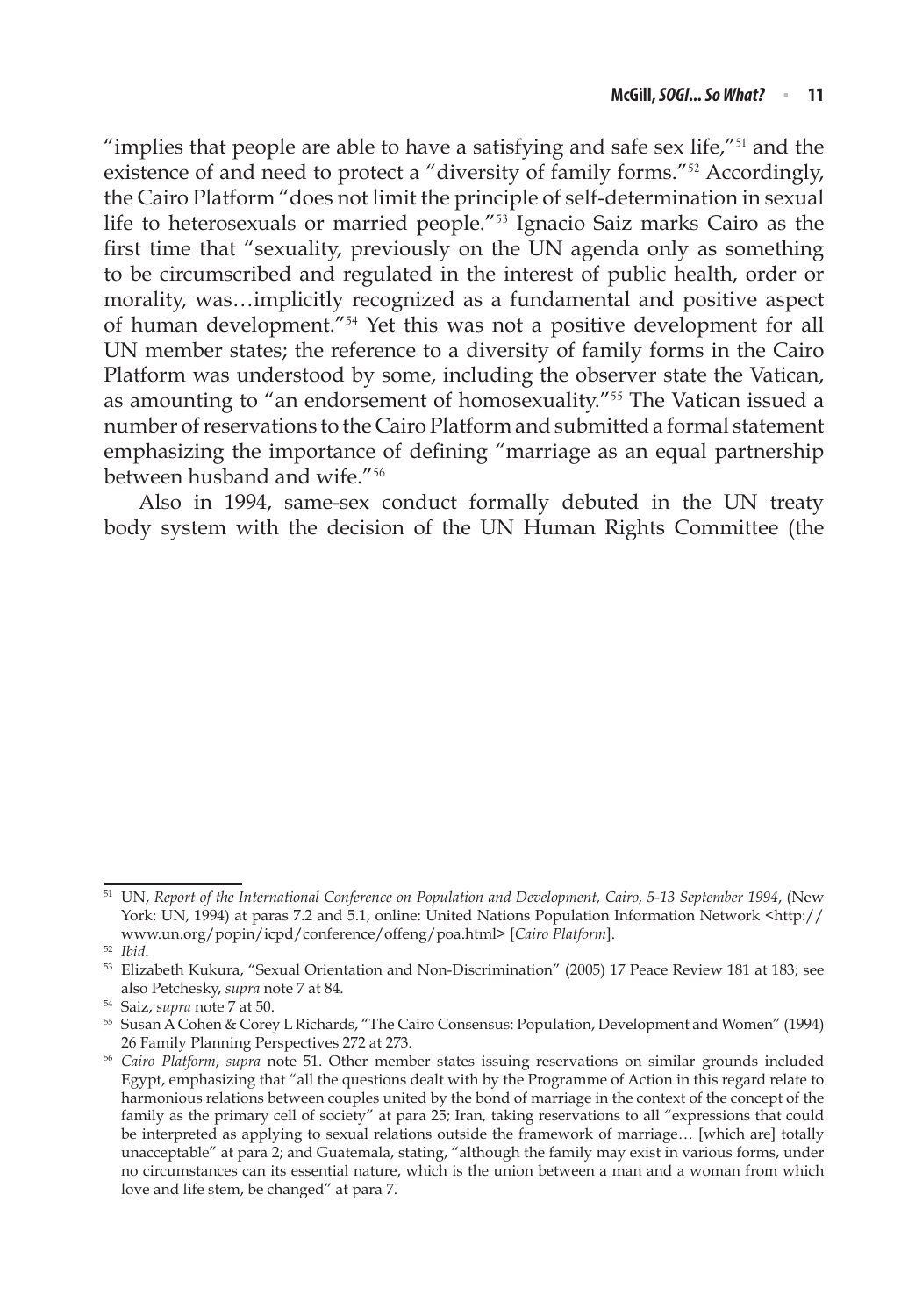Committee)<sup>57</sup> in *Toonen v Australia*.<sup>58</sup> The Committee found<sup>59</sup> that Tasmanian laws criminalizing sexual relations between men breached the right to privacy enshrined in the *ICCPR* and should be repealed.<sup>60</sup> The Committee further noted its view that the prohibited ground of "sex" in the non-discrimination clause of the *ICCPR* should be interpreted to include sexual orientation.<sup>61</sup> *Toonen* was a landmark moment for the UN, representing "the first juridical recognition of gay rights on a universal level" and affirming sexual orientation and same-sex behaviour as international human rights issues. $62$  In the nearly two decades since *Toonen*, the Human Rights Committee has continued to adjudicate human rights issues related to sexual and gender diversity, expanding beyond privacy to ground human rights protections; for instance, on the Article 26 non-discrimination provision of the *ICCPR* in cases including *Young v Australia*<sup>63</sup> in 2003 and *X v Colombia* in 2007*.* 64

<sup>57</sup> The Human Rights Committee is the treaty body that oversees the implementation of the *ICCPR*, *supra* note 4. Under the *Optional Protocol to the International Covenant on Civil and Political Rights*, 19 December 1966, 999 UNTS 171, online: Office of the High Commissioner for Human rights <https://treaties. un.org/doc/Publication/UNTS/Volume%20999/v999.pdf >, the Committee may "receive and consider communications from individuals subject to its jurisdiction [i.e.: from those states that are Party to the

Optional Protocol] who claim to be victims of violations of any of the rights set forth in the Covenant".<br>Human Rights Committee, Toonen, supra note 3. Though Toonen marks the breaking of new ground for claims related to same-sex sexualities at the UN, 12 years prior to *Toonen* the Human Rights Committee addressed sexual expression in Human Rights Committee, *Hertzberg et al v Finland, Communication No 61/1979*, UNCCPROR, 15th Sess, UN Doc CCPR/C/15/D/61/1979, (1982), online: High Commissioner for Human Rights <http://www.unhchr.ch/tbs/doc.nsf/0/23a5d17c91636ac3c1256ab50030c76b?Opend ocument>. The issue in *Hertzberg* was whether the Finnish government, by censoring a number of radio broadcasts and a television series that discussed discrimination on the basis of sexual orientation, had violated rights to freedom of expression and information guaranteed in Article 19 of the *ICCPR*. The Committee found no violation of the rights under Article 19, concluding at paras 10.3-10.4 that "public morals differ widely" necessitating a "margin of discretion" be afforded to the Finnish national authorities to decide "that radio and TV are not the appropriate forums to discuss issues related to homosexuality, as far as a programme could be judged as encouraging homosexual behaviour… In particular, harmful

effects on minors cannot be excluded." 59 Human Rights Committee, *Toonen*, *supra* note 3 at para 8.2 stated it was "undisputed that adult consensual sexual activity in private is covered by the concept of 'privacy', and that Mr. Toonen is actually and currently affected by the continued existence of the Tasmanian laws" despite their general lack of enforcement.

<sup>60</sup> *ICCPR*, *supra* note 4.

<sup>61</sup> Human Rights Committee, *Toonen*, *supra* note 3 at para 11, 8.7. In addition to privacy, Mr. Toonen argued that the criminal provisions infringed the non-discrimination provisions in Article 26 of the *ICCPR*. The Committee, having found a violation of privacy, deemed it unnecessary to comment on the merits of the non-discrimination argument.

<sup>62</sup> Sarah Joseph, "Gay Rights Under the *ICCPR*: Commentary on *Toonen v Australia*" (1994) 13 University of Tasmania Law Review 392 at 410. See also Saiz, *supra* note 7 noting a number of other developments at the UN in 1994 that "signaled a shift in the approach to human rights and sexuality at the United Nations" including the appointment of the first UN Special Rapporteur on Violence against Women at 50.

Human Rights Committee, *Young v Australia, Communication No 941/2000*, UNCCPROR, 78th Sess, UN Doc CCPR/C/78/D/941/2000, (2003), online: High Commissioner for Human rights <http://www.un.org/ ga/search/view\_doc.asp?symbol=CCPR/C/78/D/941/2000>. In *Young*, the Committee concluded that Mr. Young was subject to discrimination on the basis of sexual orientation in contravention of Art. 26 of the *ICCPR* by virtue of the government's decision to deny him access to the pension of his deceased samesex partner.<br>Human Rights Committee, *X v Colombia, Communication No 1361/2005*, UNCCPROR, 89th Sess, UN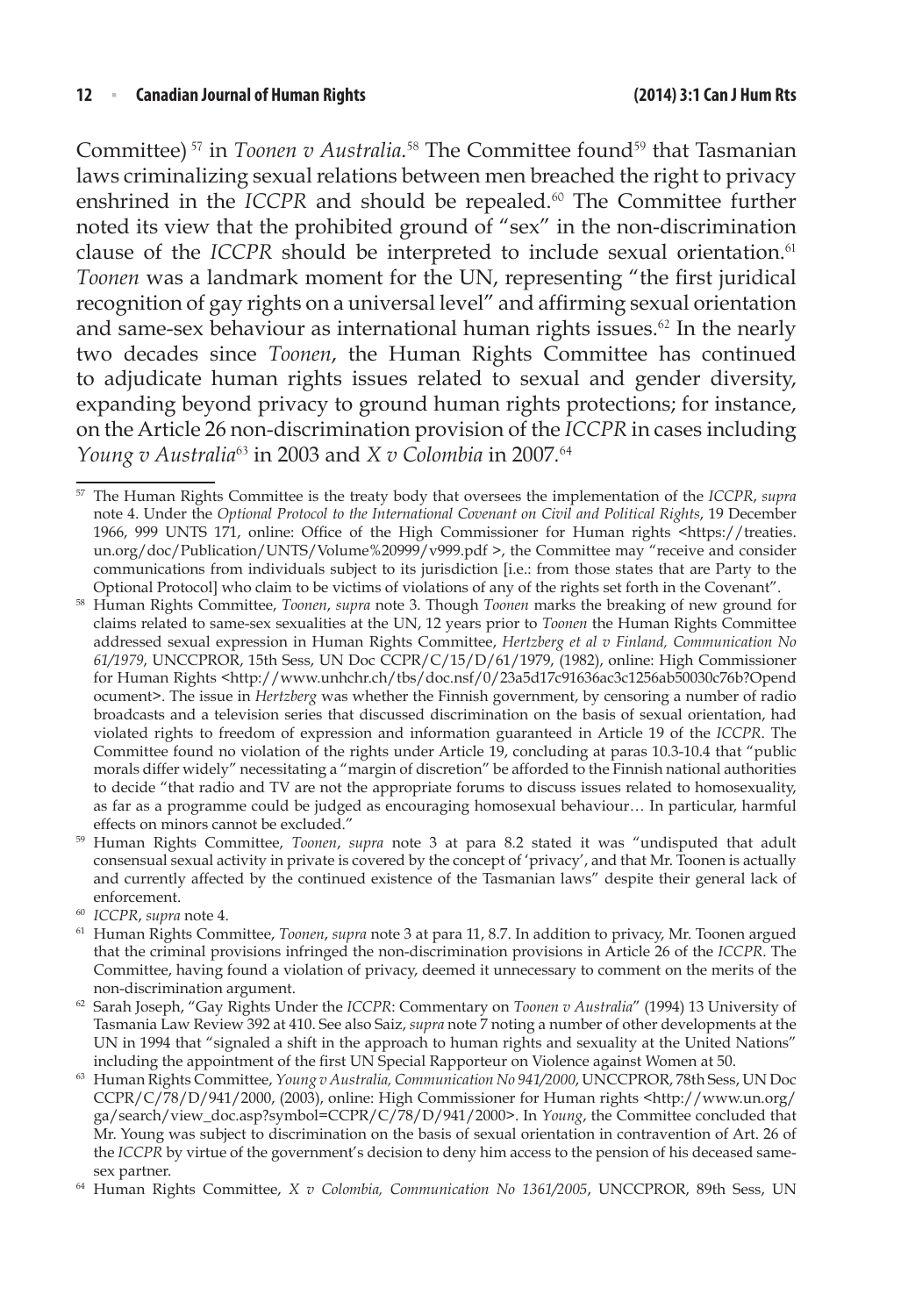The debate at the 1995 World Conference on Women (the Beijing Conference) marked "the first substantive discussion of sexual orientation in a UN forum"<sup>65</sup> and conservative backlash had a significant voice. The Beijing Platform of Action confirmed various forms of the family exist and as in Cairo, this acknowledgment was opposed by some member states as a threat to the heterosexual, reproductive family unit.<sup>66</sup> The most controversial debate was over several references in the original Beijing Platform to "sexual orientation" as a ground upon which women experience discrimination and disadvantage.<sup>67</sup> Although the references were ultimately removed under pressure from the Vatican, the OIC and right-wing religious organizations,<sup>68</sup> some member states issued reservations indicating an intention to interpret the non-discrimination provisions of the Platform as including a prohibition on discrimination based on sexual orientation.<sup>69</sup> The Vatican further objected to any interpretation of the word "gender", used throughout the Beijing Platform, as based on "world views which assert that sexual identity can be adapted indefinitely to suit new and different purposes."<sup>70</sup>

Conservative forces continued to resist the inclusion of sexuality and gender in human rights debates at the Cairo +5 Conference in 1999, and the

Doc CCPR/C/89/D/1361/2005, (2007), online: High Commissioner for Human Rights, <http://www. un.org/ga/search/view\_doc.asp?symbol=CCPR/C/89/D/1361/2005>. In *X v Colombia*, the Committee found, on grounds similar to those in *Young*, that the government of Colombia discriminated against X when it denied a pension transfer from a same-sex partner on the basis of sexual orientation and advised the government to reconsider his request.

<sup>65</sup> Kukura, *supra* note 53 at 183.

<sup>66</sup> UN, *Report of the 4th World Conference on Women, Beijing, 4-15 September 1995* (New York: UN, 1995) at para 29, online: WomenWatch <http://www.un.org/womenwatch/daw/beijing/pdf/Beijing%20 full%20report%20E.pdf> [*Beijing Platform*]. States that opposed the recognition of various family forms at Beijing included the Vatican, at para 160, which stressed "that the family is the basic unit of society and is based on marriage as an equal partnership between husband and wife, to which the transmission of life is entrusted," and Malaysia at para 166, which stated "the interpretation of the term 'family,' and the terms 'individual and couples' throughout the document refer to the traditional family formed out of a marriage or a registered union between a man and a woman and comprising children and extended family members".

<sup>67</sup> *Ibid*. Original references were included, *inter alia*, in the language of the *Beijing Platform*, which stated: "[t]he Platform for Action recognizes that women face barriers to full equality and advancement because of such factors as their race, age, language, ethnicity, culture, religion or disability, because they are indigenous women or because of other status" at para 46. Sexual orientation was originally an enumerated ground thanks to significant lesbian advocacy efforts, see Helfer & Miller, *supra* note 45 at 89.

<sup>68</sup> Sonia Corrêa & Richard Parker, "Sexuality, Human Rights and Demographic Thinking: Connections and Disjunctions in a Changing World" (2004) 1 Sex Res and Soc Pol'y 15 at 16.

<sup>69</sup> See *Beijing Platform*, *supra* note 66, the statements of Israel, committing to interpreting the words "other status" to include sexual orientation, and South Africa: "[t]he South African delegation interprets paragraph 96, which reads, 'The human rights of women include their right to have control over and decide freely and responsibly on matters related to their sexuality, including sexual and reproductive health, free of coercion, discrimination and violence,' to include the right to be free from coercion, discrimination and violence based on sexual orientation" at para 46.

<sup>70</sup> *Ibid* at 162. See also Dianne Otto, "Lesbians? Not in My Country: Sexual Orientation at the Beijing World Conference on Women" (1995) 20 Alt LJ 288 at 289, describing the position of the Vatican as rooted in the concern that "the concept of gender implied that sex was socially constructed and, therefore, that more than two sexes were possible (including homosexuals, bisexuals and transsexuals)."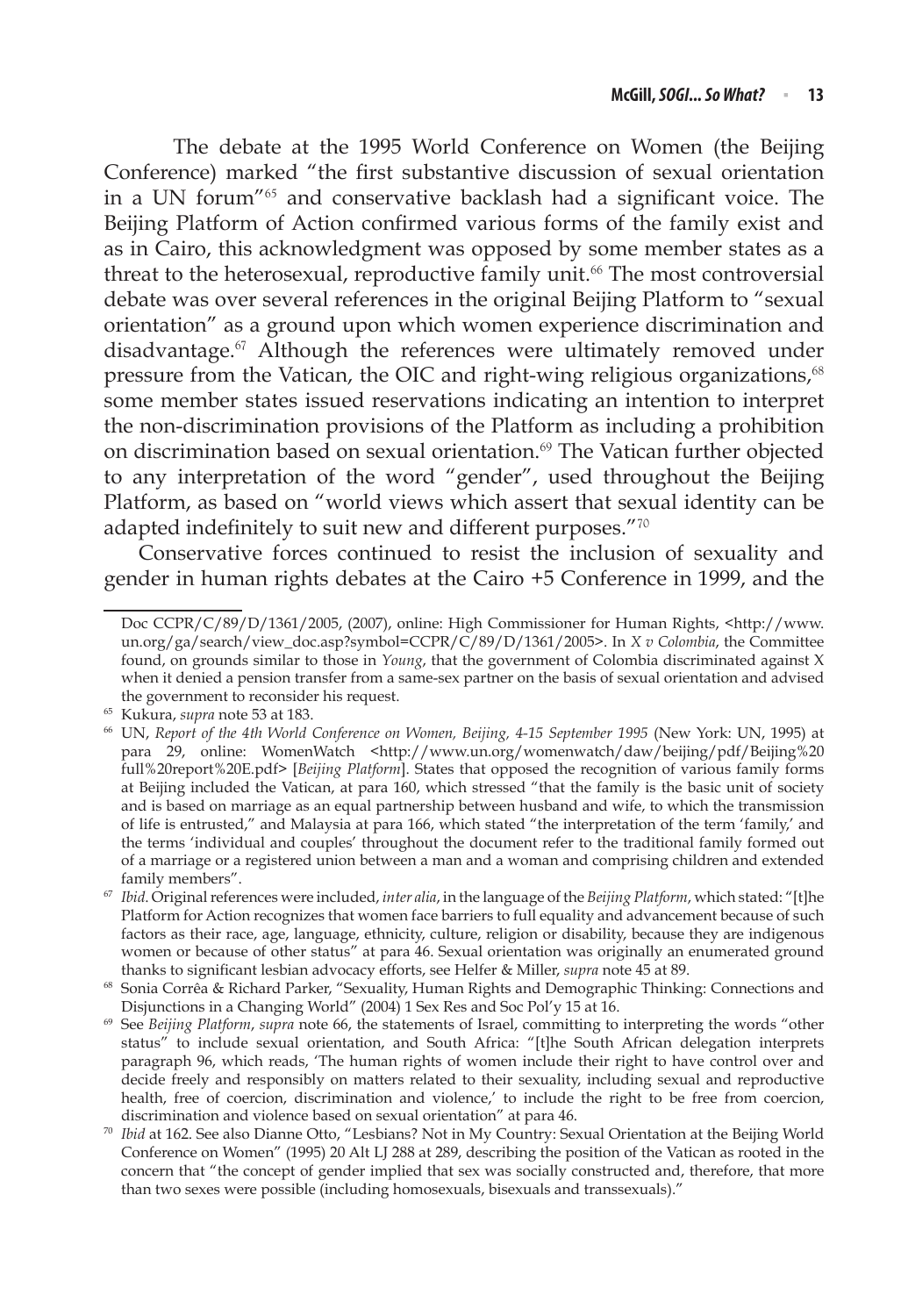Beijing +5 Conference in 2000, where they successfully frustrated every attempt to include the term "sexual orientation" in a working document, referring to homosexuality as a disease and declaring issues of sexual diversity to be "a regionally specific problem that exclusively affects the European Union."<sup>71</sup> At the ten-year follow-up meetings to Cairo and Beijing, advocates "were able to do no more than hold the line on the modest language won in the 1990s – and this defence was in itself an achievement"72 given the global hyperconservativism that followed 9/11.

In the post-*Toonen* era, human rights "infringements and abuses related to sexual identity and conduct have gained relevance in the debates and procedures of treaty bodies that monitor the implementation of human rights conventions on civil, political, social and economic rights, on women and children, and on torture, and special rapporteurs on human rights have increasingly reported on perpetrations related to sexuality."<sup>73</sup> For example, in 2000, the former Commission on Human Rights (now the Human Rights Council) issued a resolution on extrajudicial, summary, or arbitrary execution that explicitly mentioned sexual orientation as a prohibited ground for the first time.<sup>74</sup> In 2004, the Special Rapporteur on the Right to Health recognized sexual rights as human rights in his annual report to the UN Commission on Human Rights, concluding "[s]exual rights include the right of all persons to express their sexual orientation…without fear of persecution, denial of liberty or social interference."<sup>75</sup> In 2010, the Committee on the Elimination of All Forms of Discrimination Against Women formally recognized bisexual and lesbian women for the first time and stipulated gender identity as a prohibited ground of discrimination under its mandate.<sup>76</sup>

It is through the mechanism of treaty interpretation that the some of the "strongest existing explicit protections against discrimination on the basis

<sup>71</sup> Corrêa & Parker, *supra* note 68 at 16.

<sup>72</sup> Corrêa, Petchesky & Parker, *supra* note 14 at 171.

<sup>73</sup> *Ibid* at 29. 74 Girard, *supra* note 26 at 342. See Commission on Human Rights, *Extra Judicial, Summary or Arbitrary Executions*, ESC Res 2000/31, UNESCOR, 56th Sess, UN Doc E/CN.4/RES/2000/31, (2000).

<sup>&</sup>lt;sup>75</sup> "The right of everyone to the enjoyment of the highest attainable standard of physical and mental health" *Report of the UN Special Rapporteur on the Right to Health*, UNOHCHROR, 2004, UN Doc E/CN.4/2004/49 at para 54, online: High Commissioner for Human Rights <http://daccess-dds-ny.un.org/doc/UNDOC/ GEN/G04/109/33/PDF/G0410933.pdf?OpenElement>.

<sup>76</sup> See e.g. *Concluding observations of the Committee on the Elimination of Discrimination against Women : Uzbekistan*, UN*CEDAW*OR, 45th Sess, UN Doc *CEDAW*/C/UZB/CO/4, (2010) at para 4, which noted the very limited information and statistics available on vulnerable groups of women, including elderly women, women with disabilities and women discriminated against on the basis of their sexuality. See also *Concluding observations of the Committee on the Elimination of Discrimination against Women: The Netherlands*, UN*CEDAW*OR, 45th Sess, UN Doc *CEDAW*/C/NLD/CO/5, (2010), which expressed concern about specific health problems experienced by transgender women in the Netherlands, in particular the compulsory sterilization they must undergo to get birth certificates changed, and the non-reimbursement by health insurance of surgical breast implants at paras 25, 46-47.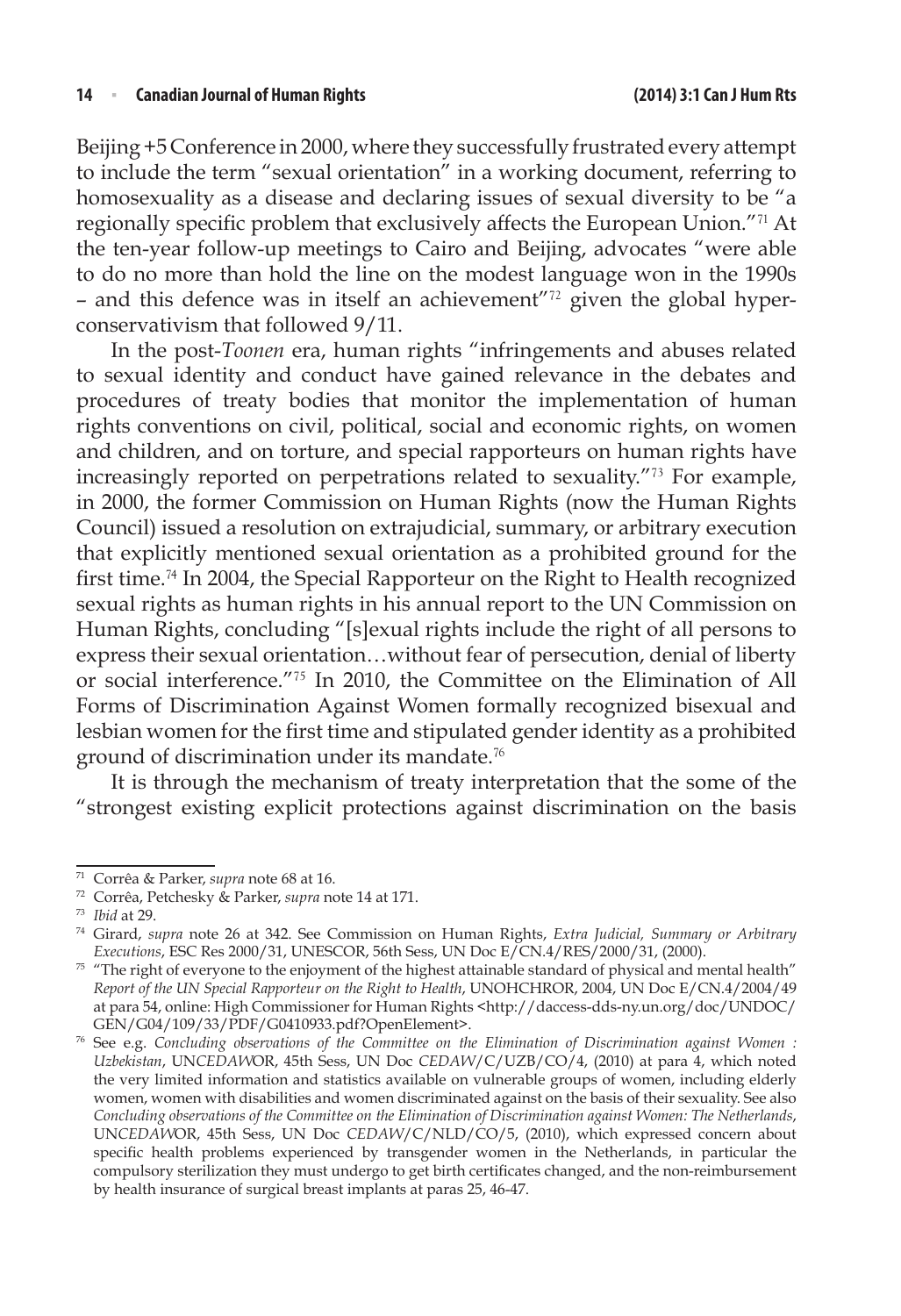of sexual orientation"<sup>77</sup> have been achieved at the UN. Yet without definite reference points or dedicated guarantees, human rights claims related to sexual and gender diversity remain subject to the discretionary interpretations of the human rights treaty bodies. This reality led to a concentration of efforts to introduce a formal UN document on human rights related to sexual orientation and same-sex behavior in the early 2000's.

At the 2003 Commission on Human Rights, Brazil unilaterally<sup>78</sup> proposed a resolution entitled *Human Rights and Sexual Orientation* that sought to affirm the applicability of existing principles of non-discrimination to discrimination based on sexual orientation.<sup>79</sup> The resolution called on member states "to promote and protect the human rights of all persons regardless of their sexual orientation"<sup>80</sup> and requested "the High Commissioner for Human Rights to pay due attention to violations of human rights on the grounds of sexual orientation."<sup>81</sup> The Brazil resolution met harsh opposition from UN member states including the United States, the Vatican and the OIC, which argued "sexual orientation was not a proper subject for consideration by a human rights body."<sup>82</sup> The Commission repeatedly postponed the vote on adoption of the draft resolution and absent any sign of the requisite consensus, Brazil abandoned its efforts in 2005.<sup>83</sup>

Just one year later, at the 2006 Human Rights Council, 54 member states issued a Joint Statement on Human Rights Violations based on Sexual Orientation and Gender Identity.<sup>84</sup> The statement requested the President of the Council provide an opportunity for discussing human rights violations based on sexual orientation and gender identity, marking the first time the

<sup>77</sup> Kukura, *supra* note 53 at 183. There have, of course, been moments where the system has taken a conservative stance to treaty interpretation on sexual and gender diversity. See e.g. Human Rights Committee, *Joslin et al v New Zealand, Communication No 902/1999*, UNCCPROR, 75th Sess, UN Doc CCPR/ C/75/D/902/1999, (2002), online: High Commission for Human Rights, <http://www.ccprcentre.org/ doc/2013/05/CCPR\_C\_75\_D\_902\_1999.pdf > where two lesbian couples claimed that a New Zealand law prohibiting same-sex marriage violated their rights to marriage and non-discrimination under Articles 23 and 26 of the *ICCPR*. The Human Rights Committee concluded at paras 8.2-8.3 that because Article 23 enshrined "the right of men and women of marriageable age to marry" the "mere refusal to provide for marriage between homosexual couples" was not discriminatory. The Committee rejected arguments on the discriminatory nature of the Article 23 definition of marriage.

<sup>78</sup> Girard, *supra* note 26, noting that Brazil took "civil society organizations and governments by surprise" in proposing its resolution because it had not consulted with other potentially supportive governments beforehand, and had not invited civil society organizations to support or consult on its proposed resolution at 341. 79 *Human Rights and Sexual Orientation: Draft Resolution*, UNESCOR, 59th Sess, UN Doc E/CN.4/2003/L.92,

<sup>(2003) [</sup>*Brazil Resolution*].

<sup>80</sup> *Ibid*.

<sup>82</sup> Action Canada for Population and Development, *An NGO Guide to Human Rights and Sexual Orientation at the UN Commission on Human Rights* (Ottawa: Action Canada for Population and Development, 2003)

<sup>83</sup> O'Flaherty & Fisher, *supra* note 7 at 230; Saiz, *supra* note 7 at 57. 84 Wegger Christian Strømmen, *Joint statement on Human Rights violations based on sexual orientation and gender identity*, UNHRC, 3d Sess (2006), online: Arc International <http://arc-international.net/globaladvocacy/sogi-statements/2006-joint-statement>.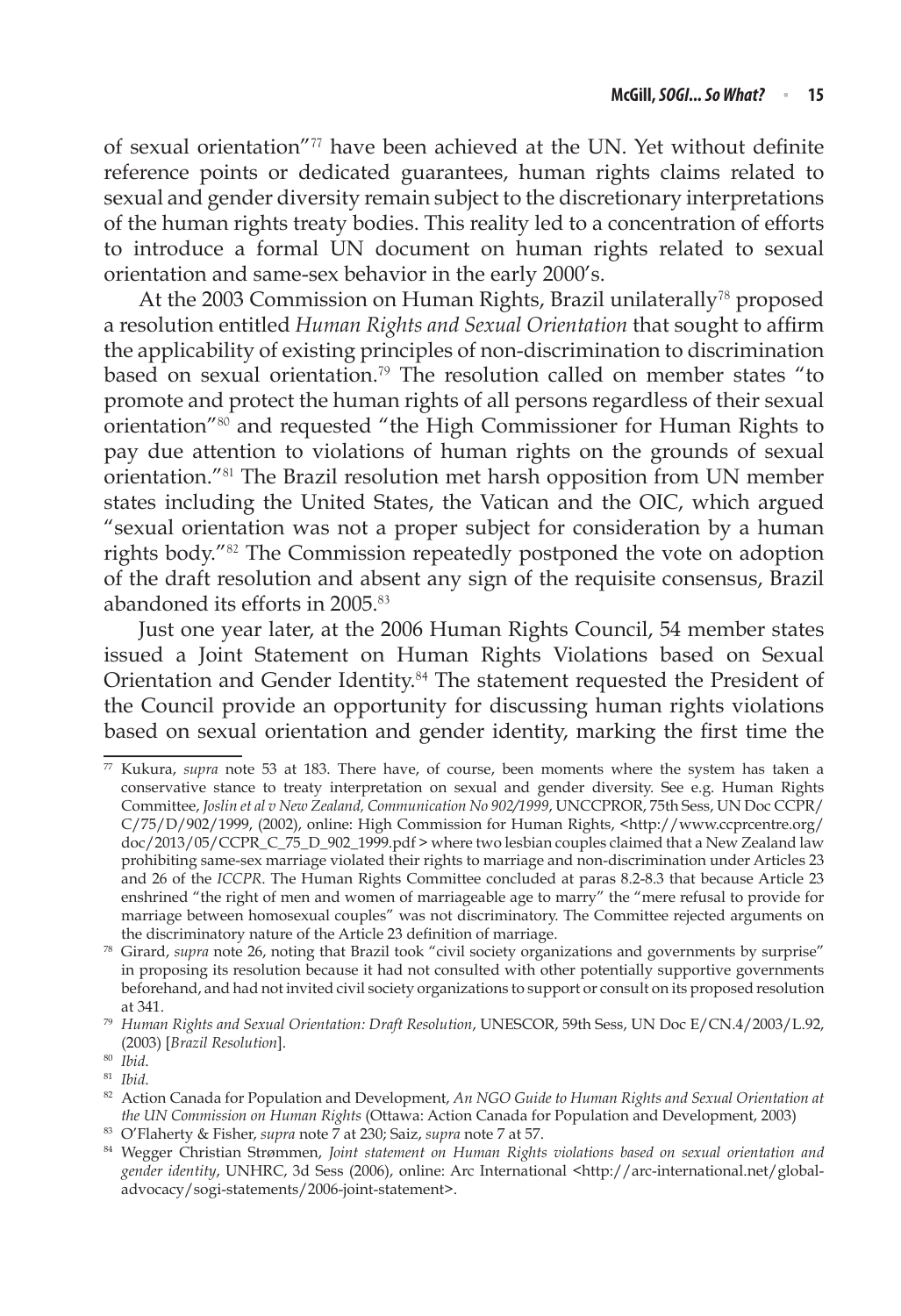term "gender identity" was explicitly included in any UN statement.<sup>85</sup> The momentum generated by the 2006 Joint Statement culminated in the 2008 adoption by the UN General Assembly of the 13-point Statement on Human Rights, Sexual Orientation and Gender Identity.<sup>86</sup> Supported by 66 member states (of the 192-member General Assembly), $87$  the nonbinding statement sponsored by France and the Netherlands and read in the General Assembly by Argentina, condemned human rights violations based on sexual orientation and gender identity and reaffirmed the universality of human rights and the "principle of non-discrimination which requires that human rights apply equally to every human being regardless of sexual orientation or gender identity."<sup>88</sup> At the same UN meeting where the Statement was introduced, High Commissioner for Human Rights Navi Pillay stated that laws criminalizing same-sex behaviour "are increasingly becoming recognized as anachronistic and as inconsistent both with international law and with traditional values of dignity, inclusion and respect for all."<sup>89</sup> The 2008 Statement marked the first time that a statement on sexual orientation and gender identity was read in the General Assembly.<sup>90</sup>

Like those before it, this milestone was not without opposition. $91$  The

<sup>&</sup>lt;sup>85</sup> O'Flaherty & Fisher, *supra* note 7 at 230.<br><sup>86</sup> Full text of the statements available, online: ISSUU <http://issuu.com/i.l.m./docs/gl-rights>. See also United Nations, Press Release, GA/10801, "General Assembly Adopts 52 Resolutions, 6 Decisions Recommended by Third Committee on Wide Range of Human Rights, Social and Humanitarian Issues" (18 December 2008) online: UN News and Media Division <http://www.un.org/News/Press/ docs/2008/ga10801.doc.htm>; Secrétariat d'État chargé des Affaires étrangères, "Statement on Human Rights, Sexual Orientation and Gender Identity" (Presented in the sidelines of the UN General Assembly, 18 December 2008), online: RefWorld <http://www.refworld.org/docid/49997ae312.html> [2008 UN Statement]. The Declaration was sponsored by France and the Netherlands, with broad support from Europe and Latin America. France originally wanted to seek an official UN Resolution but lacking the requisite support, opted to proceed by way of Declaration. All of the European Union member states endorsed the declaration, as well as Canada, Australia and Japan.

<sup>87</sup> *Ibid*. Interestingly, the signatories to the 2008 UN Statement included two states – Mauritius and Sao Tome and Principe – that criminalize same-sex sexual acts. See Daniel Ottosson, *State-sponsored Homophobia: A World Survey of Laws Prohibiting Same Sex Activity Between Consenting Adults*, online: The International Lesbian, Gay, Bisexual, Trans and Intersex Association <http://www.ilga.org/statehomophobia/ILGA\_ State\_Sponsored\_Homophobia\_2009.pdf >.

<sup>88</sup> See 2008 UN Statement, *supra* note 86. Specifically, the statement condemned "the use of the death penalty on this ground [sexual orientation and gender identity], extrajudicial, summary or arbitrary executions, the practice of torture and other cruel, inhuman and degrading treatment or punishment, arbitrary arrest or detention and deprivation of economic, social and cultural rights, including the right to health" at paras 1-3 and 5-6.

<sup>89</sup> "Laws against gay sex are like apartheid says UN human rights chief", *PinkNews* (5 January 2009) online: PinkNews <http://www.pinknews.co.uk/2009/01/05/laws-against-gay-sex-are-like-apartheid-saysun-human-rights-chief/>.

<sup>90</sup> See e.g. Neil MacFarquhar, "In a First, Gay Rights Are Pressed at the UN", *New York Times* (18 December 2008) online: New York Times <http://www.nytimes.com/2008/12/19/world/19nations.html?\_r=1/>.

<sup>91</sup> The US originally opposed the 2008 UN Statement, *supra* note 86, citing concerns that "favoring gay rights in a UN document might be interpreted as an attempt by the U.S. federal government to override individual states' rights on issues like gay marriage." The Obama administration changed the US position in February 2009, signing on to the Declaration. See Sue Pleming, "In turnaround, U.S. signs U.N. gay rights document", *Reuters* (18 March 2009) online: Reuters <http://www.reuters.com/article/2009/03/18/us-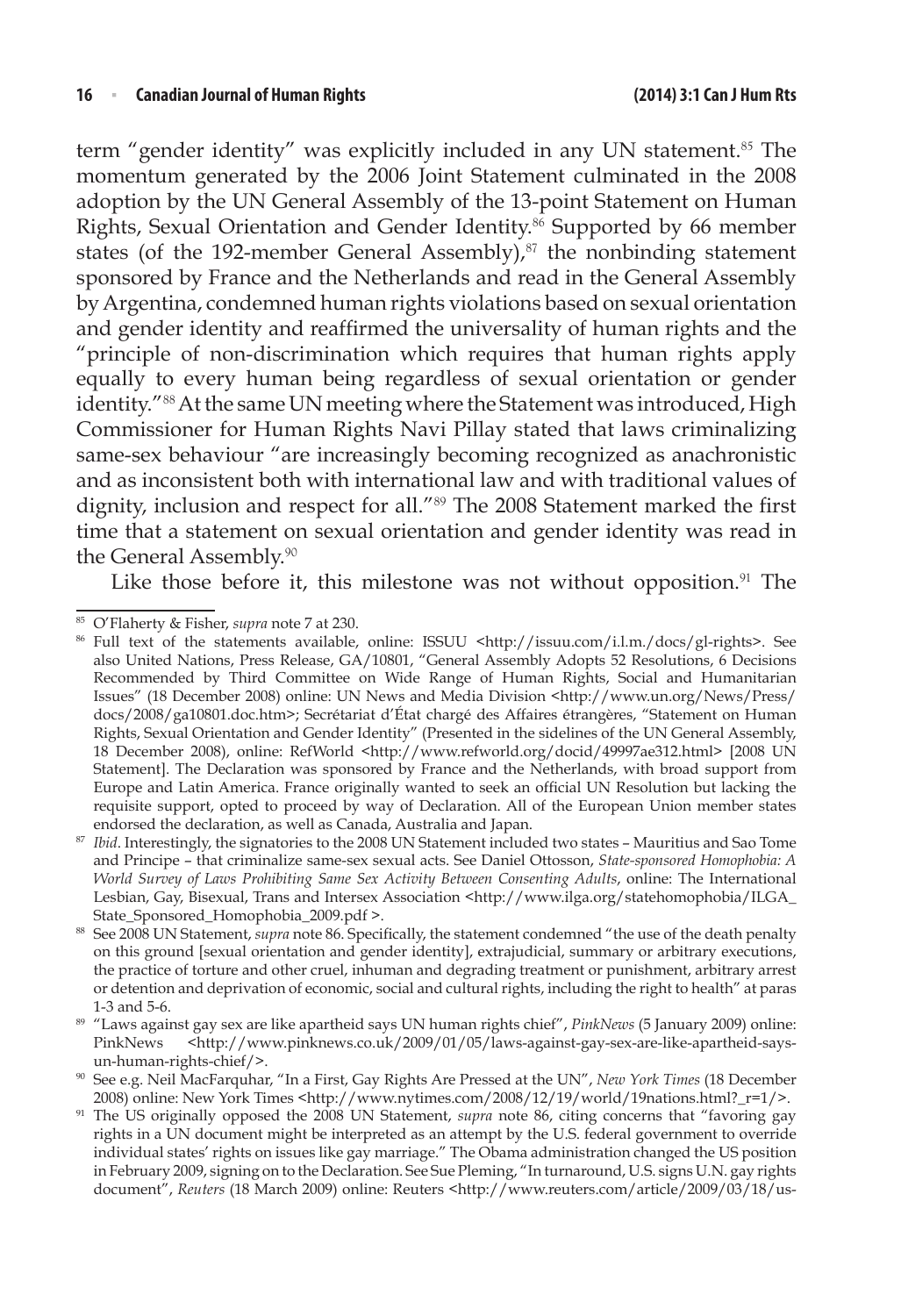Vatican issued a statement supporting the condemnation of violence against homosexual persons but arguing, "if [the terms sexual orientation and gender identity] had to be taken into consideration in the proclaiming and implementing of fundamental rights, these would create serious uncertainty in the law as well as undermine the ability of States to enter into and enforce new and existing human rights conventions and standards."<sup>92</sup> The OIC went further, releasing a formal counter-statement supported by 57 member states and read by Syria in the General Assembly. Acknowledging support for human rights in general, the statement argued that the 2008 Statement attempts to create "new rights or new standards by misinterpreting international treaties"<sup>93</sup> and "delves into matters which is the domestic jurisdiction of states [*sic*]."<sup>94</sup> The counter statement alleged that connecting "so-called notions of sexual orientation and gender identity"<sup>95</sup> with established international human rights norms risks normalizing "many deplorable acts, including pedophilia." <sup>96</sup>

During this period there was a concentration of NGO efforts connecting international human rights and sexual and gender diversity.<sup>97</sup> For example, in 2006, the International Conference on LGBT Human Rights adopted the Declaration of Montréal on Lesbian, Gay, Bisexual and Transgender Human Rights (the Montréal Declaration).<sup>98</sup> The Montréal Declaration aimed to identify and address UN shortcomings in the application of the principles of the *UDHR* to GLBTQ people around the world.<sup>99</sup> Designed as an advocacy instrument for use in diverse local settings, the Montréal Declaration set out "the main demands of the international LGBT movement in the broadest

rights-gay-usa-idUSTRE52H5CK20090318>.

<sup>92</sup> Statement of the Holy See Delegation at the 63rd Session of the General Assembly of the United Nations on the Declaration on Human Rights, Sexual Orientation and Gender Identity (18 December 2008) online: The Vatican <http://www.vatican.va/roman\_curia/secretariat\_state/2008/documents/rc\_seg-st\_20081218\_ statement-sexual-orientation\_en.html>. See also "Vatican criticised for opposing gay decriminalization" *The Irish Times* (12 December 2008) online: Irish Times <http://www.irishtimes.com>.

<sup>93</sup> Organization of Islamic Conference-sponsored Delegation, "Joint Statement, Issued by the Syrian Delegation" (Read in the UN General Assembly by Syria, 19 December 2008) 2 at 3online: <http:// issuu.com/i.l.m./docs/gl-rights> [Syrian Statement]. See also William R Slomanson, "UN Round of the Gay Rights Debate" *Los Angeles & San Francisco Daily Journal Legal Newspaper* (24 February 2009) at 4 online: UN Development Programme <http://content.undp.org/go/cms-service/stream/asset/?asset\_ id=2205311>, which identified the "choose-your-battle" argument of the OIS [impugning the UN for focusing on sexuality while ignoring discrimination based on race, religion, color] as resisting "an overloaded UN human rights program being further expanded into a cultural, religious, regional and historically sensitive minefield".

<sup>94</sup> Syrian Statement, *supra* note 93.

<sup>95</sup> *Ibid*.

<sup>96</sup> *Ibid*.

<sup>97</sup> For a helpful overview of the depth and breadth of NGO and civil society advocacy on sexual and gender diversity at the UN see e.g. *The Time has Come*, online video: (ARC International, 2013) online: Vimeo <http://vimeo.com/67796115> [*Time has Come*]. 98 *Declaration of Montréal* (26-29 July 2006), online: Declaration of Montréal <http://www.

declarationofMontréal.org/declaration/> [*Declaration of Montréal*].

<sup>99</sup> "L'ONU interpellée" (28 July 2006), online: Radio-Canada <http://www.radio-canada.ca/regions/ Montréal/2006/07/28/001-Declaration-Montreal.shtml>.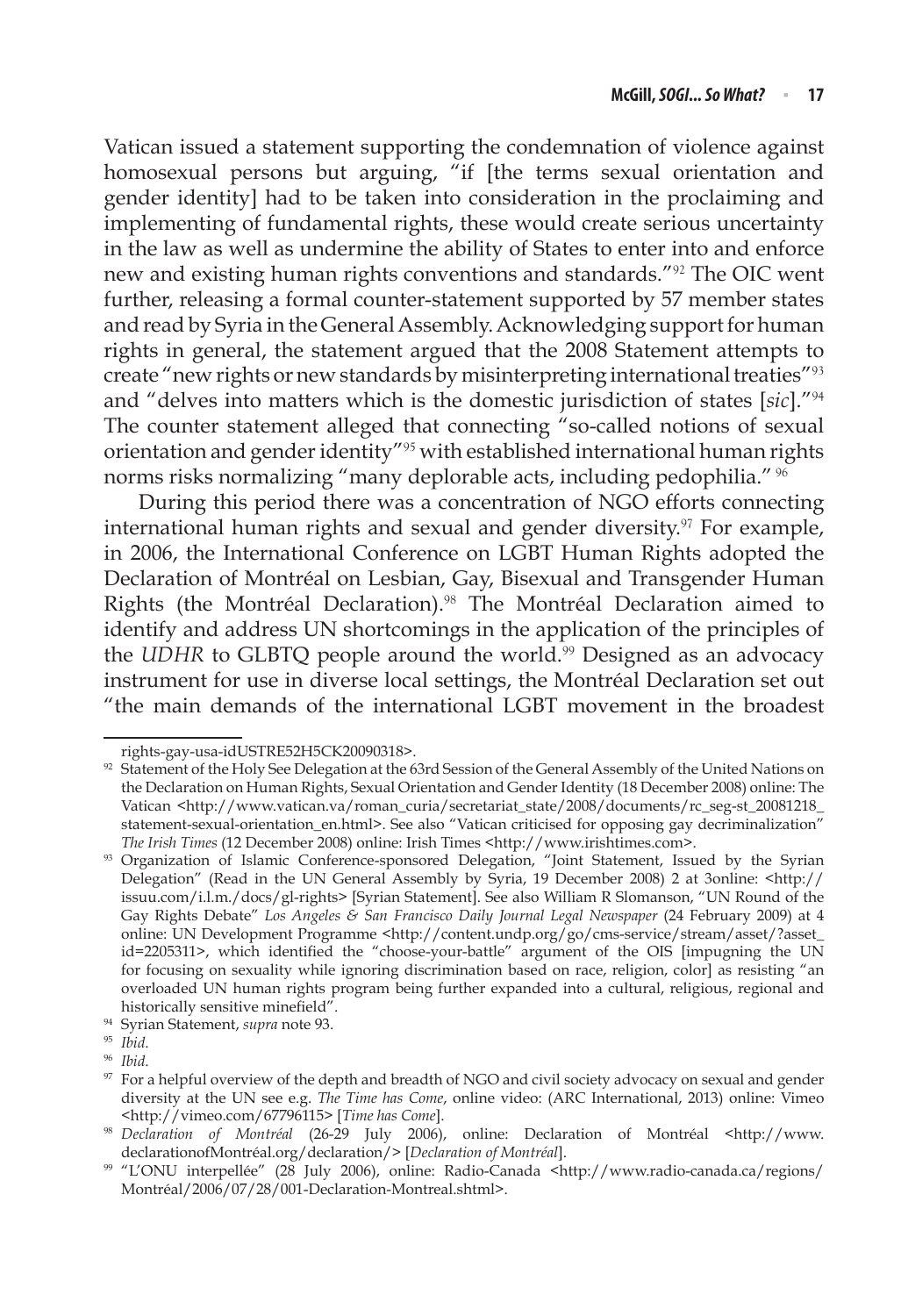possible terms, so as to make the document useful at a global level and in all parts of the world."<sup>100</sup>

In 2007, an international group of human rights experts came together to establish the Yogyakarta Principles on the Application of International Human Rights Law in Relation to Sexual Orientation and Gender Identity.<sup>101</sup> Intended as a formal set of "international legal principles on the application of international law to human rights violations based on sexual orientation and gender identity,"<sup>102</sup> the principles connect existing human rights norms and standards to issues of sexual and gender diversity, supplemented by specific recommendations urging the UN to integrate rights on sexual and gender diversity into their practices and procedures.<sup>103</sup> The Yogyakarta Principles were truly an activist product intended to provide guiding norms or frameworks for advocates, institutions and organizations engaged in rights development on sexual and gender diversity in the international sphere.<sup>104</sup> The principles have been cited and incorporated by various UN agencies and entities.<sup>105</sup>

In March 2011, a joint statement was delivered in the 16th Human Rights Council by Colombia on behalf of a record 85 states on ending acts of violence and related human rights violations based on sexual orientation and gender identity.<sup>106</sup> On June 15, 2011, the Human Rights Council passed the first-ever UN Resolution on Human Rights, Sexual Orientation and Gender Identity, requesting the High Commissioner for Human Rights prepare a report on violence and discrimination on the basis of sexual orientation and gender identity, and calling for a panel discussion to be held at the 2012 Human Rights Council to discuss the findings of the study and consider appropriate follow-up measures.<sup>107</sup> The report of the High Commissioner, issued in 2011,

<sup>100</sup> *Declaration of Montréal*, *supra* note 98.

<sup>101</sup> *Yogyakarta Principles*, *supra* note 21.

<sup>&</sup>lt;sup>102</sup> See *ibid* at Additional Recommendations A-E: "United Nations Human Rights Treaty Bodies vigorously integrate these Principles into the implementation of their respective mandates, including their case law and the examination of State reports, and, where appropriate, adopt General Comments or other interpretive texts on the application of human rights law to persons of diverse sexual orientations and gender identities."

<sup>103</sup> *Ibid*.

<sup>104</sup> See generally O'Flaherty & Fisher, *supra* note 7, for a useful overview of the Yogyakarta Principles and the process by which the Principles were developed. But see Swiebel, *supra* note 8 at 31-33.

<sup>105</sup> See e.g., the Committee on Economic, Social and Cultural Rights, *General comment no. 20, Non-discrimination in economic, social and cultural rights (art 2, para 2, of the International Covenant on Economic, Social and Cultural Rights)*, UNESCOR, 42d Sess, UN Doc E/C.12/GC/20, (2009) at para 32, note 25, which referred to the Yogyakarta Principles as a "source of guidance" on definitions of sexual orientation and gender identity; and Carlos F Cáceres et al, "Review of Legal Frameworks and the Situation of Human Rights related to Sexual Diversity in Low and Middle Income Countries" (Study published by UNAIDS, December 2009), online: UNAIDS <http://data.unaids.org/pub/Report/2009/20091215\_legalframeworks\_ sexualdiversity\_en.pdf>.

<sup>&</sup>lt;sup>106</sup> Human Rights Council, *Report of the United Nations High Commissioner for Human Rights on the Situation of Human Rights in Columbia*, UNHRCOR, 16th Sess, UN Doc A/HRC/16/22, (2011) online: <http://www. un.org/ga/search/view\_doc.asp?symbol=A/HRC/16/22>.

<sup>107</sup> Human Rights Council, *Human rights, sexual orientation and gender identity*, UNGAOR, 17th Sess, UN Doc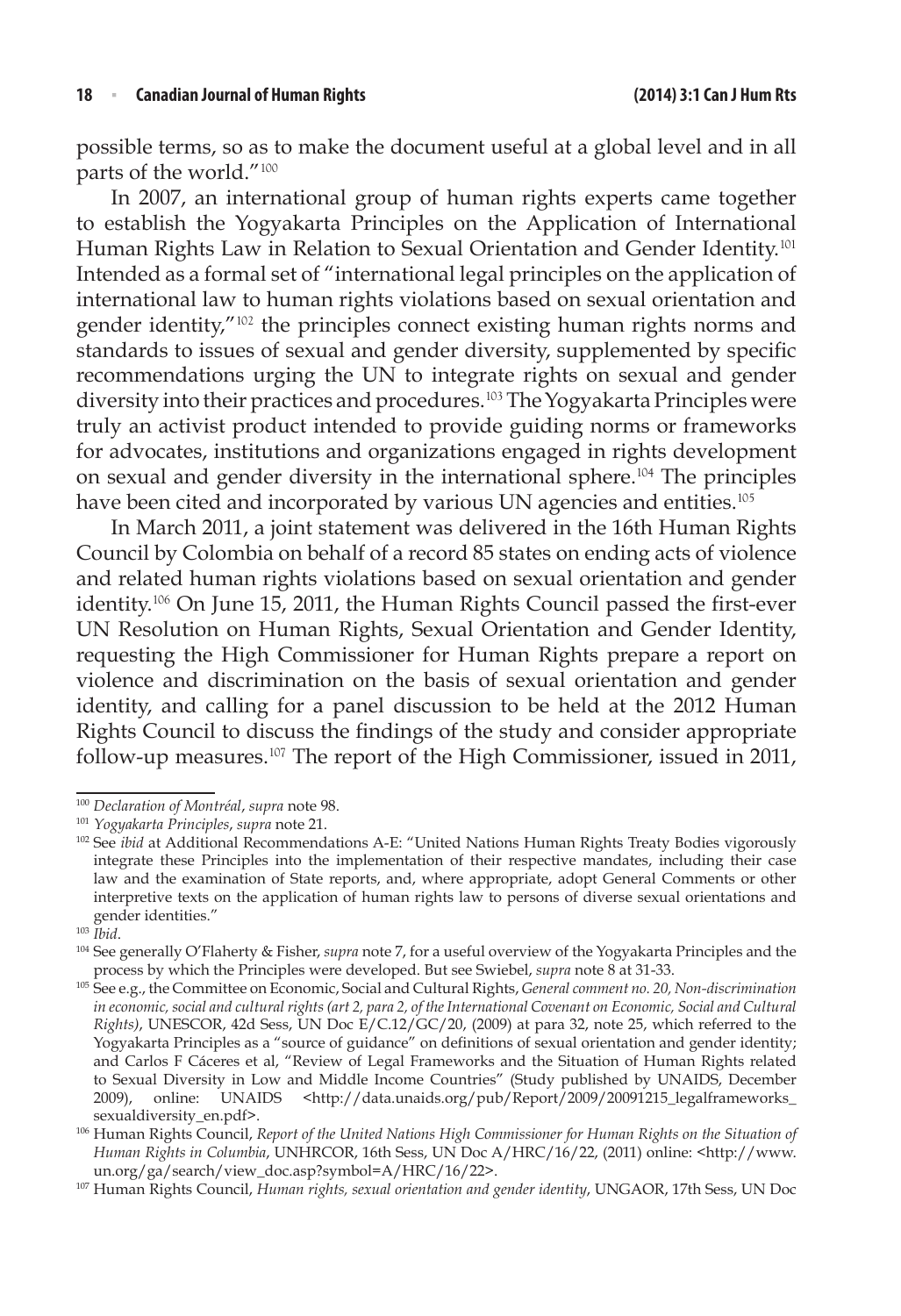documents high rates of violence and discriminatory laws and practices based on sexual orientation and gender identity around the world, and advises that international human rights law be used to end these violations.<sup>108</sup>

Based on the report of the High Commissioner, the first UN intergovernmental panel discussion on the application of international human rights law to end violence and discrimination based on sexual orientation and gender identity was convened at the 19th session of the Human Rights Council in March 2012.<sup>109</sup> Pakistan, as leader of the OIC, wrote a letter to the President of the Human Rights Council expressing grave concerns about the panel and "attempts to create controversial 'new notions' or 'new standards' by misinterpreting the *Universal Declaration of Human Rights* and international treaties to include such notions that were never articulated or agreed to by the UN membership."<sup>110</sup> At the beginning of the panel, delegates from UN member states belonging to the OIC staged an unprecedented mass walkout.<sup>111</sup> Of the thirty-three states that remained to participate in the panel, speakers emphasized that "the issue was not about creating new rights for certain people but about ensuring that all human rights could be enjoyed by all human beings" regardless of sexual orientation or gender identity.<sup>112</sup>

The theme of "no new rights" is prominent throughout the human rights

A/HRC/17/L.9/Rev.1, (2011).

<sup>108</sup> High Commissioner's Report, *supra* note 5. See also Human Rights Watch, *Historic Decision at the United Nations* (17 June 2011), online: Human Rights Watch < http://www.hrw.org/news/2011/06/17/historic-

decision-united-nations >. 109 Ban-Ki Moon, "UN Secretary-General message at Human Rights Council", online video: (Youtube, 2012), online: YouTube <http://www.youtube.com/watch?v=qtxU9iOx348>. At the opening of the panel, Secretary-General Ban-Ki Moon expressed his support, declaring, "[w]e see a pattern of violence and discrimination directed at people just because they are gay, lesbian, bisexual or transgender…This is a monumental tragedy for those affected -- and a stain on our collective conscience. It is also a violation of international law. You, as members of the Human Rights Council, must respond".

<sup>110</sup> Zamir Akram, *Letter from Permanent Mission of Pakistan to the United Nations to Laura Dupuy Lasserre, President of the Human Rights Council*, No.Pol/SO/2012, (14 February 2012), online: <http://www.keepandshare. com/doc/3579062/oic-to-president-pdf-february-20-2012-10-22-am- 67k?dn=y> [*Pakistan's Letter*].

<sup>&</sup>lt;sup>111</sup> See Stefano Gennarini, "UN Delegates Walk Out on Sexual Orientation Panel at Human Rights Council" (15 March 2012), online: C-Fam <http://www.c-fam.org/fridayfax/volume-15/un-delegates-walk-outon-sexual-orientation-panel-at-human-rights-council.html>; 17 of the 47 state members of the Human Rights Council belong to the 57-member Organization of the Islamic Conference (OIC); "Speaking before the walkout […], Pakistan described homosexuality as 'licentious behavior' while African group leader Senegal said it was not covered by global human rights accords. […] Mauritania, for the Arab group, said attempts to impose 'the controversial topic of sexual orientation' would undermine discussion in the council of all genuine human rights problems." Robert Evans, "Islamic States, Africans walk out on UN gay panel" Reuters (8 March 2012), online: Reuters <http://in.reuters.com/article/2012/03/07/un-gaysidINDEE8260GT20120307 >.<br><sup>112</sup> See Office of the High Commissioner for Human Rights, News Release, "Human Rights Council holds

panel discussion on discrimination and violence based on sexual orientation and gender identity" (7 March 2012) online: Office of the High Commissioner for Human Rights <http://www.ohchr.org/en/ NewsEvents/Pages/DisplayNews.aspx?NewsID=11920&LangID=E>. Some speakers said they found the notion of sexual orientation vague and controversial and worried that the debate could lead to discord among UN member states. There was also reaffirmation of the importance of respecting cultural and religious values when dealing with human rights issues.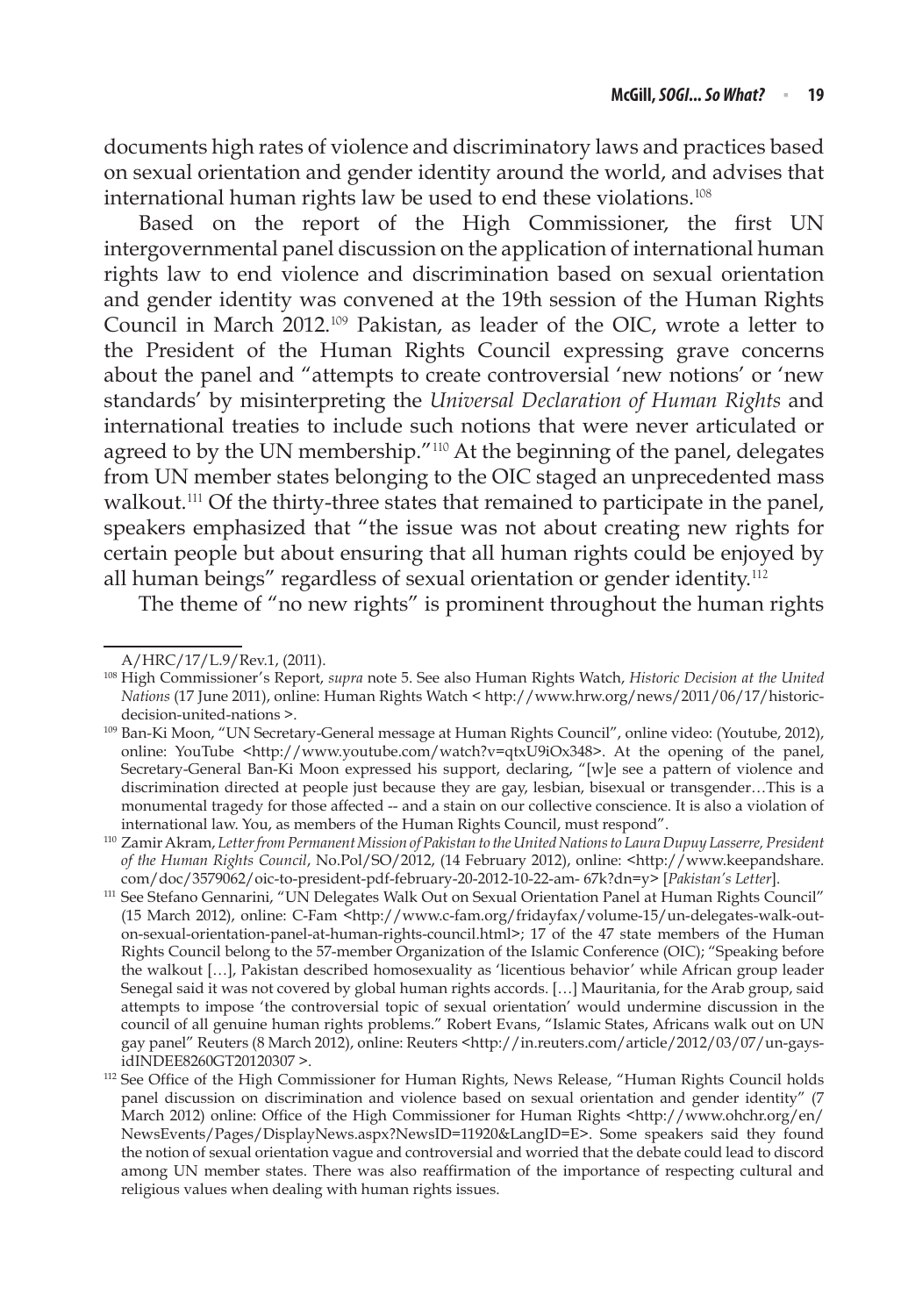discourse on sexual and gender diversity and was recently confirmed in a 2012 publication by the Office of the High Commissioner for Human Rights entitled, "Born Free and Equal: Sexual Orientation, Gender Identity and International Human Rights Law (Free and Equal)."<sup>113</sup> Free and Equal confirms the UN position that the legal obligation of states to "safeguard the human rights of LGBT and intersex people [is] well established in international human rights law on the basis of the *Universal Declaration of Human Rights* and subsequently agreed international human rights treaties.<sup> $n_{114}$ </sup> In July 2013, the Office of the High Commissioner for Human Rights launched the Free and Equal public education campaign that "aims to raise awareness of homophobic and transphobic violence and discrimination, and encourage greater respect for the rights of LGBT people."<sup>115</sup>

### **C. The "Term of Inclusion": SOGI**

It is apparent that over the past two decades sexual and (to a lesser extent) gender diversity have been integrated into the international human rights agenda at the UN. While the substance of these debates remains "a battleground within the UN human rights system,"<sup>116</sup> one of the key conceptual vehicles or, to return to Narayan's language, the "term of inclusion" – through which sexual and gender diversity are being incorporated into international human rights discourse is the category of sexual orientation and gender identity (SOGI).<sup>117</sup> The predominant approach in international human rights discourse has been to attach "sexual orientation" and "gender identity" individually or in concert, to existing human rights norms and guarantees, including privacy, non-discrimination and health.<sup>118</sup>

Matthew Waites describes SOGI as "pivotal in the contestation of human rights discourses and global governance by prevailing international lesbian, gay, bisexual and transgender…and human rights non-governmental organizations and activist networks"<sup>119</sup> as well as the UN.<sup>120</sup> SOGI is the discursive category through which sexual and gender diversity is being

<sup>116</sup> Saiz, *supra* note 7 at 50.

<sup>113</sup> Office of the High Commissioner for Human Rights, *Born Free and Equal: Sexual Orientation, Gender Identity and International Human Rights Law* (New York and Geneva: UN, 2012) at 10, online: OHCHR <http:// www.ohchr.org/Documents/Publications/BornFreeAndEqualLowRes.pdf> [*Free and Equal*].

<sup>114</sup> *Ibid*.

<sup>&</sup>lt;sup>115</sup> Free and Equal, Press Release, "UN Human Rights Office Launches Unprecedented Global Campaign for Lesbian, Gay, Bisexual and Transgender Equality" (26 July 2013) online: PRWeb <http://www.prweb. com/releases/2013/7/prweb10967571.htm>; see also *Free and Equal*, *supra* note 113.

<sup>&</sup>lt;sup>117</sup> *Ibid.*<br><sup>118</sup> Roseman & Miller, *supra* note 13 at 251, describing the frames through which these rights have been developed as including "economic and social rights/health, discrimination against women, torture, disability, children, and race discrimination."

<sup>119</sup> Matthew Waites, "Critique of 'sexual orientation' and 'gender identity' in human rights discourse: global queer politics beyond the Yogyakarta Principles" (2009) 15 Contemporary Politics 137 at 137.

<sup>120</sup> *Ibid*.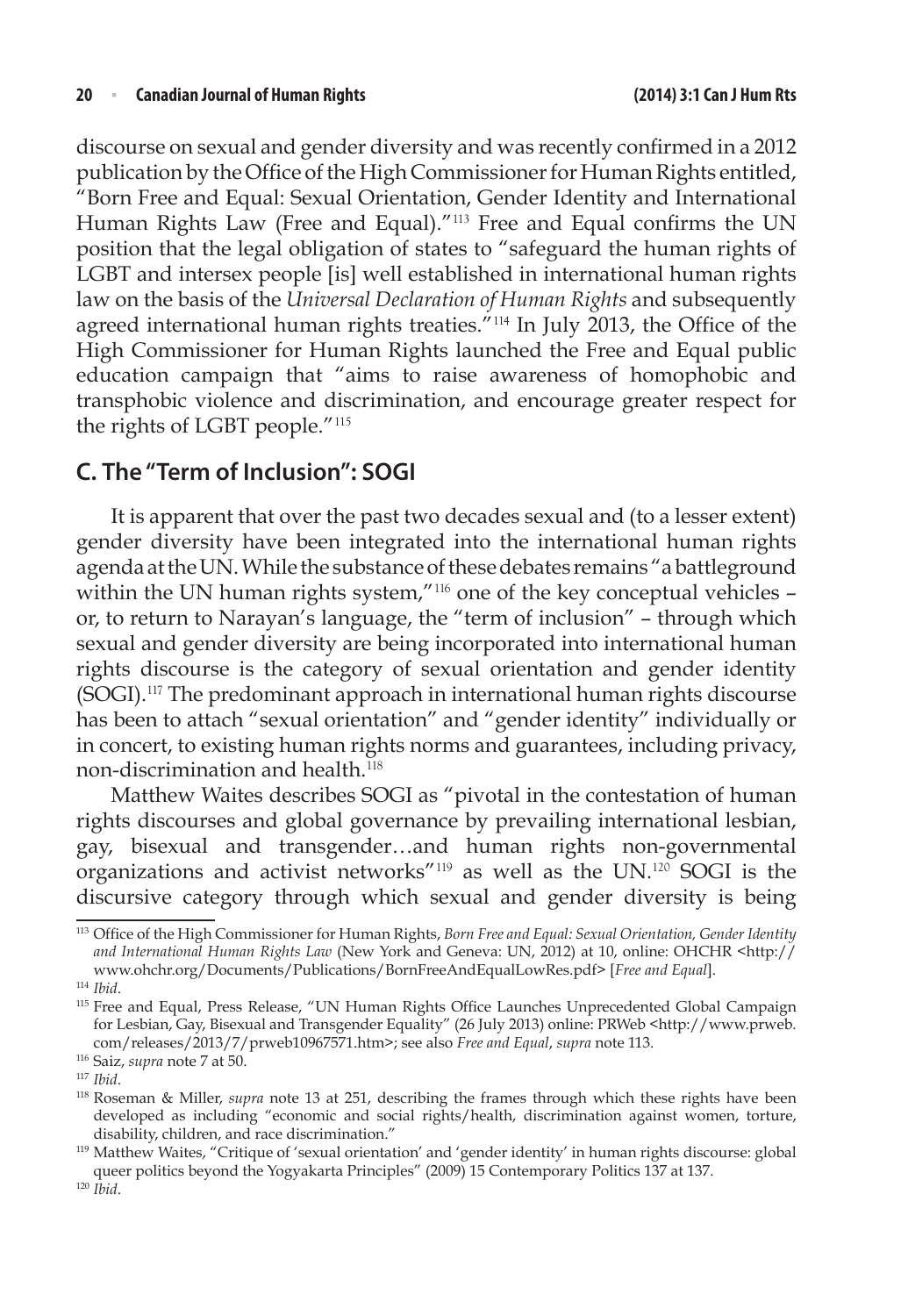introduced, interpreted and regulated in the UN forum. It is also the descriptor through which the subjects of human rights "are themselves constituted by the very process of articulating and demanding enforcement of human rights."<sup>121</sup> Costas Douzinas explains:

Human rights struggles are symbolic and political: their immediate battleground is the meaning of words, such as "difference" and "equality" or "similarity" and "freedom," but if successful, they have ontological consequences—they radically change the constitution of the legal subject and affect peoples' lives.<sup>122</sup>

In shaping the discourse of sexual and gender diversity in international human rights discourse, SOGI is also constitutive of the international legal subjects it describes, making the meaning and content of SOGI itself "contested terrain."<sup>123</sup>

Though it is often relied upon in the UN arena as a largely coherent descriptor with global resonance, SOGI is a complex and particular category.<sup>124</sup> It carries with it specificities of time and place and assumptions about who belongs within its boundaries and who is left outside. Human rights "are an evolving, living body of ideas, not a static set of norms,"<sup>125</sup> and as the agenda on sexual and gender diversity continues to evolve, it is important to consider not only the positive, rights-affirming work that SOGI is doing as the "term of inclusion" in the UN arena, but also the risks that SOGI potentially poses to the evolving discourse connecting international human rights and sexual and gender diversity.<sup>126</sup>

# **III. Problematizing SOGI as the Touchstone for International Human Rights**

Drawing on the work of Sara Ahmed and Judith Butler, Matthew Waites argues that rather than viewing the rise of SOGI in international human rights discourse "as signaling the eradication of the normative privileging of particular genders and sexualities, it can usefully be interpreted as a reconfiguration of…the 'heterosexual matrix': that grid of cultural intelligibility through which bodies, genders and desires are naturalized."<sup>127</sup>

<sup>&</sup>lt;sup>121</sup> Pheng Cheah, "Posit(ion)ing Human Rights in the Current Global Conjuncture" (1997) 9:2 Public Culture 233 at 256.

<sup>122</sup> Costas Douzinas, "Critique and Comment: The End(s) Of Human Rights" (2002) 26 Melbourne UL Rev

<sup>445</sup> at 457. 123 Ratna Kapur, "Human Rights in the 21 Century: Take a Walk on the Dark Side" (2006) 28 Sydney L Rev 665 at 670, which referred to the discourse of human rights generally.

<sup>124</sup> *Free and Equal*, *supra* note 115 at note 2.

<sup>125</sup> Corrêa, Petchesky & Parker, *supra* note 14 at 153.

<sup>126</sup> *Ibid*.

<sup>127</sup> Waites, *supra* note 119 at 138, citing Judith Butler, *Gender Trouble: Feminism and the Subversion of Identity* (London: Routledge, 1990) at 151, which described the "heterosexual matrix".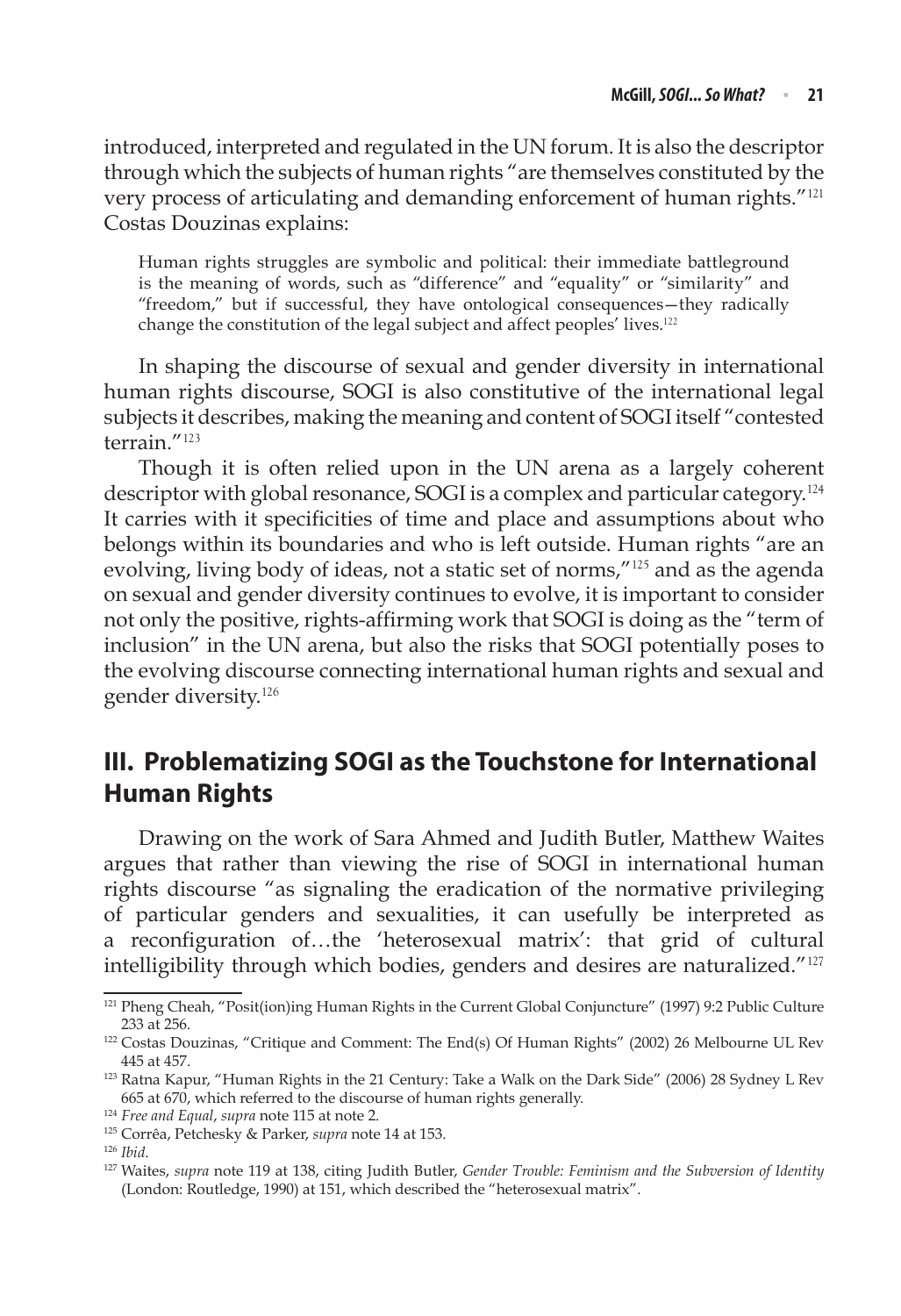#### **22** <sup>n</sup> **Canadian Journal of Human Rights (2014) 3:1 Can J Hum Rts**

In other words, the incorporation of SOGI into human rights discourse at the UN produces a new matrix of inclusion and exclusion that must be unpacked, analyzed and contested. Part of this task involves consideration of the ways that the "term of inclusion" upon which the matrix is grounded functions to delineate the discursive boundaries of evolving human rights norms and standards, potentially leaving some groups and individuals outside of human rights, looking in.

This section outlines in brief three distinct but related critiques of the new heterosexual matrix at the UN. All three critiques are related in part to the positioning of SOGI as the discursive vehicle by which sexual and gender diversity are included in international human rights: 1) the marginalization of trans people, gender expression and intersex people in international rights discourse; 2) the entrenchment in international rights discourse of Western-based identity categories that lack broad applicability across contexts; and 3) the evolution of fragmented norms on sexual and gender diversity resulting from the addition of SOGI to established human rights discourses.

What these insights have in common is an overarching concern about exclusion. Sonia Corrêa, Rosalind Petchseky & Richard Parker frame this issue in the following terms:

We need to be aware of the underlying structure of group constitution as always, and inevitably, exclusionary. As [Judith] Butler reminds us, recognitions is "a site of power by which the human is differentially produced," and thus every act of recognition (for example, granting of sexual rights) becomes a way of excluding some for the sake of establishing the human-ness of others.128

The question of who risks remaining outside the boundaries of international human rights related to sexual and gender diversity and why is a subject of ongoing debate in scholarly literature and advocacy on rights related to sexual and gender diversity at the UN. Some of this work is canvassed below. This section draws from and builds upon the existing debate by focusing on the ways that the proliferation of the term "sexual orientation and gender identity" in UN discourse shapes and creates a particular landscape of human rights related to sexual and gender diversity that may result in unintentional exclusions. While each of the critiques surveyed here warrants much deeper exploration then the present analysis allows, the intention of this section is to highlight some of the "tendencies toward status quo or exclusionary claimsmaking and norms-development"<sup>129</sup> connected to the positioning of SOGI as the vehicle for linking human rights and sexual and gender diversity in the

<sup>128</sup> Corrêa, Petchesky & Parker, *supra* note 14 at 161, citing Judith Butler, *Giving an Account of Oneself* (New York: Fordham University Press, 2005) at 2.

<sup>129</sup> Miller, "Figure of Gender", *supra* note 13 at 1 (this is not to imply that reliance on SOGI has, or will necessarily give rise to all or any of these unintended consequences in practice).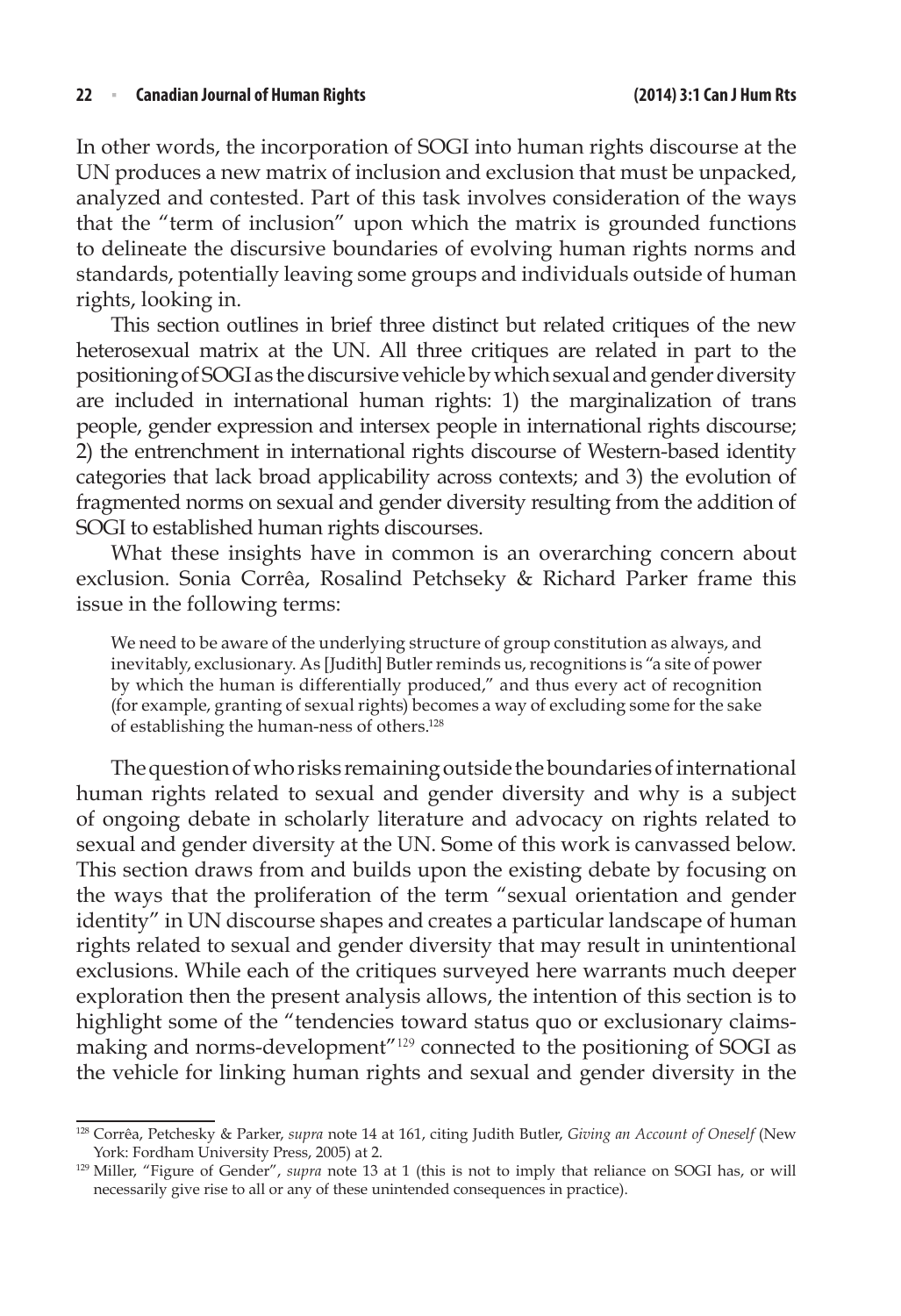#### UN forum.<sup>130</sup>

## **A. Who's Out? Trans Identity, Gender Expression and Intersex People**

Apparent in the evolution of the SOGI agenda at the UN over the past two decades, summarized above, is inconsistent and at times piecemeal treatment of gender identity and gender expression with limited attention to human rights issues related to intersex people. More recently, however, UN discourse has started to name human rights issues related not only to sexual orientation, but also gender identity, gender expression and intersex status. Generally, this diverse set of issues<sup>131</sup> continues to be addressed together under the singular umbrella of SOGI; for example in the High Commissioner's 2011 report and the 2013 Free and Equal guide.<sup>132</sup> Beneath the SOGI umbrella, however, is a tendency for some groups formally included in the acronym to nonetheless "get short shrift in actual advocacy and policy."<sup>133</sup>

Treating "SO" and "GI" as a unified discursive category poses a significant risk that trans people and human rights issues related to gender identity and expression will simply disappear from human rights discourse, or be included only as an afterthought.<sup>134</sup> The exclusion of gender identity and expression is apparent in much of the early human rights discourse canvassed above, including the ill-fated 2003 draft resolution proposed by Brazil, which focuses solely on sexual orientation, with no mention of human rights related to gender identity or expression.<sup>135</sup> The fact that the human rights of trans people and issues related to gender identity and expression risk being sidelined in the SOGI agenda is particularly troubling because, as the High Commissioner's 2011 report demonstrates, those who are, or who are perceived to be trans are most likely to be the targets of discrimination and

<sup>130</sup> *Ibid*.

<sup>&</sup>lt;sup>131</sup> See e.g. Gayle Rubin, "Thinking Sex: Notes for a Radical Theory of the Politics of Sexuality" in Carole Vance, ed, *Pleasure and Danger: Exploring Female Sexuality* (Boston: Routledge & Kegan Paul, 1984) 267 at

<sup>308. 132</sup> High Commissioner's Report, *supra* note 5; *Free and Equal*, *supra* note 115.

<sup>133</sup> Miller, "Figure of Gender", *supra* note 12 at note 8. See also Kate Sheill, "Losing Out in the Intersections: Lesbians, Human Rights, Law and Activism" (2009) 15 Contemporary Politics 55. 134 This inclination reflects a similar trend in much of the Western world, where trans issues have historically

been subsumed within the GLBT rights agenda. That agenda has focused overwhelmingly on gay and lesbian rights in general, and, in recent years, on same-sex marriage equality in particular. See e.g. Shannon Price Minter, "Do Transsexuals Dream of Gay Rights? Getting Real About Transgender Inclusion" in Paisley Currah, Richard M Juang & Shannon Minter, eds, *Transgender Rights* (Minneapolis: University of Minnesota Press, 2006) 141 at 142, stating, "the question that calls for an explanation is not whether transgender people can justify their claims to gay rights, but rather how did a movement launched by bull daggers, drag queens, and transsexuals in 1969 end up viewing transgender people as outsiders less than thirty years later?"

<sup>135</sup> *Brazil Resolution*, *supra* note 79. See also New Zealand, "Joint Statement on Sexual Orientation and Human Rights" (Statement delivered by New Zealand at the Commission on Human Rights, March 2005), online: ARC International <http://arc-international.net/global-advocacy/sogi-statements/2005-jointstatement>.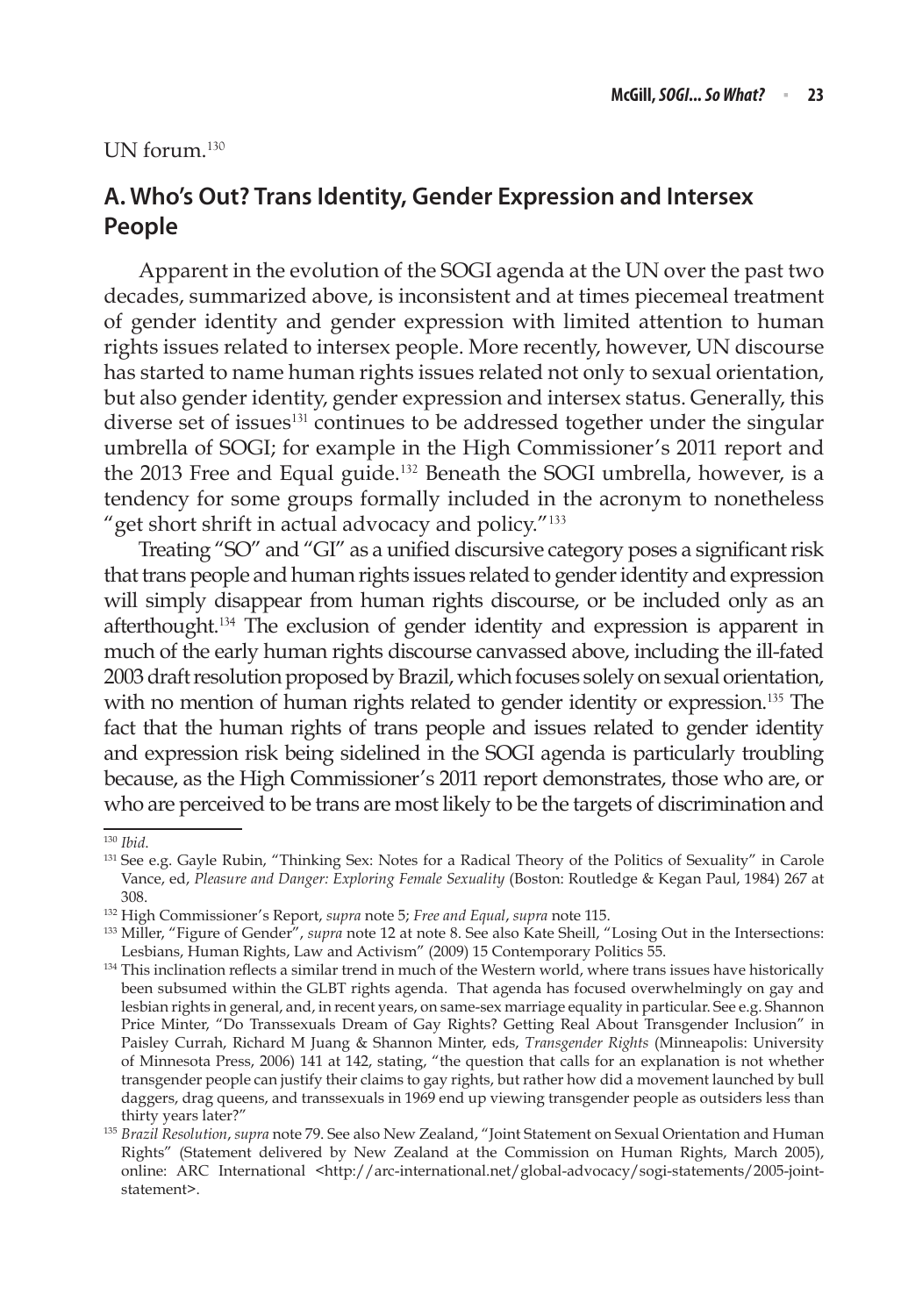violent, hateful attacks.<sup>136</sup>

Even where gender identity and expression are on the agenda, the use of SOGI suggests that the human rights interests, goals and priorities relevant to sexual orientation and gender identity are identical, or at least convergent. The primary focus of the current SOGI agenda is on the elimination of discrimination and violence based on sexual orientation and gender identity, and certainly this is a critical goal for ensuring more fulsome recognition of human rights across a diversity of sexual and gender identities and expressions.<sup>137</sup> However, there is an array of other critical human rights issues unique to the trans community that may be less likely to receive dedicated attention under the SOGI umbrella. For example, in 1996 the International Conference of Transgender Law and Employment Policy adopted an International Bill of Gender Rights (IBGR), identifying priority issues including the right of all individuals "to define, and to redefine as their lives unfold, their own gender identities, without regard to chromosomal sex, genitalia, assigned birth sex, or initial gender role,"<sup>138</sup> the right "not to be denied the right to change their bodies as a means of expressing a self-defined gender identity,"<sup>139</sup> and the "right of access to gendered space and participation in gendered activity."<sup>140</sup>

Some of these issues were briefly acknowledged in the 2011 report of the High Commissioner, who identified as human rights problems the inability of trans people to obtain legal recognition of their lived gender through the issuance of new birth certificates or other identification and regulations making such documentation contingent upon sterilization or divorce.<sup>141</sup> However, there is no UN study or report devoted to the unique and diverse human rights issues faced by trans individuals or communities, or those who engage in non-normative gender expression, in various parts of the world. It is imperative that evolving international human rights norms actively engage with, and are inclusive of trans people *qua* trans people, and address the specific human rights priorities related to gender identity and expression, as distinct from sexual orientation and same-sex behaviour. This might mean disaggregating "GI" from "SO" and engaging a more expansive and affirmative vision of gender rights beyond nondiscrimination based on gender identity.<sup>142</sup>

The position of intersex people and communities within the SOGI

<sup>136</sup> High Commissioner's Report, *supra* note 5.

<sup>137</sup> See e.g. *Free and Equal*, *supra* note 113.

<sup>138</sup> *International Bill of Gender Rights*, reproduced in "Appendix: The International Bill of Gender Rights" in Currah, Juang & Minter, *supra* note 136 at 327 at art 1.

<sup>139</sup> *Ibid* at art 5.

<sup>140</sup> *Ibid* at art 4.

<sup>141</sup> High Commissioner's Report, *supra* note 5 at paras 71-73.

<sup>142</sup> Tom Dreyfus, "The 'Half-Invention' of Gender Identity in International Human Rights Law: From *CEDAW* to the Yogyakarta Principles" (2012) 37 Australian Feminist Law Journal 33; Waites, *supra* note 119 at 147, citing in part Minter, *supra* note 134, which notes that there are ongoing debates about whether trans activists "should aspire to 'simply human rights', rather than 'transgender rights'".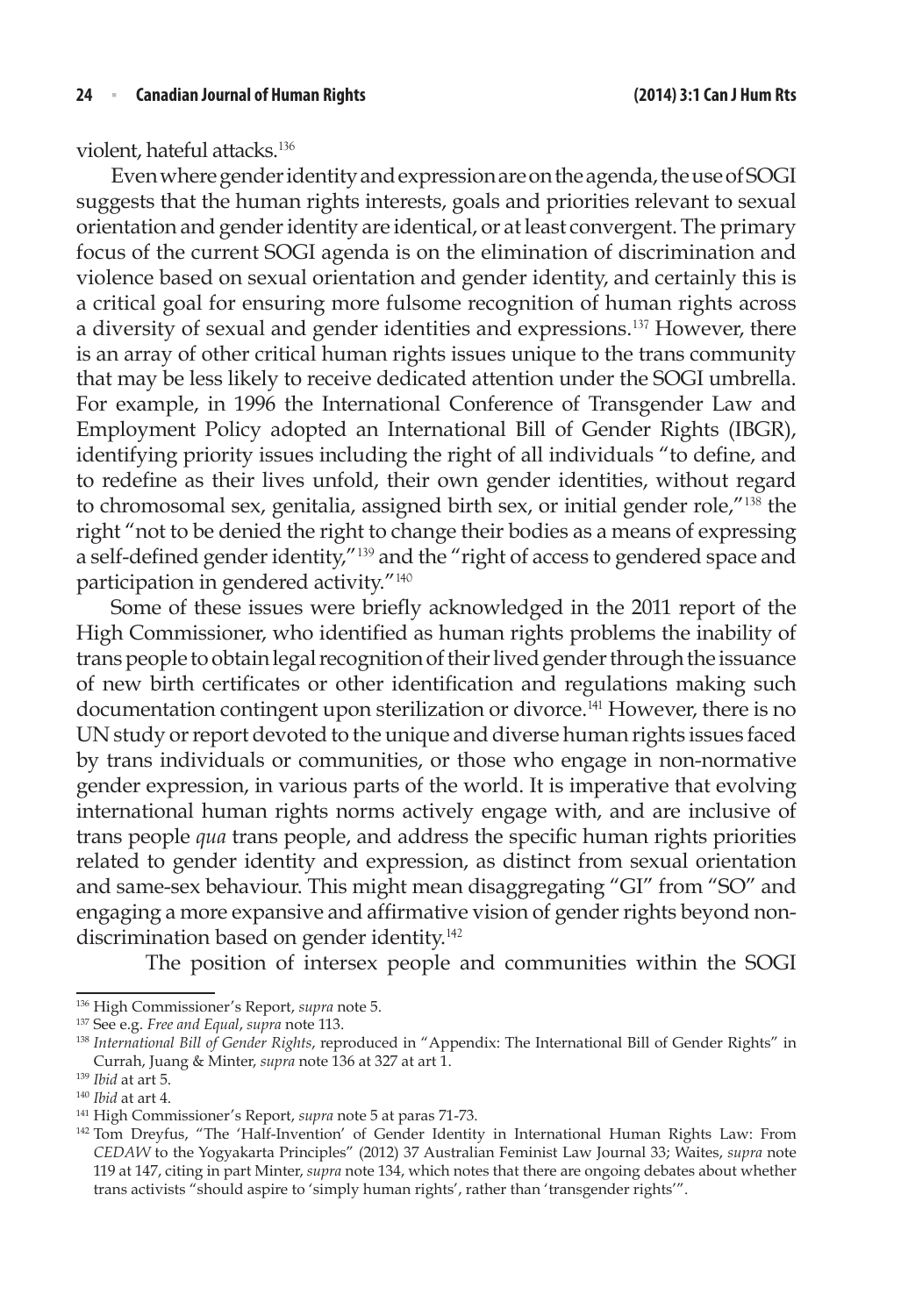agenda is potentially even more tenuous, given that intersex is not expressly part of the SOGI acronym, and is entirely distinct from the categories "sexual orientation" or "gender identity."<sup>143</sup> This means that intersex people risk literal exclusion from the SOGI agenda in UN human rights forums. For example, the international advocacy network Organization Intersex International (OII) carefully mapped the use of the word "intersex" during the 2012 Human Rights Council panel on Human Rights, Sexual Orientation and Gender Identity. Secretary-General Ban Ki-Moon "did not mention the word intersex at all nor did he use intersex-inclusive acronyms or attributes formulae"<sup>144</sup> and High Commissioner for Human Rights Navi Pillay mentioned intersex once, noting that "transgender and intersex people are especially poorly served"<sup>145</sup> in healthcare facilities.146 Both UN officials relied instead on the intersexexclusive terminology of "sexual orientation and gender identity" or SOGI. Where intersex people are not named as part of the discourse, the distinct human rights issues they face cannot begin to be addressed.

### **B. Western-based Identity Categories Grounding Universal Rights**

SOGI is often deployed in UN discourse as a neutral descriptor with consistent and coherent meaning across cultures.<sup>147</sup> Yet "sexual orientation" and "gender identity" situate the focus of SOGI discourse on particular concepts of orientation and identity that find origins in the Western world.<sup>148</sup>

<sup>143</sup> See generally, Organization Intersex International, *March 7 2012 was an historic day for LGBT people at the United Nations Human Rights Council – we seek full and equal intersex inclusion* (12 March 2012), online: OII Intersex Network <http://oiiinternational.com/1707/historic-day-lgbt-people-united-nationsfull-equal-intersex-inclusion/> [OII]. Organization Intersex International explains that intersex people have sexual orientations and gender identities "extra to the fact of being intersex" and for this reason, "[i]ntersex is not included in sexual orientation and gender identity aka SOGI"; High Commissioner's Report, *supra* note 5 at 2, which states that SOGI does not include intersex people appears to have been recognized by the High Commissioner for Human Rights at 2.

<sup>&</sup>lt;sup>144</sup> OII, *supra* note 143. Pillay's statement confirms that where human rights of the intersex community have been addressed in the UN system, the focus has overwhelmingly been on "gender adjustment" surgeries performed on many intersex infants in order to construct "normal" genitalia. See e.g. *Report of the Special Rapporteur on torture and other cruel, inhuman or degrading treatment or punishment*, UNGAOR, 22d Sess, UN Doc A/HRC/22/53, (2013) at para 88, where Special Rapporteur Juan E. Méndez formally condemned non-consensual "genital-normalizing surgery, involuntary sterilization, unethical experimentation, [and] medical display" of intersex people.

<sup>145</sup> *Ibid*.

<sup>146</sup> *Ibid*.

<sup>&</sup>lt;sup>147</sup> This phenomenon is not unique to the UN, as a "host of human rights courts and nongovernmental organizations have emphasized the seeming universality of lesbian and gay identity". See Sonia Katyal, "Exporting Identity" (2002) 14 Yale JL & Feminism 97 at 119 citing a report by Amnesty International, *Breaking the Silence: Human Rights Violations based on Sexual Orientation* (New York: Amnesty International, 1994), as an example of an early report which engaged gay and lesbian rights and declared sexual orientation a fundamental dimension of human identity.

<sup>148</sup> In his seminal work, *The History of Sexuality: An Introduction*, Michel Foucault considered the "veritable discursive explosion" on the subject of sex in Western societies and considers the mechanisms by which Western societies began "putting sex into discourse"; Michel Foucault, *The History of Sexuality: An Introduction* (New York: Random House, 1990). See also Ann Laura Stoler, *Race and the Education of Desire:*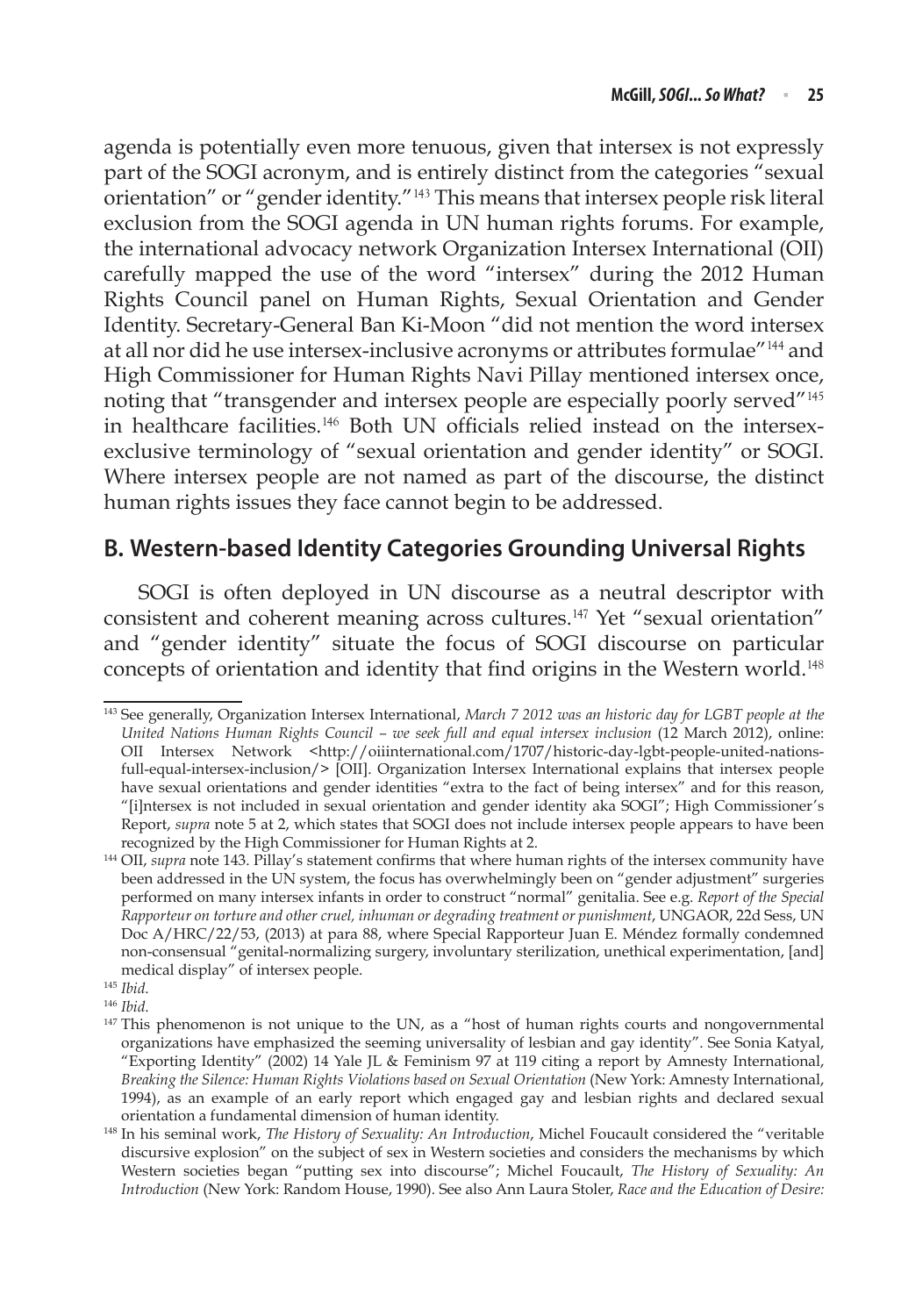Relying on SOGI as the "term of inclusion" at the UN thus risks entrenching culturally-specific identity-based categories that do not meaningfully reflect the spectrum of sexual and gender diversity around the world as the foundation for international human rights related to sexual and gender diversity. This section queries the "prevailing assumption that concepts of sexual orientation [and gender identity] can be universally generalized across cultures and behaviors."<sup>149</sup>

The critiques canvassed in this section should not be misinterpreted as endorsing the deeply conservative arguments against the inclusion of SOGI on the UN human rights agenda made by a number of states parties, most prominently the 57-member OIC which, as noted above, staged a mass walkout to protest the inaugural debate on SOGI in the Human Rights Council in 2012.<sup>150</sup> These states tend to argue that the emergence of an international human rights agenda on sexual and gender diversity amounts to the imperialist imposition of Western norms and values about sexuality and gender identity on non-Western countries and communities in violation of the principles of respect for state sovereignty and non-intervention into the domestic affairs of member states enshrined in the UN Charter.<sup>151</sup> The basis for many of these arguments is that "indigenous homosexuality fails to exist in non-Western countries, and that the formation of gay communities is an undesirable byproduct of foreign influence and globalization."<sup>152</sup> For example, in its letter to the Human Rights

*Foucault's History of Sexuality and the Colonial Order of Things* (Durham: Duke University Press, 1995) at 7, arguing that the increased discourses of sex in eighteenth and nineteenth century Europe grew out of empire and colonialism, asking whether any of the subjects of that discourse could exist "without a racially erotic counterpoint, without reference to the l*ibid*inal energies of the savage, the primitive, the colonized – reference points of difference, critique and desire?" 149 Katyal, *supra* note 147 at 99. See also Gilbert Herdt, *Same Sex, Different Cultures: Exploring Gay and Lesbian* 

*Lives* (Boulder, CO: Basic Books, 1997).<br><sup>150</sup> The Organization of the Islamic Conference is the second largest intergovernmental organization after the UN, online: OIC <http://www.oic-oci.org/home.asp>. Its position against the inclusion of sexual and gender diversity on the human rights agenda at the UN dovetails with arguments made by the Vatican and Christian-right NGOs. The Christian right takes a position against sexual and gender rights grounded on the need to preserve traditional family values. On the Vatican's position regarding rights related to same-sex relationship recognition, see e.g. Congregation for the Doctrine of Faith, *Considerations Regarding Proposals to Give Legal Recognition to Unions Between Homosexual Persons* (3 June 2003), online: The Vatican <http://www.vatican.va/roman\_curia/congregations/cfaith/documents/rc\_con\_cfaith\_ doc\_20030731\_homosexual-unions\_en.html>. On the rise of the Christian right in international politics, see Buss & Herman, *supra* note 6 at 121-25.

<sup>&</sup>lt;sup>151</sup> *UN Charter, supra* note 39.<br><sup>152</sup> Katyal, *supra* note 147 at 99, noting, as a useful example, the statements of Namibian government official who publically stated, "[i]t is my considered opinion that the so-called gay rights can never qualify as human rights. They are wrongly claimed because it is inimical to true Namibian culture, African culture and religion." See PlanetOut News, *Namibian Call to 'Eliminate Gays'*, (2 October 2000), online: Gay & Lesbian Archives of the Pacific Northwest <http://www.glapn.org/sodomylaws/world/namibia/ nanews005.htm>. Similarly, in 2011 Zimbabwean President Robert Mugabe responded to British Prime Minister David Cameron's announcement that Britain would consider the state of GLBTQ rights when determining whether a country would be eligible for foreign aid by saying that "homosexuality was inconsistent with African and Christian values" and Britain should not be imposing its human rights agenda on African nations. See Aislinn Laing, "Mugabe calls David Cameron 'satanic' for backing gay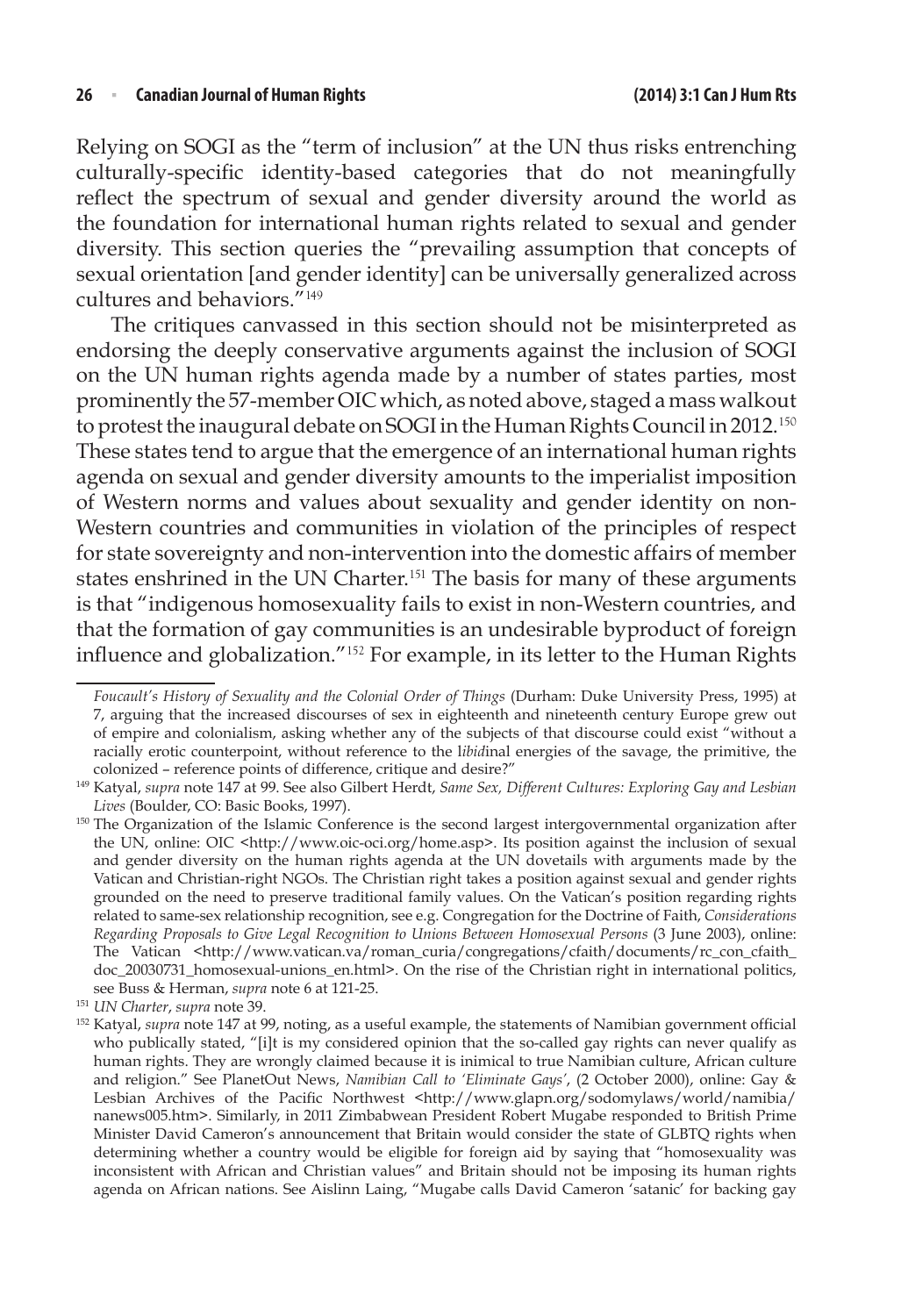Council opposing the 2012 SOGI panel on the basis that it would focus on "abnormal sexual behavior" having "nothing to do with human rights,"<sup>153</sup> the OIC argued in part:

It must…be recognized that the international community agreed during the World Conference on Human Rights, held in Vienna in 1993, that while considering the issue of human rights, national and regional particularities and various historical, cultural and religious backgrounds must be borne in mind. From this perspective, the issue of sexual orientation is unacceptable to the OIC.154

There can be little doubt that given "the history of modern colonialism, Western constructs of sexuality [and gender] have permeated debates in other countries and at the UN."<sup>155</sup> However, there is plenty of evidence that advocacy on the SOGI agenda has, from its earliest days, been driven by "a culturally and geographically diverse coalition of groups spanning the global South as well as the North."156 For example, Françoise Girard notes that when the USbased International Gay and Lesbian Human Rights Commission (IGLHRC) spearheaded a petition to put sexuality on the agenda at the 1994 Beijing Conference, "[t]he geographical and cultural diversity of those who signed the petition was impressive, and it succeeded in countering the notion that sexual orientation was 'a Western or Northern issue.'"<sup>157</sup> Canada-based global advocacy organization ARC International, a key player in UN lobbying efforts on sexual and gender diversity,<sup>158</sup> has recently documented the transnational nature of advocacy efforts related to sexual and gender diversity at the UN in a video entitled "The Time has Come."<sup>159</sup> Ultimately, "the fact that such claims [related to sexual and gender diversity] are so various, recurrent, and scattered across cultures, societies, and historical times belies the assumption that they have any single provenance."<sup>160</sup>

rights" The Telegraph (24 November 2011), online: The Telegraph <http://www.telegraph.co.uk/news/ politics/david-cameron/8912132/Mugabe-calls-David-Cameron-satanic-for-backing-gay-rights.html>. 153 *Pakistan's Letter*, *supra* note 110 at paras 6 and 8.

<sup>154</sup> *Ibid* at para 7.

<sup>155</sup> Girard, *supra* note 26 at 317. See also Katyal, *supra* note 147 at 98, noting the pervasiveness of these constructs is evident, for example, in the fact that the word "gay has been borrowed into Japanese, Portuguese, Spanish, Thai, Turkish and other languages, signifying its increasingly perceived universality."

<sup>156</sup> Corrêa, Petchesky & Parker, *supra* note 14 at 171.

<sup>157</sup> Girard, *supra* note 26 at 331, citing Susana T Fried & Ilana Landsberg-Lewis, "Sexual rights: From Concept to Strategy" in Kelly D Askin & Dorean M Koenig, eds, *Women and International Human Rights, Vol 3*  (London: Transnational Publishers, 2001) 119. The IGLHRC petition at Beijing called on states parties to "recognize the right to determine one's sexual identity; the right to control one's body, particularly in establishing intimate relationships; and the right to choose if, when, and with whom to bear or raise children, as fundamental components of the human rights of all women regardless of sexual orientation."

<sup>158</sup> ARC is the only NGO focused on sexual and gender diversity with a fulltime presence in Geneva, the centre of the UN human rights system, online: ARC International <http://arc-international.net/about>.

<sup>159</sup> *Time Has Come*, *supra* note 97.

<sup>160</sup> Corrêa, Petchesky & Parker, *supra* note 14 at 154, concluding, in the context of addressing the more general claim regarding the "supposed Western bourgeois origins of [human] rights" that in any event, "origins are irrelevant in assessing the ethical validity of social justice claims (which human rights embody)."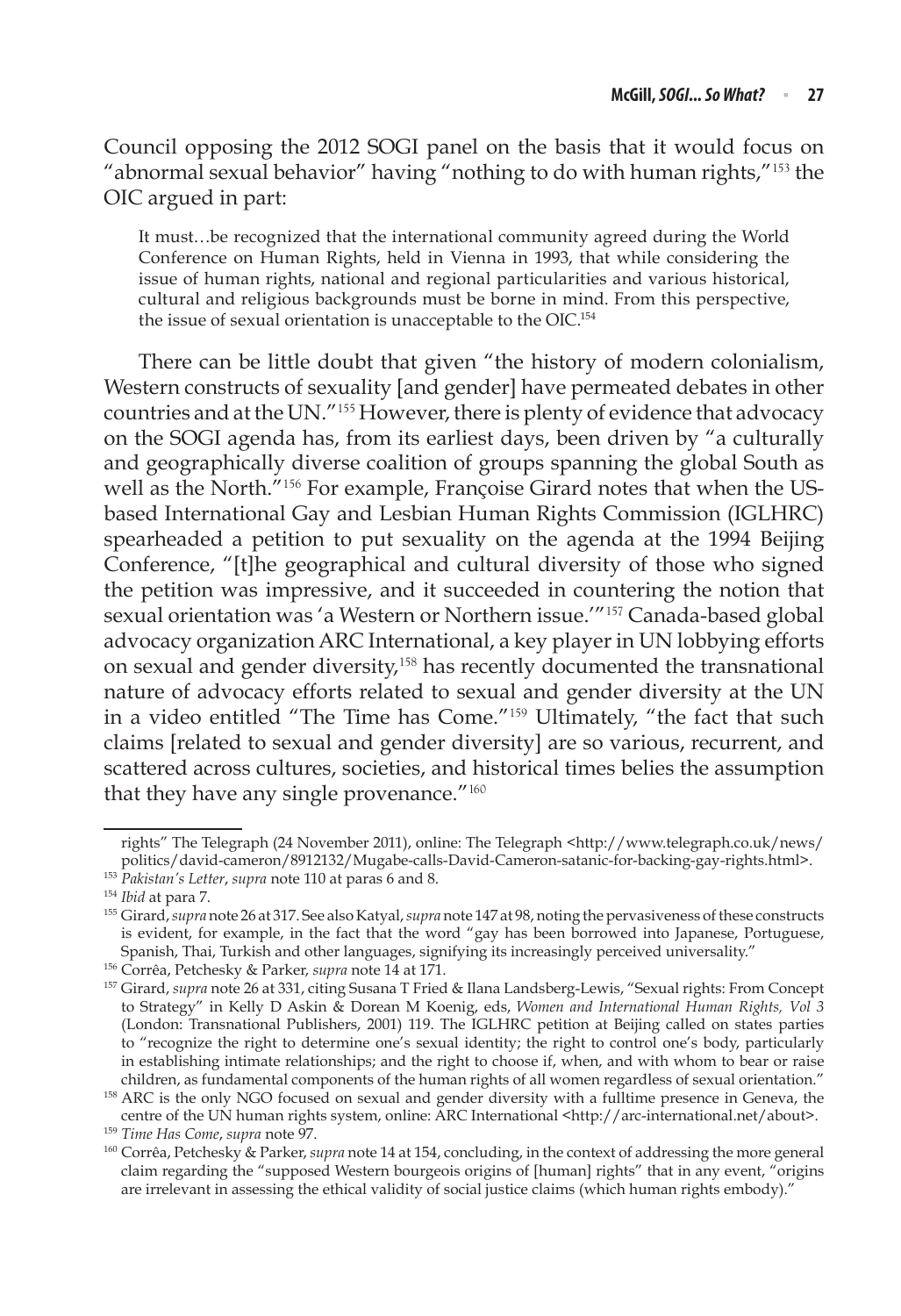#### **28** <sup>n</sup> **Canadian Journal of Human Rights (2014) 3:1 Can J Hum Rts**

Refusing the claim that SOGI rights should be rejected on the basis of their supposedly Western roots does not mean that the discourse of SOGI and its resonance across diverse local contexts must be immune from scrutiny. Assessing and improving the discourse requires questioning "the categories used to produce truth claims about groups or individuals in society."<sup>161</sup> Part of questioning the concepts of "sexual orientation" and "gender identity" must include taking seriously the insights of social constructionists who have demonstrated that sexuality and gender are relationally constructed and performed and may vary "in complex ways across time and place in a manner we are just beginning to apprehend, despite its deceptively imagined 'common sense' relationship [of sexuality and gender] to the body and allegedly unchanging and static nature."<sup>162</sup> This means that UN discourse must not take for granted that notions of "sexual orientation" and "gender identity" translate seamlessly across contexts, and must interrogate the implications of grounding international rights discourse on these specific, identity-based constructs.

Although in the "legal and academic texts which expound human rights law based on sexuality, identity is taken as a given,"<sup>163</sup> Sonia Katyal, in her compelling analysis of the export of sexual identity from the West, confirms that although "the performance of same-sex sexual conduct has occurred throughout recorded history, the emergence of a tangible gay and lesbian identity is an extremely recent development."<sup>164</sup> Katyal argues that while in many parts of the world it is assumed that sexual identity and sexual conduct or partner choice are essentially fixed and interchangeable,<sup>165</sup> the "presumed equation between sexual conduct, sexual orientation, and sexual identity, so prevalent in Western legal thought, tends to swiftly unravel when viewed in a cross-cultural framework"; that is, the framework within which international human rights discourse is created and intended to operate.<sup>166</sup>

<sup>161</sup> Stephanie Tara Schwartz, Book Review of *Desiring Arabs* by Joseph Massad (2009) 7 Arab Media & Soc'y, online: The American University in Cairo <http://www.arabmediasociety.com/?article=708>.

<sup>&</sup>lt;sup>162</sup> Miller & Vance, *supra* note 10 at 6. See also Julie Mertus, "The Rejection of Human Rights Framings: The Case of LGBT Advocacy in the US" (2007) 29:4 Hum Rts Q 1036 at 1063 who adds that the focus on identity categories problematically fails to reflect "the self-critique of identity within LGBT communities that reveals LGBT categories as socially constructed and contested." See also Rubin, *supra* note 131 at 275- 278, describing sex as "a human product"; Janet Halley, "Sexual Orientation and The Politics of Biology: A Critique of the Argument From Immutability" (1994) 46:3 Stan L Rev 503 at 557; Kenneth Plummer, ed, *The Making of the Modern Homosexual* (Totowa, NJ: Barnes and Noble, 1981).

<sup>163</sup> Wayne Morgan, "Queering International Human Rights Law" in Carl Stychin & Didi Herman, eds, *Law and Sexuality: The Global Arena* (Minneapolis, MN: University of Minnesota Press, 2001) 208 at 216.

<sup>164</sup> Katyal, *supra* note 147 at 99. See also Hoad, *supra* note 7 at 564, concluding, "[l]esbian and gay identity can be figured as a Western import, although no one can claim a monopoly on acts that to a Western eye look homosexual"; and Frank Browning, *A Queer Geography* (New York: Farrar, Straus and Giroux, 1998) at 24 where he characterized GLTBQ pride as America's "global gay export" in gesturing to the prominence of Western voices in the conversation on global GLBTQ rights.

<sup>&</sup>lt;sup>165</sup> Katyal describes this as the "substitutive" model of sexual identity/conduct.<br><sup>166</sup> Katyal, *supra* note 147 at 100.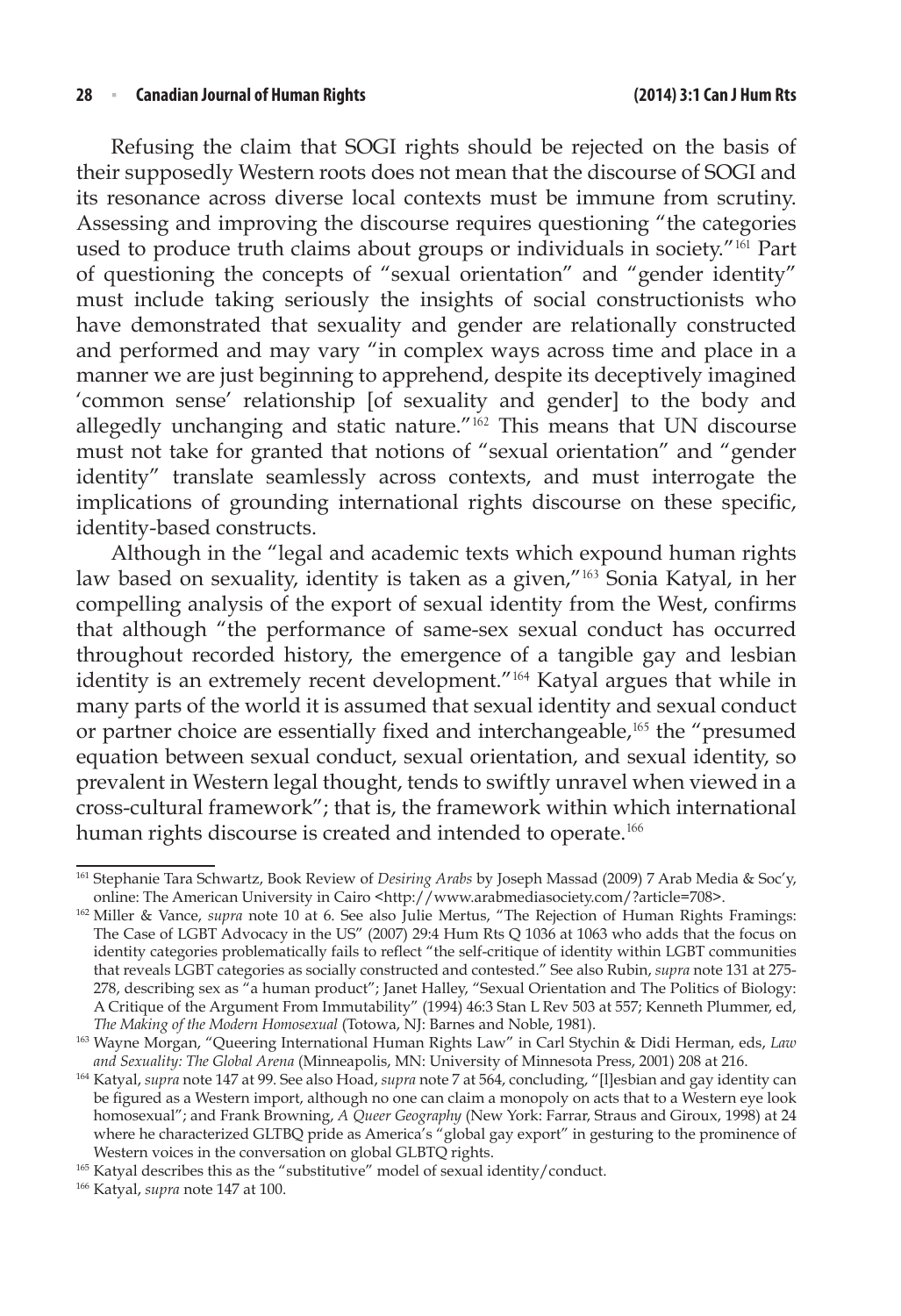Numerous scholars have highlighted the challenges of applying or adapting Western notions of sexual orientation and gender identity across diverse local contexts. For example, Hassan El Menyawi explains how "[d] eploying the 'coming out' narrative in Egypt — an entirely different social and cultural sphere from the  $US -$  [has] significantly different and negative consequences" when compared to "coming out" in Canada or the United States.<sup>167</sup> El Menyawi highlights the inapplicability of much of the SOGIbased international human rights discourse, with its focus on public sexual identities and "coming out of the closet" in situations where sexual identity is unrecognized and public declarations of sexuality may attract the wrath of the state.<sup>168</sup> Similarly, Peter Drucker has highlighted the problems of translating human rights based on sexual identities in the global South;<sup>169</sup> Shannon Woodcock has considered how the imposition of identity-based discourses of "the sexual act as political identity"<sup>170</sup> constrain existing strategies of identification for Albanian and Romanian women who desire women;<sup>171</sup> and Rosalind Morris tracks the incompatibilities between binary constructions of sexuality and gender identity that characterize the Western model and the tripartite system of gender relations in Thailand.<sup>172</sup> It is clear that cultures and communities around the world "present a wide variety of sexual [and gender] identities unrecognizable in the West"<sup>173</sup> that do not readily map onto the categories of sexual orientation and gender identity.<sup>174</sup>

In addition to disconnects between SOGI and local concepts of sexual and gender diversity, communities and individuals who "would never conceive of identifying [as GLBTQ] and yet who routinely engage in same-sex sexual activity"<sup>175</sup> or non-conforming gender expression may be left out of human rights discourse based on the SOGI identity categories.<sup>176</sup> For example, in his

<sup>167</sup> Hassan El Menyawi, "Activism from the Closet: Gay Rights Strategising in Egypt" (2006) 7 MJIL 28 at 38. See also Hossam Bahgat, "Explaining Egypt's Targeting of Gays" *Middle East Report* (22 May 2006) online: Middle East Report Online <http://www.merip.org/mero/mero072301>.

<sup>168</sup> Menyawi, *supra* at 167.

<sup>169</sup> Peter Drucker, ed, *Different Rainbows* (London: Gay Men's Press, 2000) at 71. See also Peter Drucker, "'In the Tropics There is No Sin': Sexuality and Gay-Lesbian Movements in the Third World" (1996) 218 New Left Rev 75.

<sup>170</sup> Shannon Woodcock, "Globalization of LGBT Identities: Containment Masquerading as Salvation or Why Lesbians have Less Fun" in Mihaela Frunza & Theodora-Eliza Vacarescu, eds, *Gender and the (Post) 'East'/'West' Divide* (Cluj-Napoca: Editura Limes, 2004) at 171.

<sup>171</sup> *Ibid*.

<sup>&</sup>lt;sup>172</sup> Rosalind Morris, "Three Genders and Four Sexualities: Redressing the Discourses on Gender and Sexuality in Contemporary Thailand" (1994) 2:1 Positions 15.

<sup>&</sup>lt;sup>173</sup> Mertus*, supra* note 162 at 1064.<br><sup>174</sup> *Ibid.*<br><sup>175</sup> Katyal *supra* note 147 at 129.<br><sup>176</sup> Herdt, *supra* note 149 at 4 explains that some people may "regard themselves as 'heterosexuals', 'straights', or just 'human beings' who on occasion participate in homoerotic encounters for various reasons, including pleasure, money, social expectations, and the absence of other sexual opportunities." See e.g. Steven O Murray & Will Roscoe, "Diversity and Identity: The Challenge of Male Homosexualities" in Steven O Murray & Will Roscoe, eds, *Boy Wives and Female Husbands: Studies in African Homosexualities*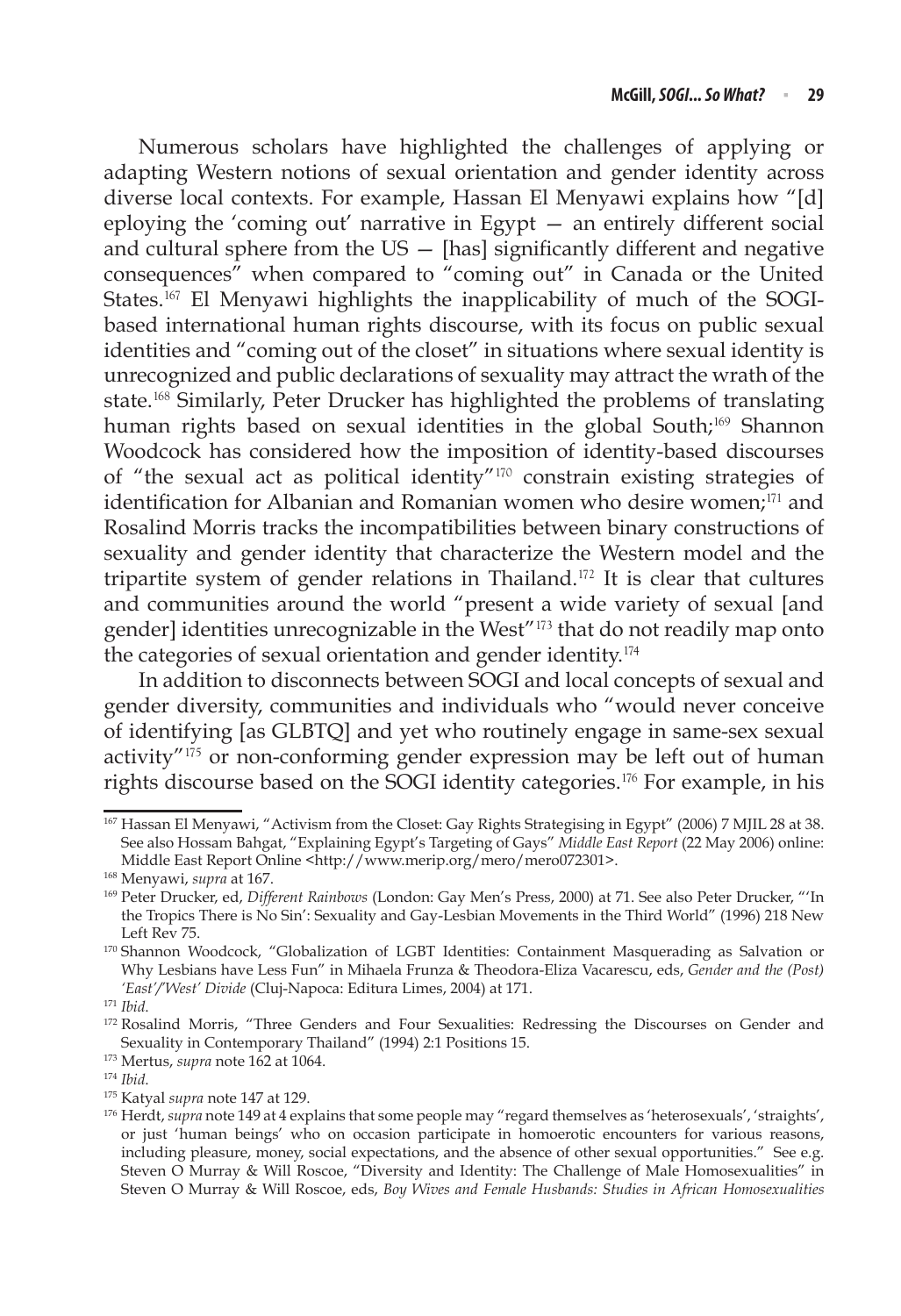totalizing critique of the effect of Western human rights discourses on Arab discourses of sexuality, particularly same-sex intimacy between men, Joseph Massad finds:

[a]lthough members of these classes who engage in same-sex relations have more recently adopted a Western identity (as part of the package of the adoption of everything Western by the classes to which they belong), they remain a miniscule minority among those men who engage in same-sex relations and who do not identify as "gay" nor express a need for gay politics.<sup>177</sup>

Rajesh Dhir likewise points out that in India there are at least four categories of men who have sex with men: "[h]omosexuals (self-autonomous gay men); [b]isexuals (behaviourally bisexual men who have sex with men and women); MSM out of economic compulsion (bar boys, sex workers); and, [e]unuchs (Hijras)."178 Do some of these communities risk falling outside the boundaries of SOGI discourse because same-sex conduct may not align with a clear sexual orientation?

Conditioning human rights discourse on SOGI has the potential to exclude groups of people who need access to rights-based protections or entitlements, including those whose sexual or gender identities do not fall neatly under the umbrella of SOGI, and those at risk of human rights violations based on same-sex or gender non-conforming conduct unrelated to sexual orientation or gender identity. This disconnect risks the imposition of "external [identity] categories onto widely divergent peoples"179 giving rise to what Katyal calls the burden of identity.180A discourse based on SOGI may force people to assume or declare identities that do not naturally apply or exist within their contexts just so they can access human rights. Massad provides an indictment of the burden of identity created by the globalization of human rights discourse on sexual and gender diversity in the following terms:<sup>181</sup>

In contradistinction to the liberatory claims made by the Gay International [aka Western human rights discourse] in relation to what it posits as an always already homosexual population…it is the very discourse of the Gay International, which both produces homosexuals as well as gays and lesbians, where they do not exist

<sup>(</sup>New York: Palgrave, 1998) at 267.

<sup>177</sup> Joseph Massad, *Desiring Arabs* (Chicago, IL: University of Chicago Press, 2007) at 173. Massad further found this point "is conceded by the Gay International whose descriptions of the sexual practices of Arab men…stress the 'prevalence' of same-sex contact while acknowledging he dearth of 'gay' politics or identification."

<sup>&</sup>lt;sup>178</sup> Rajesh Dhir, "Men Who Have Sex with Men and the Law" (Paper delivered at the Lawyers Collective HIV/AIDS Unit Workshop for Judges, Mumbai, 7-8 January 1999), [unpublished].

<sup>179</sup> Katyal, *supra* note 147 at 175. See also Baden Offord & Leon Cantrell, "Homosexual Rights as Human Rights in Indonesia and Australia" (2001) 40:3-4 J of Homosexuality 233.

<sup>180</sup> Katyal, *supra* note 147.

<sup>&</sup>lt;sup>181</sup> Massad, *supra* note 177 at 161 describes the "missionary task" assumed by "[w]estern male whitedominated organizations" at the UN "to defend the rights of 'gays and lesbians' all over the world and to advocate on their behalf."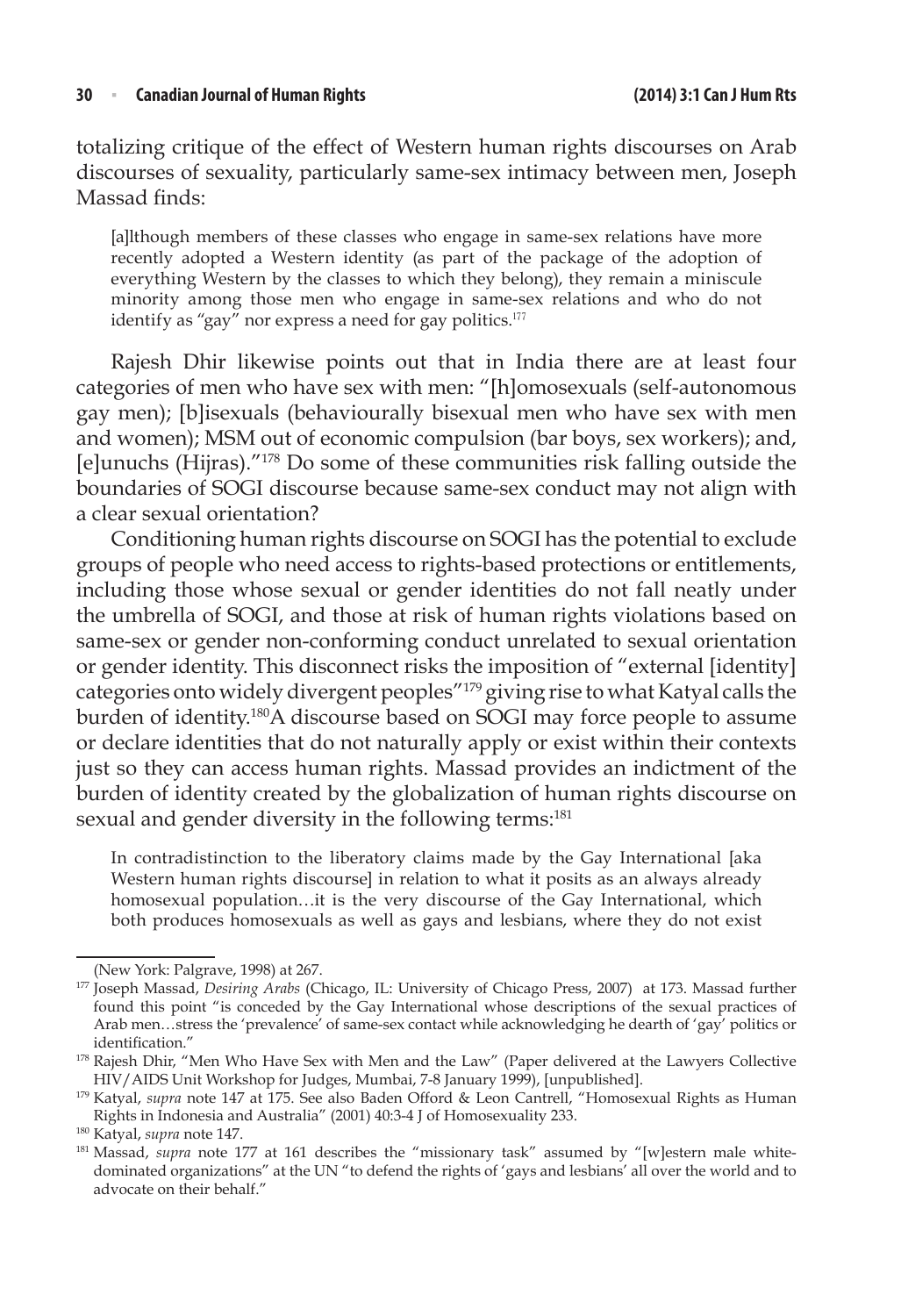and represses same-sex desires and practices that refuse to be assimilated into its sexual epistemology."182

In other words, Massad finds that the reification of identity categories related to sexual orientation "has material consequences for the subjects they label<sup>"183</sup> in at least two ways: the discursive creation of new subjects through the imposition of previously unknown sexual identities (i.e. "gay"); and the concurrent stifling of existing sexual identities and expressions that cannot find recognition in the landscape created by identity-based discourse.<sup>184</sup> These are troubling possibilities for the SOGI agenda.

#### **C. Adding SOGI to Existing Human Rights Norms**

Like most domestic and regional rights frameworks, the UN system "tends toward responding to fixed and non-intersecting categories of identity" in creating and enforcing international human rights.185 One need only consider the contours of the UN treaty body system to see how many human rights treaties and their controlling bodies are focused on groups that share some identity thought to be objectively discernable like race, gender or disability.186 Because of the receptivity of the UN human rights system to arguments that a discernable group with a shared identity requires human rights protections and entitlements, mobilization around identity categories is a logical strategy choice.187 As the chronology in Part I demonstrates, SOGI purports to define an identity-based constituency and facilitates incorporation of members of this constituency into settled language on existing international human principles like non-discrimination, health and privacy.<sup>188</sup> While focusing on the incorporation of the category of SOGI is good strategy within the UN system,

<sup>182</sup> *Ibid* at 162-63.

<sup>183</sup> Massad's arguments have been subject to important critiques see e.g. Schwartz, *supra* note 161; Rayyan Al-Shawaf, "Desiring Arabs" (2008) 12 Democratiya 103.

<sup>184</sup> Schwartz, *supra* note 161.

<sup>185</sup> Alice M Miller, "Human Rights and Sexuality: First Steps Toward Articulating a Rights Framework for Claims to Sexual Rights and Freedoms" (1999) 93 ASIL PROC. 288. See e.g. Dianne Pothier, "Connecting Grounds of Discrimination to Real People's Real Experiences" (2001) 13:1 CJWL 37 (on the categorical approach in the Canadian context).

<sup>186</sup> Dreyfus, *supra* note 142 at 37 stated, "[t]raditional jurisprudence requires that individuals and their rights be classified into discrete categories, 'even though such categories [may] not reflect reality'", citing Julie A Greenberg, "The Roads Less Travelled: The Problem with Binary Sex Categories" in Currah, Juang & Price Minter, eds, *supra* note 136, at 51, 55. 187 Mertus, *supra* note 162 at 1063.

<sup>188</sup> See e.g. Human Rights Committee, *Toonen*, *supra* note 3; Commission on Human Rights, *The right of everyone to the enjoyment of the highest attainable standard of physical and mental health*, UNESCOR, 60th Sess, UN Doc E/CN.4/2004/49, (2004); in 2009, the Committee on Economic, Social and Cultural Rights, the treaty body responsible for monitoring the International Covenant on Economic, Social and Political Rights, confirmed in General Comment No 20 that "other status" as recognized in article 2(2) of the ICESPR includes sexual orientation and gender identity are included in the prohibited grounds of discrimination: Committee on Economic, Social and Cultural Rights, *General Comment No 20*, UNESC, 42nd Sess, UN Doc E/C.12/GC/20, (2009) at para 32.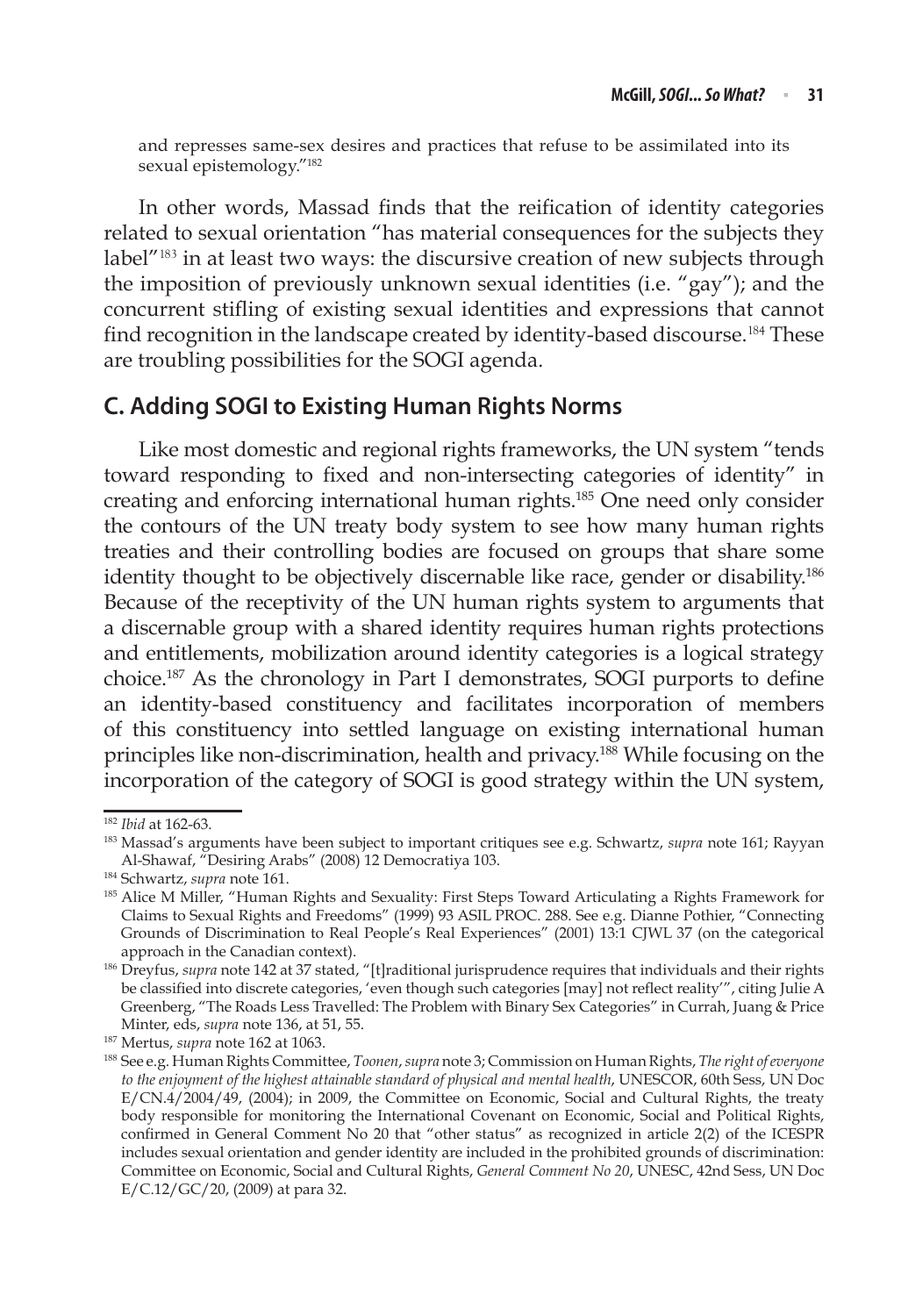doing so facilitates the "additive" norm-creation process of simply adding a newly defined group to established discourses of human rights without querying or disturbing the established discourse itself.189 This carries particular risks to the evolution of the discourse, both conceptual and practical.

First, the "additive" formula presumes compatibility between settled human rights frameworks and institutions – themselves shaped by dominant and often relatively simplistic understandings of sex and gender – and complex, contested and highly contextual questions about sexual and gender diversity. Mindy Roseman and Alice Miller describe UN treaty bodies as "at times, remarkably simplistic in their understanding of sexuality and rights<sup>"190</sup> and argue that the lack of conceptual clarity and consistency in emerging international standards on the relationships between sex, gender, sexual orientation, gender identity, gender expression and intersex can be traced in part "to the limited 'folk knowledge' of many experts in human rights bodies" on these issues."191 For example, Tom Dreyfus notes that when SOGI is added to the existing *CEDAW* framework, which relies on a binary model of sex and gender (man/woman), foundational questions about the compatibility between that framework and the complex experiences of trans and intersex people go untroubled:

The lived experiences of transgender, intersex and other gender non-conforming people demonstrate that it is necessary to complicate conceptions of sex and gender beyond the normalised binaries of male/female or masculine/feminine. Laws such as *CEDAW* that assume a binary model of sex cannot be "universal" because "[t] he bodies of the millions of intersex people have taken a combination of male and female forks and have followed the road less travelled."<sup>192</sup>

What happens at the intersections of existing rights frameworks and issues of sex and gender diversity complicates the ideal that once SOGI is inserted into a given human rights framework, rights will simply flow to the people who need them, when and where they are required.

Second, because the UN human rights system focuses on categorical guarantees monitored by treaty bodies that are highly fragmented, the emerging SOGI discourse tends to focus singularly on "sexual orientation" and "gender identity" in distilling and describing the human rights concerns

<sup>189</sup> Sherene Razack, "Beyond Universal Woman: Reflections on Theorizing Differences Among Women" (1996) 45 UNBLJ 209 at 211 explained the "additive" model of addressing difference between women as: "take what happens to White, heterosexual, able-bodied, middle-class women and graft on the experience of racism, homophobia, abelism and class exploitation."

<sup>190</sup> Roseman & Miller, *supra* note 13 at 372.

<sup>191</sup> *Ibid* at 326. See also Linda Mealey, *Sex Differences: Development and Evolutionary Strategies* (Waltham: Academic Press, 2000) at xii-xiv, explaining how the "folk knowledge" of gender and sex differences is often inaccurate, incomplete, and perpetuates sexual stereotypes. 192 Dreyfus, *supra* note 142 at 36-37 citing Greenberg, *supra* note 186 at 55.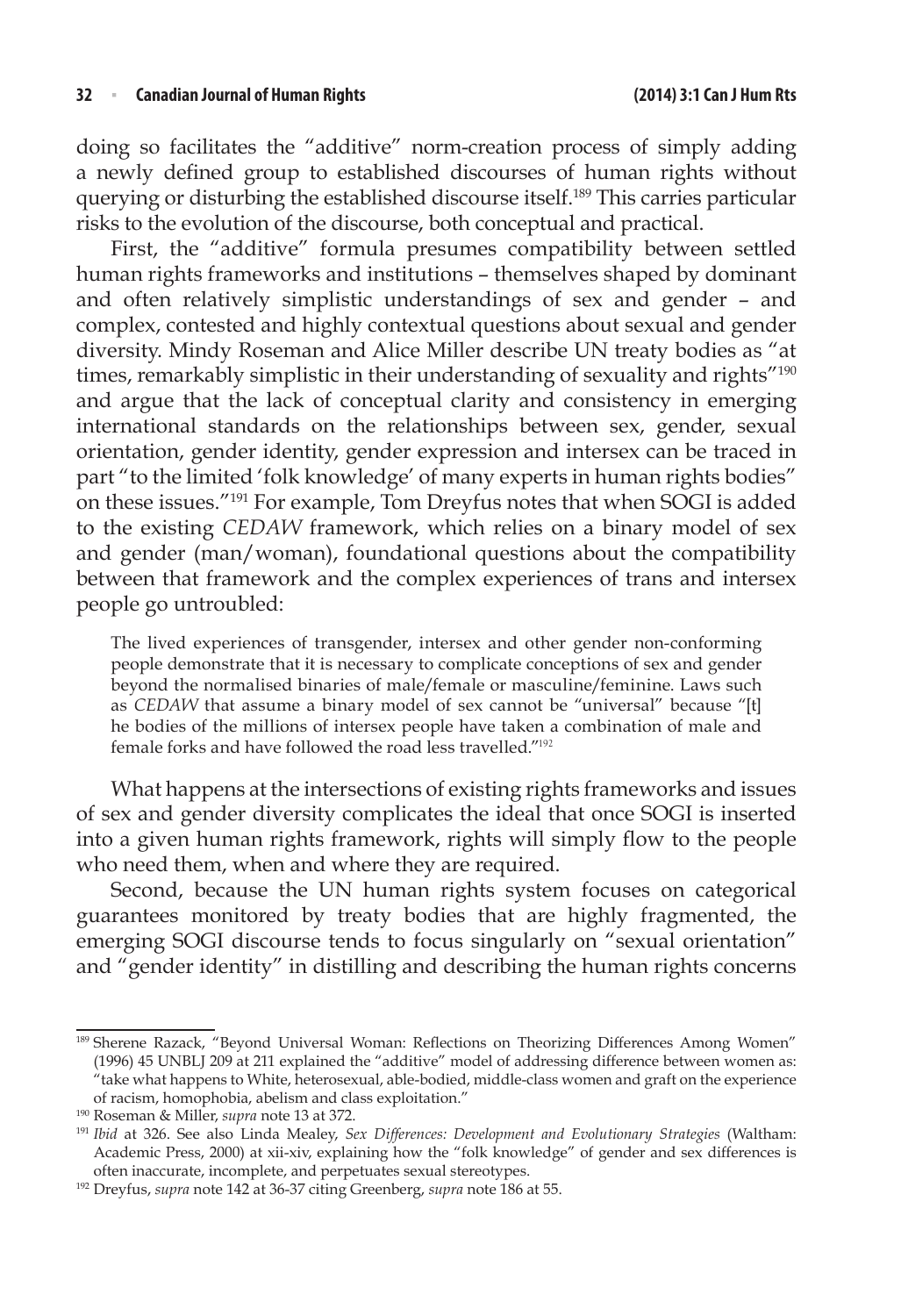at issue.<sup>193</sup> This kind of single-axis framework for addressing human rights violations based on a singularly-defined identity tends to "privilege notions of a clear, coherent and unitary identity over conceptions of blurred identifications."<sup>194</sup> Accordingly, individuals who experience discrimination on the basis of multiple, intersecting or interlocking axes of discrimination must distil complex social identities and experiences into a single experience. Single-axis analyses can lead to overly-simplified understandings of human rights claims and claimants, because those "who are discriminated against in complex ways will fail if they cannot simplify the story of who they are and of their unequal treatment so that it resonates with the…narrower understanding of the category [i.e. SOGI] grounding their claim."<sup>195</sup>

Amanda Swarr and Richa Nagar, for example, consider the ways in which development theorists and feminist theorists often understand sexual and gender identities largely in isolation, divorced from "struggles around resources, livelihoods, and sociopolitical empowerment."<sup>196</sup> This approach risks rendering invisible "not only the experiences of a vast majority of poor women in same-sex relationships living in the global South but also the structural processes that mold sociosexual practices and struggles."<sup>197</sup> A discourse that structurally excludes consideration of critical aspects of the constitution and performance of sex, gender, sexuality and gender identity will necessarily oust the experiences of some individuals and communities and risks embedding a partial discourse.<sup>198</sup>

 Third and finally, the "additive" formula of norms-generation at the UN facilitated by the use of SOGI facilitates the emergence of a distinct patchwork of human rights<sup>199</sup> based on various doctrinal guarantees  $\frac{1}{20}$  including privacy, health and non-discrimination.<sup>200</sup> While these sites have

<sup>193</sup> Roseman & Miller, *supra* note 13 at 372.

<sup>194</sup> Waites, *supra* note 119 at 147.

<sup>&</sup>lt;sup>195</sup> Nitya Iyer, "Categorical Denials: Equality Rights and the Shaping of Social Identity" (1993) 19 Queen's LJ 179, making this point in the context of Canadian anti-discrimination law.

<sup>196</sup> Amanda Lock Swarr & Richa Nagar, "Dismantling Assumptions: Interrogating Lesbian Struggles for Identity and Survival in India and South Africa" (2003) 29:2 Signs 491 at 492.<br><sup>197</sup> *Ibid.* 198 Judith Butler, "Performative Acts and Gender Constitution: An Essay in Phenomenology and Feminist

Theory" in Sue Ellen Case, ed, *Performing Feminisms: Feminist Critical Theory and Theatre* (Baltimore: John

<sup>&</sup>lt;sup>199</sup> This reflects a general tendency in international human rights law toward fragmentation, sometimes called "the silo effect". The trend toward solitary action and lack of dialogue between the various UN treaty bodies and between treaty and political bodies is in part due to the lack of final arbiters across

political and treaty bodies on the status of any given issue. 200 Roseman & Miller, *supra* note 13 at 372, conclude: "[t]he diverse frames of the treaties inevitably make for distinct approaches to sexual rights questions… [t]his fractured process is duplicative and exhausting to some bureaucrats and the NGOs that work across treaties… [and] militates against NGO coalitional work that draws attention to the common repressive powers functioning through rules that criminalize sex outside of marriage for different and same-sex persons, and rules that seek to penalize abortion and homosexuality as expressions of gendered revolt."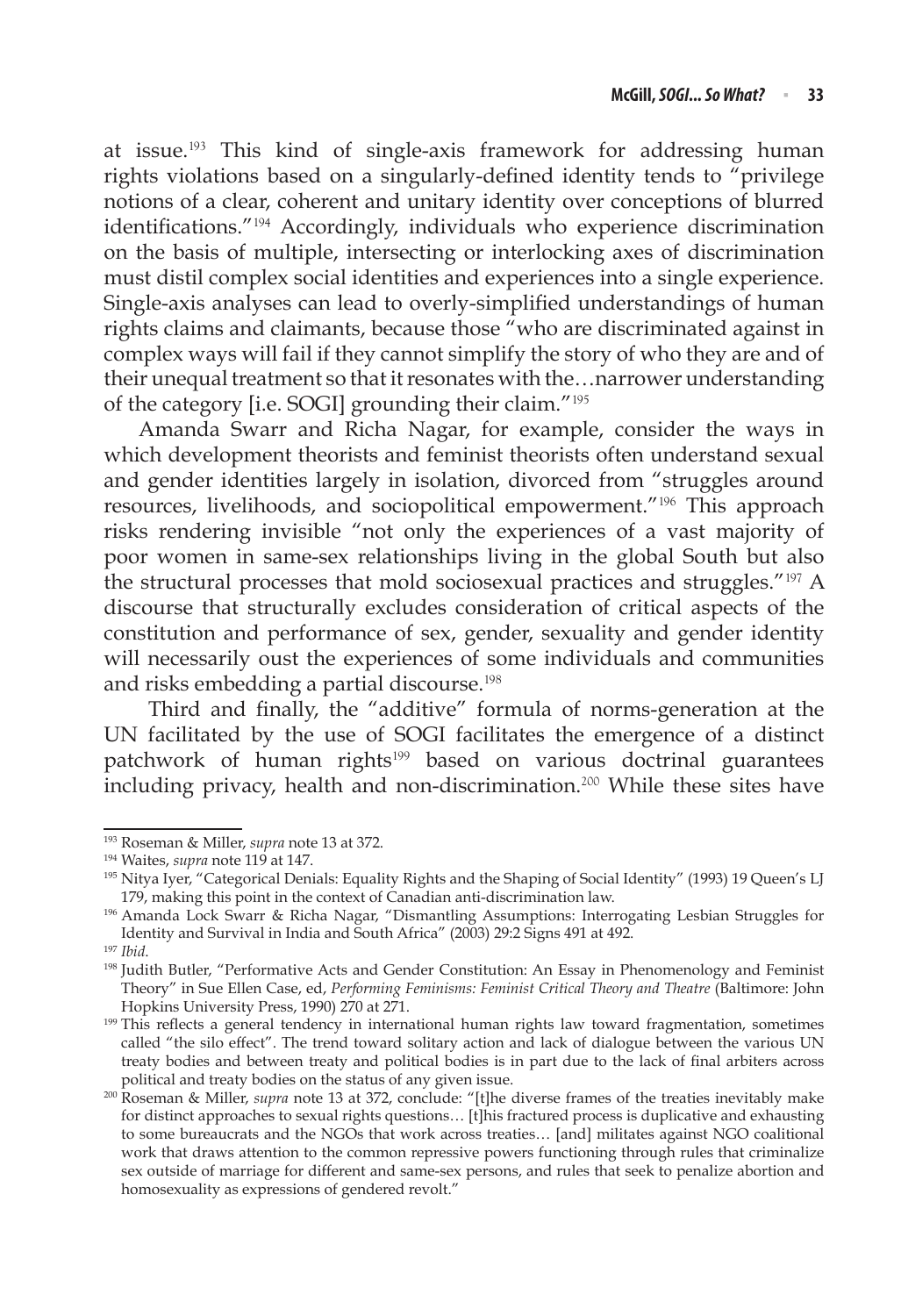been variously productive homes from which to build momentum around rights related to sexual and gender diversity, ongoing fragmentation means that rights are conceptually fragile and risk uncertainty and inconsistency in their application. Alice Miller and Mindy Jane Roseman explain that the multiplicity of approaches to questions of human rights related to sexual and gender diversity means that "[t]he resulting norms neither necessarily contribute to protecting the full range of potential sexual rights nor encompass the idea of the fully human person envisioned by human rights."<sup>201</sup> Miller and Roseman find that the "ideal functional response to the *ad hoc* aspect of the treaty body jurisprudence could be a joint general comment across the treaty bodies on sexual rights"<sup>202</sup> but conclude that this outcome is unlikely because of the general reluctance of UN state parties to pursue significant treaty body reform.<sup>203</sup>

This section has suggested that the discourse of SOGI gives rise to a new matrix of sex and gender diversity at the UN that is hierarchical (giving lesser or limited attention to issues related to gender identity and expression and intersex people); that fails to reflect sex and gender subjectivities and practices across contexts (because SOGI is grounded in Western-based identitybased categories); and that lacks a unified and predictable normative home (because SOGI facilitates the simple addition of "sexual orientation" and "gender identity" to existing human rights principles). The danger inherent in the realization of these risks is the systematic exclusion from human rights protections and entitlements of certain communities whose conduct or identities do not fit neatly within the boundaries of this discourse.

## **IV. Implications for Human Rights Policy and Practice**

Every human rights project in the UN forum faces its own unique set of practical and conceptual challenges, and the agenda on sexual and gender diversity is no exception. The argument pursued in this paper suggests that in evaluating progress in the field of human rights, it is important to take a critical view not only of human rights outcomes, but also of the discourses through which those outcomes are produced; discourses centred on a key "term of inclusion," like SOGI. The intended and unintended work that these key terms do in creating the legal subjects regulated by human rights, defining the boundaries of inclusion and exclusion and influencing advocacy and strategy, makes them foundational

<sup>201</sup> *Ibid* at 373.

<sup>202</sup> *Ibid* citing Office of the High Commissioner for Human Rights, *The United Nations Human Rights Treaty System, Fact Sheet No 30 Rev 1*, (New York and Geneva: UN, 2012), online: Office of the High Commissioner for Human Rights <www.ohchr.org/Documents/Publications/FactSheet30Rev1.pdf>.

<sup>203</sup> *Ibid*. See also Manfred Nowak, "The Need for a World Court of Human Rights" (2007) 7 Hum Rts L Rev 251.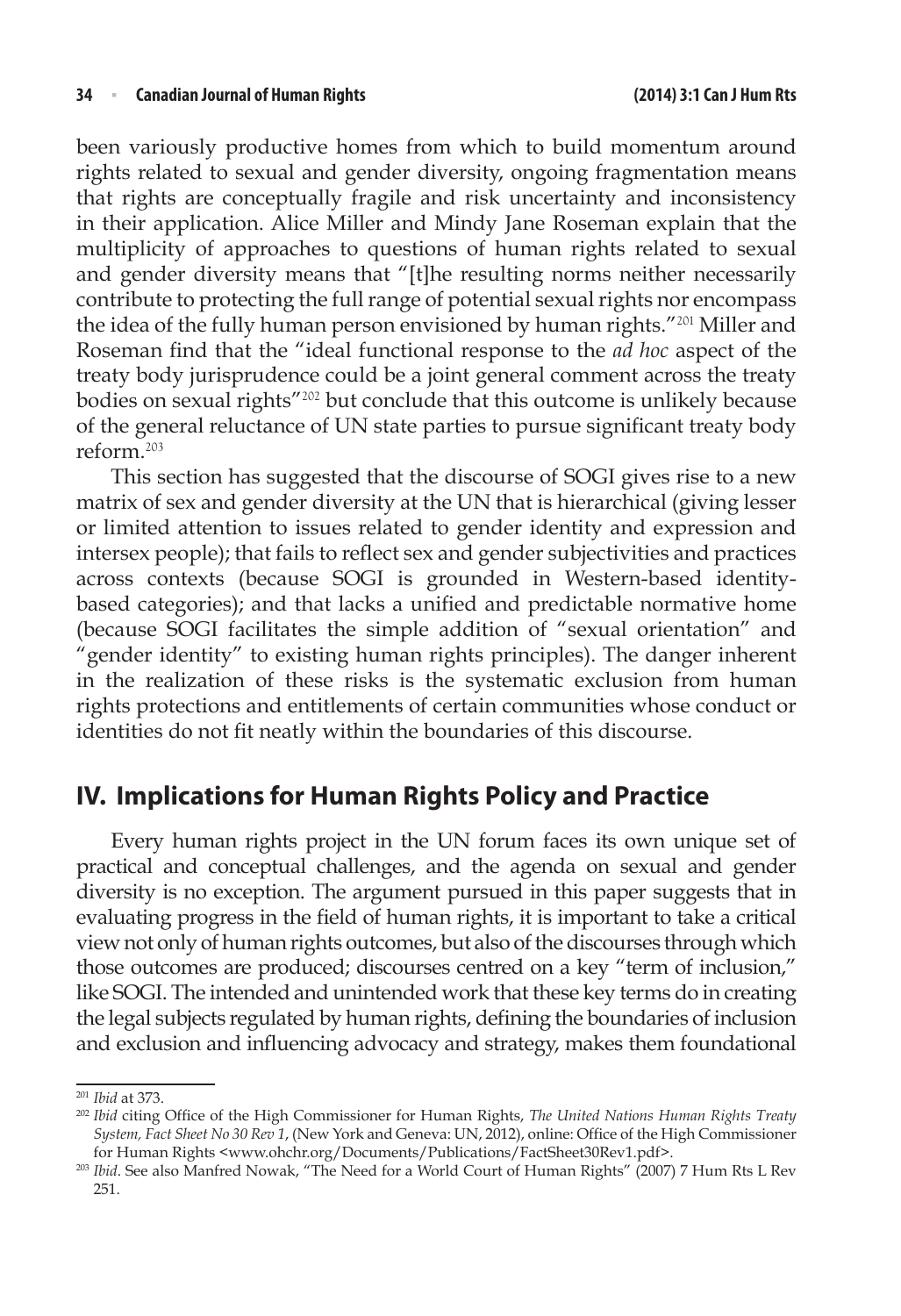to human rights processes and outcomes and worthy of attention and careful critique. This final section considers the implications of the foregoing analysis for human rights policy and practice.

The risks outlined above do not automatically lead to the conclusion that SOGI ought to be abandoned in human rights struggles, nor do they necessarily suggest some fundamental, insurmountable dissonance between human rights frameworks and issues of sexual and gender diversity. Indeed, there are compelling strategic arguments in favour of maintaining SOGI as the touchstone of the human rights agenda related to sexual and gender diversity. One might argue, for example, that notwithstanding its shortcomings, SOGI has been remarkably productive in making significant inroads in the UN arena over a relatively short period of time. To turn around and shift the framework now risks undoing all the positive outcomes built upon SOGI.

If SOGI were ousted, another "term of inclusion" would inevitably emerge. Katyal argues that human rights related to sexual diversity should advance beyond identity-based protections toward a unified framework premised on a robust right to sexual autonomy or sexual self-determination that "centers on the freedom to seek sexual fulfillment and freedom from sexual coercion."<sup>204</sup> Chaobang recommends sexual diversity rights as "a conceptual base for human rights framing, or at least perhaps a stepping stone towards a better international paradigm,"<sup>205</sup> arguing that the concept of sexual diversity represents "a universal common denominator, that *all* sexual identities, orientations and expressions…must be protected by the human rights system."<sup>206</sup> While these proposed terms of inclusion may mitigate some of the risks of exclusion inherent in the existing SOGI-based system, they would nonetheless give rise to a new set of costs and benefits, of boundaries and exclusions. For example, Annamarie Jagose considers attempts to situate the term "queer" as a universal category or descriptor around which to organize rights related to sexual and gender diversity, but concludes that many people of diverse sexual and gender identities, orientations or expressions "are neither interpellated by the term nor persuaded that the new category describes or represents them."<sup>207</sup>

In any event, even if one concluded that SOGI *should* be done away with in favour of some alternative framing, I agree with Vanja Ilamzic who finds, "[s]exual orientation and gender identity are firmly established categories in international human rights law."<sup>208</sup> Accepting that SOGI is and will remain the

<sup>204</sup> Katyal, *supra* note 147 at 169 referencing Stephen J Schulhofer, *Unwanted Sex: The Culture of Intimidation and the Failure of Law* (Cambridge: Harvard University Press, 2000).

<sup>205</sup> Chaobang, *supra* note 19 at 108.

<sup>&</sup>lt;sup>206</sup> *Ibid,* adding the caveat that sexual diversity rights would not extend to protect sexual coercion or abuse.<br><sup>207</sup> Annamarie Jagose, *Queer Theory: An Introduction* (New York: NYU Press, 1997) at 103, made these

comments primarily in the context of the North American advocacy and organizing.

<sup>208</sup> Vanja Ilamzic, "The Case of 'Queer Muslims': Sexual Orientation and Gender Identity in International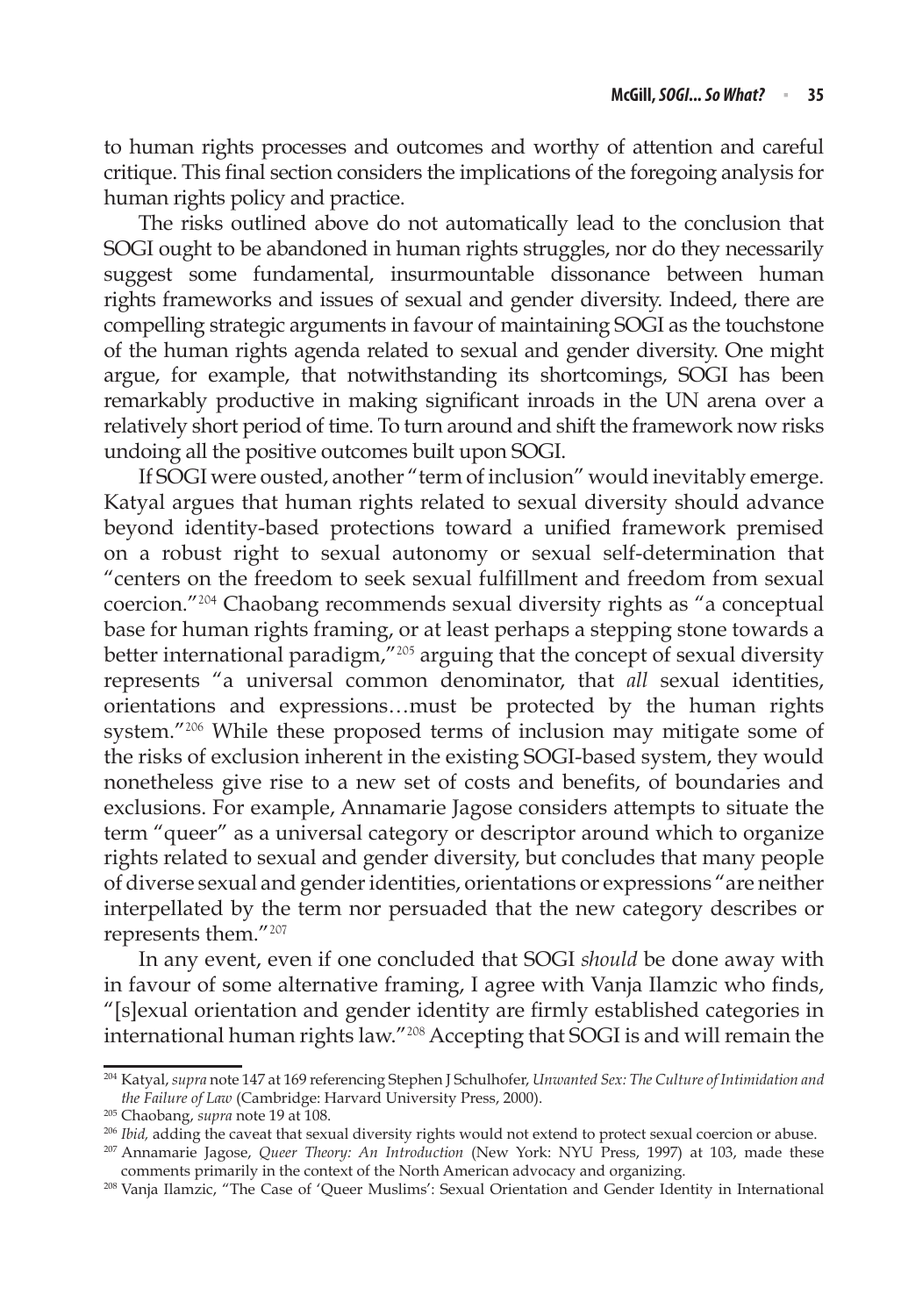"term of inclusion" in the discourse of sexual and gender diversity at the UN, the challenge then becomes how to "use that language very carefully, very selfcritically, and always with an eye to deconstructing its implicit exclusions."<sup>209</sup> Recalling that the gradual incorporation of SOGI into the discourse of human rights does not "signal the unqualified dissipation of inequalities in human rights relating to sexuality and gender"<sup>210</sup> but instead indicates a re-constitution of the heterosexual matrix in human rights law and discourse; the next phase of engagement with SOGI requires new thinking about how the term can be deployed in ways that are more inclusive, more context-specific and lead to outcomes that are less fragmented and more coherent.<sup>211</sup>

Matthew Waites concludes that because SOGI is firmly established as part of the human rights lexicon:

[t]hose allied to a broadly conceived ["global queer politics"]…need to switch from unproblematized, undefined uses of ["sexual orientation and gender identity"] to taking the opportunities that arise to offer careful, explicit definitions of the concepts that are compatible with the diversity of sexual and gender subjectivities that exist in the global arena.<sup>212</sup>

Waites' prescription is no small task, particularly in the UN environment where "a pragmatic approach towards human rights discourse remains important… [because] we must not lose sight of the goal to establish the universality of sex and gender human rights in order to improve the lives of those people who continue to be discriminated against by their absence."<sup>213</sup>

One way to conceptualize the critical application of SOGI – that is, continued strategic reliance on SOGI while maintaining a critical posture in relation to its shortcomings – is through the lens of postcolonial theorist Gayatri Chakravorty Spivak's strategic essentialism. Strategic essentialism refers to a strategy whereby a community or group invokes a collective, problematic category that often flattens difference and exclusions, like SOGI, in order to achieve a political or strategic goal, while at the same time criticizing the category as conceptually tenuous or problematic. Strategic essentialism involves "the acknowledgment of the dangerousness of something one cannot not use."<sup>214</sup> Strategic essentialism has the benefit of maintaining the existing, SOGI-based discourse, while at the same time creating more space for dialogue and discourse about the dangers and risks of SOGI itself.

Human Rights Law and Muslim Legal and Social Ethos" (2011) 11:2 Hum Rts L Rev 237 at 251.

<sup>209</sup> Corrêa, Petchesky & Parker, *supra* note 14 at 161 (in the context of human rights language generally).

<sup>210</sup> Waites, *supra* note 119 at 153.

<sup>211</sup> *Ibid*.

<sup>212</sup> *Ibid.* Importantly, Waites acknowledges that sometimes strategy will dictate avoidance rather than engagement with definitional debates in certain contexts. See also Girard, *supra* note 27. 213 Dreyfus, *supra* note 142 at 49-50. See also Gayatri Chakavorty Spivak, *Outside the Teaching Machine* (New

York: Routledge, 1993) at 4, confirming, "[a] strategy suits a situation; a strategy is not a theory".

<sup>214</sup> *Ibid* at 5.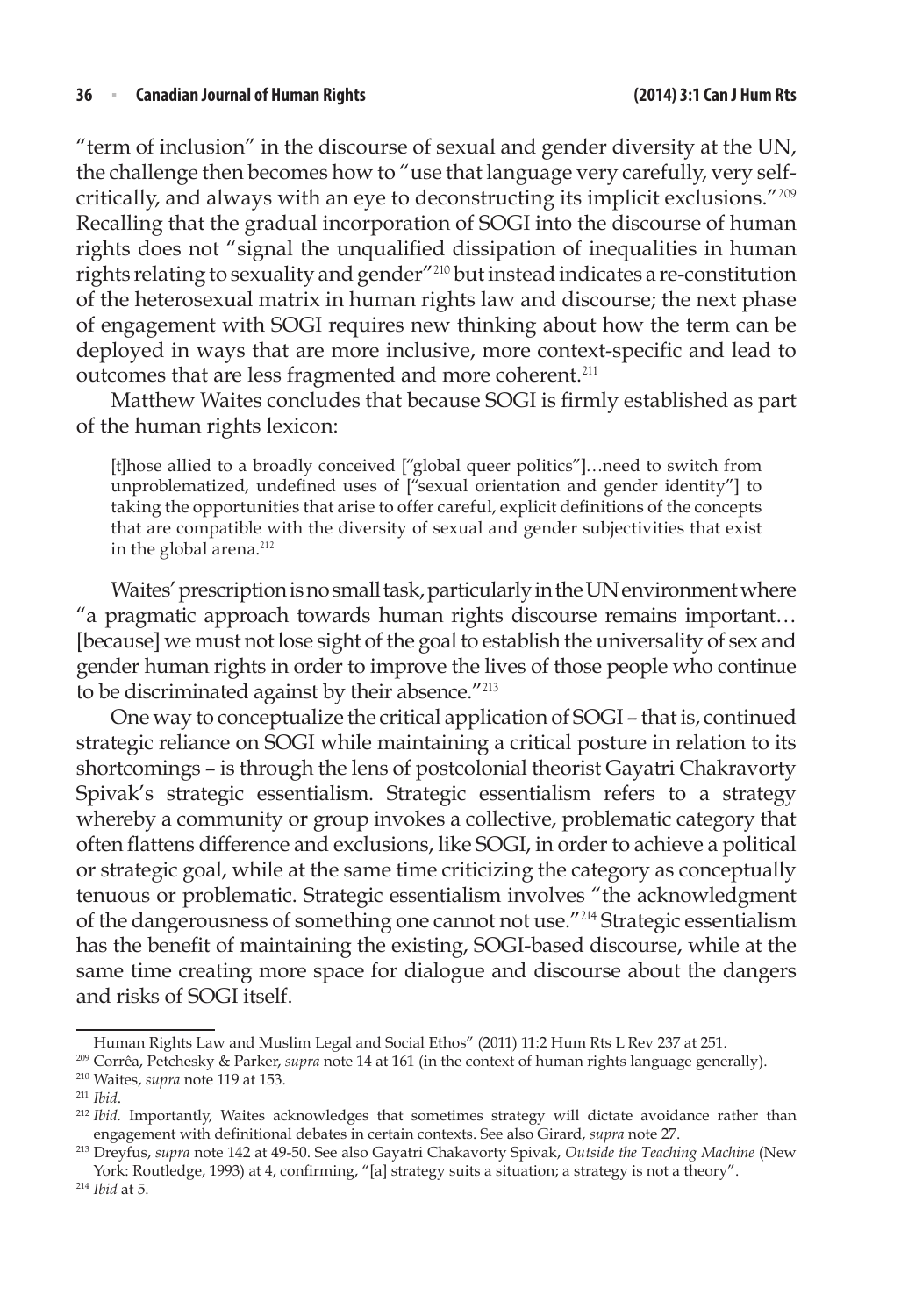There will of course continue to be live questions about how to manage these strategic maneuvers in relation to short and long term goals, for the "tension between short-term reform and long-term transformation is a problem that has haunted every progressive social movement; on some levels, we cannot escape it."<sup>215</sup> For example, while privacy rights enshrined in various international instruments have served as the normative basis from which the UN has condemned the criminalization of consensual same-sex sexual behavior in countries around the world, $216$  privacy as a defining right for sexuality also tends to reinvigorate the naturalized, traditional ideal that "good" sexuality belongs in the bedroom and only then is worthy of protection from state interference. This risks undoing years of feminist advocacy aimed at reconceptualizing the public-private divide to reveal violence and abuse in the home, obscures the ways that sexuality is created and negotiated through both public and private spaces, and fails to capture discrimination that occurs in the public sphere on the basis of sexuality.<sup> $217$ </sup> Extending human rights protection to same-sex conduct through the vehicle of privacy may serve critical shortterm human rights goals like ending the criminalization of same-sex behavior. At the same time, privacy may impede longer-term aims like addressing the public dimensions of homophobia and transphobia that function to make those perceived to be violating the norms of sexual and gender expression susceptible to public violence and harassment.<sup>218</sup>

In my view, "[e]nsuring that…sex and gender human rights…are incorporated within the bodies of binding international legal instruments remains paramount."<sup>219</sup> Thus, the most important insight to be gleaned from the analysis presented here is the value of keeping critical questions on the agenda as human rights related to sexual and gender diversity continue to evolve at the UN. The question of what happens when SOGI is introduced "into mainstream human rights discourse, [and is] subject to interpretation in the context of broader gender and sexuality discourses operating in global governance and a fragile emergent global civil society"<sup>220</sup> should remain at the forefront of the debate.<sup>221</sup> Meaningful engagement with this difficult question increases the possibility that human rights processes and outcomes will be

<sup>215</sup> Corrêa, Petchesky & Parker, *supra* note 14 at 157.

<sup>216</sup> See e.g. Human Rights Committee, *Toonen*, *supra* note 3.

<sup>217</sup> See e.g. Celina Romany, "Women as Aliens: A Feminist Critique of the Public/Private Distinction in International Human Rights Law" (1993) 6 Harv Hum Rts J 87; Ruth Gavison, "Privacy and the Limits of Law" (1980) 89:3 Yale LJ 421; Sally Goldfarb, "Violence Against Women and the Persistence of Privacy"

<sup>(2000) 61</sup> Ohio St LJ 1. 218 See Katyal, *supra* note 147 at 166 noting that in India activists have "implicitly recognized that a privacybased strategy towards constitutional protection is much more inclusive than a anti-discrimination model because it does not require a certain self-identification… to access its protections."

<sup>219</sup> Dreyfus, *supra* note 142 at 49. <sup>220</sup> Waites, *supra* note 191 at 152-53.

<sup>221</sup> *Ibid*.